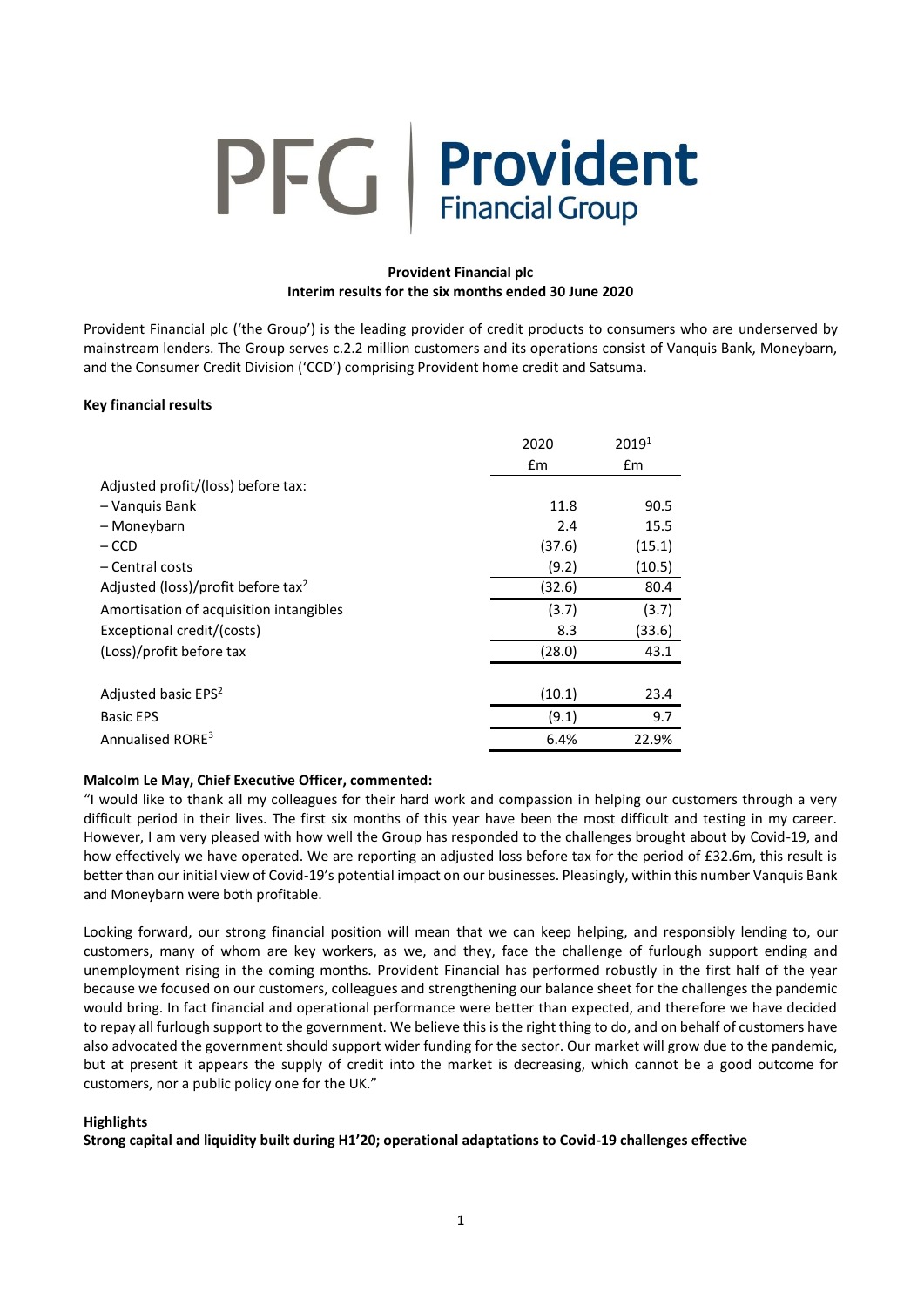- Group statutory loss before tax of £28.0m (H1'19 PBT: £43.1m<sup>1</sup>) includes an exceptional provision release of £8.3m (H1'19: £33.6m exceptional cost) following the completion of the ROP refund programme in 2019 and the re-evaluation of the forward flow of claims that may arise in respect of ROP in future.
- Group adjusted loss before tax of £32.6m (H1'19 PBT: £80.4m<sup>1</sup>) is favourable to internal plans, created at the beginning of lockdown.
- Strong capital and liquidity positions built during the period with regulatory capital of £705m at the end of June, which equates to a CET1 ratio of 35.4%, and a surplus of £215m above the minimum regulatory requirement.
- Total Group liquidity at the end of June stood at £1.2bn, including c.£1bn held by Vanquis Bank.
- The Voluntary Requirement (VREQ) entered into by Vanquis Bank in December 2016, in respect of payments of dividends and loans to companies within the Group, has been lifted by the Prudential Regulatory Authority (PRA).
- In June, a waiver was agreed up to (but excluding) 31 December 2020 and an amendment with respect to its interest cover covenant on its Revolving Credit Facility (RCF) with the lending banks.
- The Group has taken the decision to repay HMRC all money received to date in respect of the Government's job retention scheme as well as all deferred tax payments and to not benefit from future Government support in this respect.
- The Board is not proposing an interim dividend (H1'19: 9.0p per share), with the continued aim of preserving capital and supporting business stability. However, it remains the Group's intention to resume dividend payments to shareholders as soon as operational and financial conditions normalise.

# **Vanquis Bank responded well to the impact of Covid-19; customer spend trends improving more recently**

- Vanquis Bank reported PBT for the first six months of the year of £11.8m (H1'19 restated: £90.5m<sup>1</sup>), in line with recently produced internal plans, but lower than last year driven by the reduction in customer spend and impairment caused by Covid-19.
- New customer bookings for the period were 147k (H1'19: 190k). Decisive action was taken in April to significantly tighten underwriting and reduce new customer bookings by 75%. New customer booking has been re-established in July at volumes close to 50% of pre-Covid-19 levels as scorecards are recalibrated.
- Customer expenditure trends continue to improve as lockdown restrictions have eased. In April, spend was 40% lower year-on-year, but the progressive improvement in customer spending has continued in the third quarter with the gap to prior year narrowing to 15% in July and August.
- Payment holiday take up by Vanquis Bank credit card customers was c.2% at the end of June representing c.4% of outstanding balances, comparatively lower than market competitors.
- The annualised impairment rate at the end of June of 18.0% (H1'19: 14.9%) reflected additional first half impairment of approximately £70m from the impact of Covid-19 and the adverse macro-economic outlook.

# **Moneybarn stayed open for business during lockdown and has seen new business recover strongly**

- Moneybarn delivered PBT for the period of £2.4m (H1'19: £15.5m) ahead of management plans created postlockdown but down year-on-year. The increase in Moneybarn's revenue year-on-year was offset by increased impairment.
- Moneybarn remained open to new business throughout April, at a time when many of its competitors stopped lending, and has improved its market share, as well as credit quality, as a result.
- Demand for used cars has rebounded strongly and new business volumes have followed suit, with July being a record month with over 4,500 deals written despite tighter underwriting.
- Payment holiday take-up by Moneybarn customers peaked at c.28% of customers and has now reduced to c.3.5% at the end of July.
- The annualised impairment rate increased to 12.0% (H1'19: 7.1%) driven by higher arrears across the book and provisions for the deteriorating macro-economic outlook.

# **CCD experienced the greatest level of operational challenges but proved its adaptability & resilience**

- CCD reported a loss before tax (LBT) of £37.6m (H1'19 LBT: £15.1m), favourable compared to internal plans but a larger loss than last year, reflecting a significant reduction in receivables and an increase in impairment.
- Customer numbers ended June at c.379k (H1'19: c.531k) driven by lower customer demand and a reduction in new business.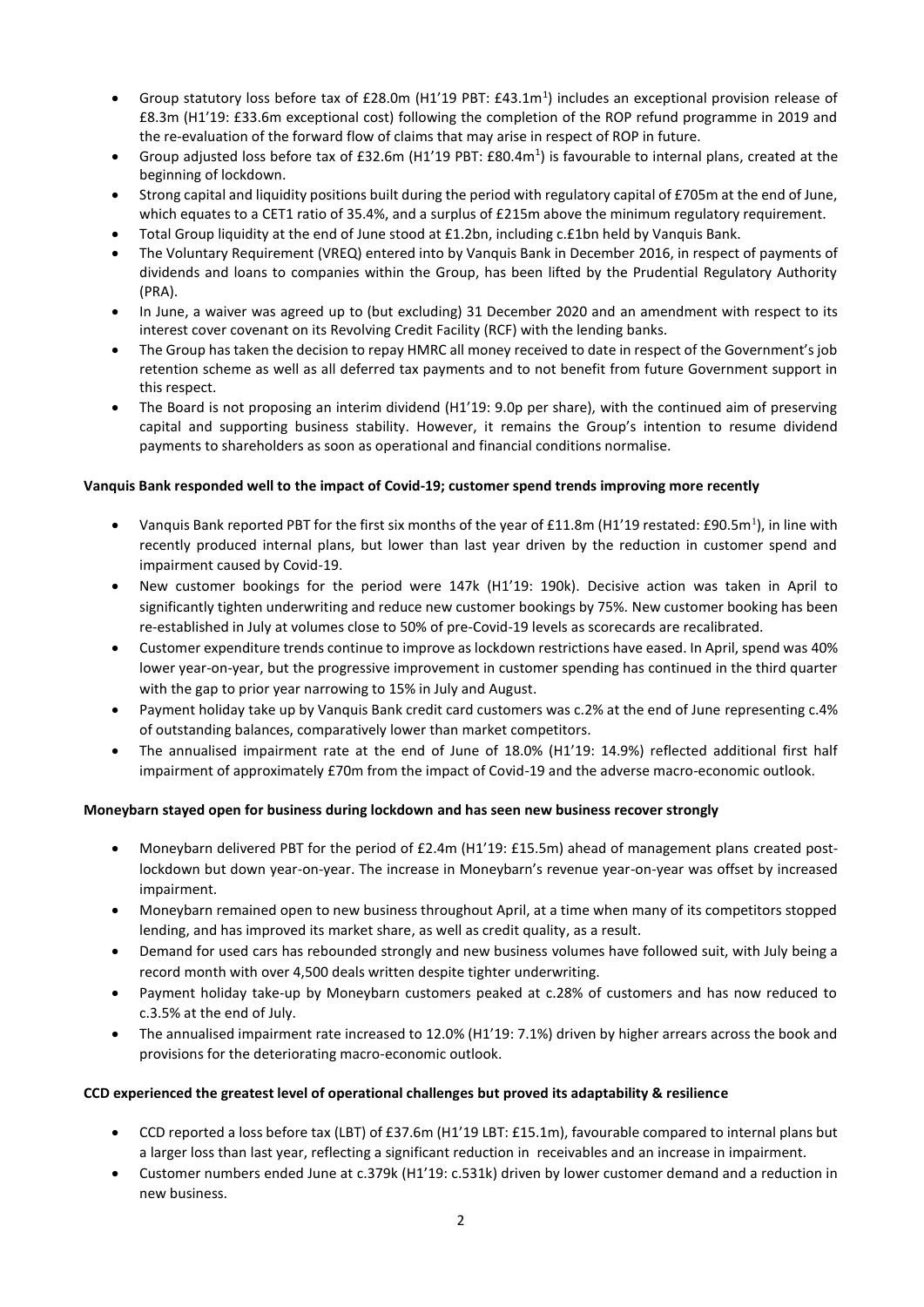- In home credit, collections performance for July was running at >90% of pre-Covid-19 levels with the split between cash and remote collections of c.19% and c.81% respectively. Issue values to existing customers were c.90% of pre-Covid levels in July and c.40% to new customers, demonstrating our stricter approach to lending post-lockdown.
- Receivables at the end of June stood at £147m (H1'19: £245m) reflecting lower levels of new lending and better than expected collections during the first half.
- Provident Direct (Continuous Payment Authority payment of loan instalments) was rolled out nationally in the UK by the end of March, several months ahead of schedule, to provide a non-face-to-face payment channel.

| <b>Enguiries:</b>                      |              |
|----------------------------------------|--------------|
| Analysts and shareholders:             |              |
| Owen Jones, Head of Investor Relations | 07341 007842 |
| Owen.jones@providentfinancial.com      |              |
| Media:                                 |              |
| Richard King, Provident Financial      | 07919 866876 |
| Nick Cosgrove/Simone Selzer, Brunswick | 0207 4045959 |

- *<sup>1</sup> The 2019 June comparatives have been restated to incorporate two changes in accounting policies reflected in the 2019 financial statements: (i) change in treatment of directly attributable deferred acquisition costs in Vanquis Bank; and (ii) changes in the recognition of revenue on credit impaired receivables and treatment of directly attributable acquisition costs in Moneybarn.*
- *<sup>2</sup> Adjusted (Loss)/profit before tax is stated before: (i) £3.7m of amortisation in respect of acquisition intangibles established as part of the acquisition of Moneybarn in August 2014 (2019: £3.7m); and (ii) an exceptional credit of £8.3m (2019: exceptional cost of £33.6m) following the completion of the ROP refund programme in 2019 and the reevaluation of the forward flow of claims that may arise in respect of ROP in future.*
- *<sup>3</sup> Return on average required regulatory capital (RORE) reflects annualised statutory profit after tax divided by the annualised average monthly regulatory capital requirement.*

# **Note:**

[providentfinancial@brunswickgroup.com](mailto:providentfinancial@brunswickgroup.com)

This report may contain certain "forward looking statements" regarding the financial position, business strategy or plans for future operations of Provident. All statements other than statements of historical fact included in this document may be forward looking statements. Forward looking statements also often use words such as "believe", "expect", "estimate", "intend", "anticipate" and words of a similar meaning. By their nature, forward looking statements involve risk and uncertainty that could cause actual results to differ from those suggested by them. Much of the risk and uncertainty relates to factors that are beyond Provident's ability to control or estimate precisely, such as future market conditions and the behaviours of other market participants, and therefore undue reliance should not be placed on such statements which speak only as at the date of this report. Provident does not assume any obligation to, and does not intend to, revise or update these forward looking statements, except as required pursuant to applicable law or regulation.

No statement in this announcement is intended as a profit forecast or estimate for any period. No statement in this announcement should be interpreted to indicate a particular level of profit and, as a consequence, it should not be possible to derive a profit figure for any future period from this report.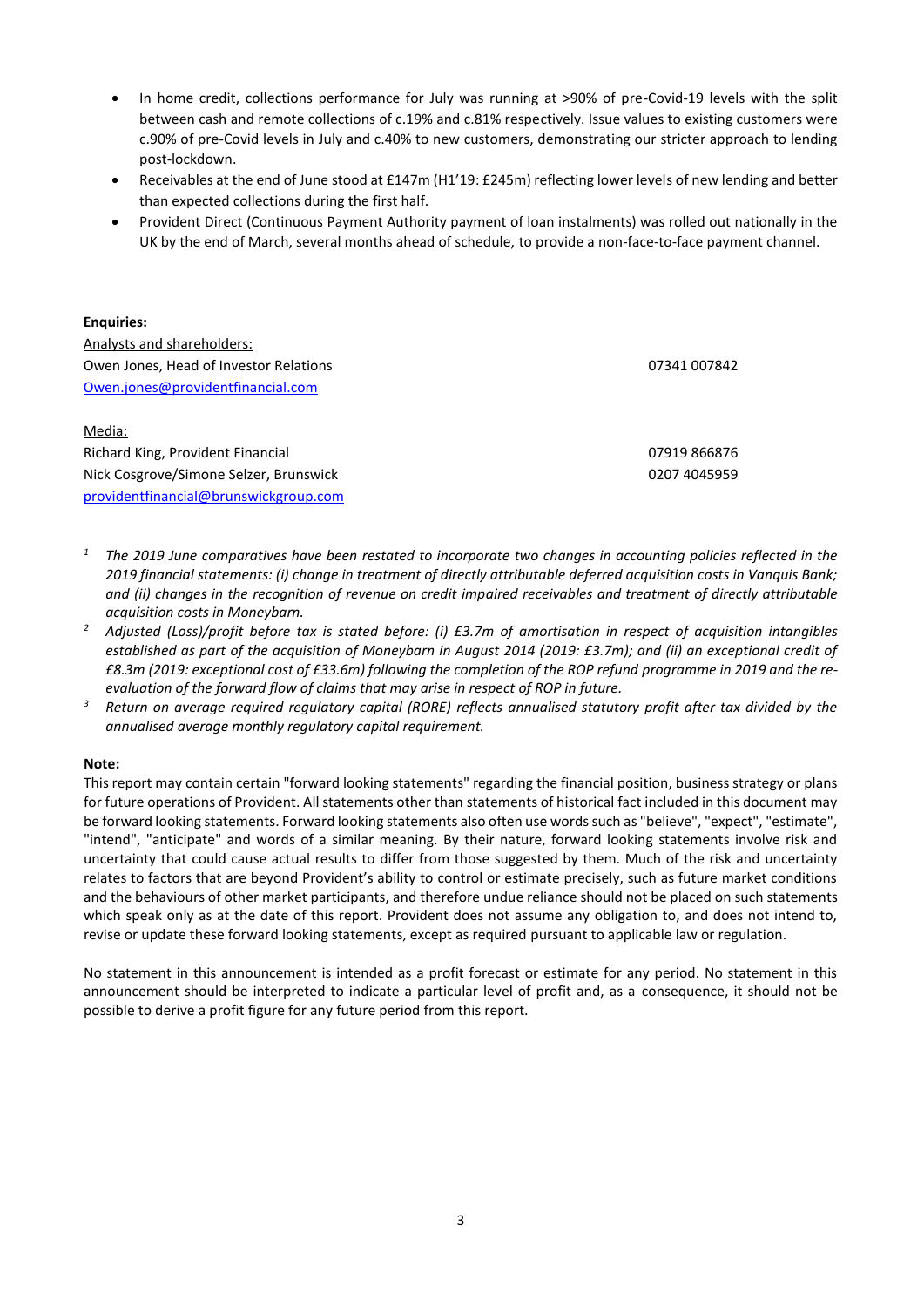#### **INTERIM REPORT**

## **Chief Executive Officer's review**

## **Introduction**

For January, February and the first three weeks of March, the Group made good progress against many of its key objectives and Key Performance Indicators (KPIs) were tracking in line, if not marginally ahead, of those seen in 2019. Then, from the 23 March 2020, the UK Government ordered that all non-essential travel and activities should cease immediately because of the threat posed by Covid-19. This meant that each of the businesses – Vanquis Bank, Moneybarn and CCD – had to adapt rapidly and introduce new ways of working. The response was swift and effective, enabling us to continue supporting our customers whilst ensuring their safety and that of our colleagues.

At the Capital Markets Day (CMD), in November 2019, my colleagues and I set out our ambitions for the future of Provident Financial. These included products and digital initiatives, funding and capital efficiencies and some mediumterm financial targets. The effects of Covid-19 will, inevitably, delay the timing of these medium-term targets but it does not mean they must be abandoned entirely. Encouragingly, Covid-19 has not stopped the Group from making progress against several strategic objectives: product initiatives (e.g. Provident Direct) have been delivered ahead of plan, and we have taken steps to improve the efficiency of the funding structure, as demonstrated by the Moneybarn securitisation and the recent tender offer for a portion of the 2023 senior bonds. Cost efficiency continues to be a key focus and will remain so for the foreseeable future.

Provident Financial is a responsible lender to consumers whose needs are not well served by mainstream lenders and we aim to put people on a path to a better everyday life. Covid-19 has not, and will not, change this. There continue to be significant growth opportunities in our current markets. Inevitably, with the UK economy already in recession, the 10 to 12 million adults in the UK, who sit outside of prime, high street bank risk appetites, will increase and, at the same time, the supply of credit into this segment of the market will decrease as funding and capital constraints impact many of our immediate peers. There remains a great deal of uncertainty as to how the impact of Covid-19 will be felt but the Group has managed well to date.

# **Group financials**

Turning to the financial results, for the first six months, the Group reported an adjusted loss before tax of £32.6m, which is lower year-on-year reflecting lower revenue less impairment offset by lower costs, but materially better than internal plans drawn up after lockdown started. As a management team, we have focused on operational innovation and capital strength. We have provided support and all necessary resource to colleagues across the Group, including ensuring that colleagues have necessary equipment to work remotely.

The Group's capital and liquidity positions have strengthened further during the period. At the end of June, the Group held total regulatory capital of £705m, equating to a total CET1 ratio of 35.4% and a surplus above the minimum regulatory requirement of £215m. The VREQ with respect to dividend and loan payments from Vanquis Bank to the Group has been removed. This development allows the Group to access lower cost retail deposit funding.

In early August, the Group launched a tender offer to buy up to £75m of the £250m senior bonds, due to mature in 2023, for which we are paying a coupon of 8 ¼ % owing to a downgrade in our credit outlook by Fitch. This tender was in line with the stated ambition from last year's CMD to seek funding efficiencies from our existing liquidity structure. The tender was successful, and the transaction closed at £75m but with total demand of c.£130m. We expect to reduce our cost of funding by around £6m on an annualised basis as a result and we will recognise an exceptional one-off P&L benefit of c.£2.0m in H2'20. This transaction was funded through an intercompany loan from Vanquis Bank of £70m. In addition, a dividend of £30m is due to be paid by Vanquis Bank to Provident Financial plc following the interim results.

# **Regulation**

A recent statement was made by the FCA on its findings following a review into the way firms offer relending options in the high-cost short-term credit market. Management are currently in dialogue with the FCA on this report and are working with them to determine how the findings translate into a home credit context. It is also noted that the persistent debt measures introduced by the FCA have been delayed until October 2020 to allow firms more time to comply following the onset of Covid-19. Vanquis Bank has made good progress in managing the level of customers in persistent debt,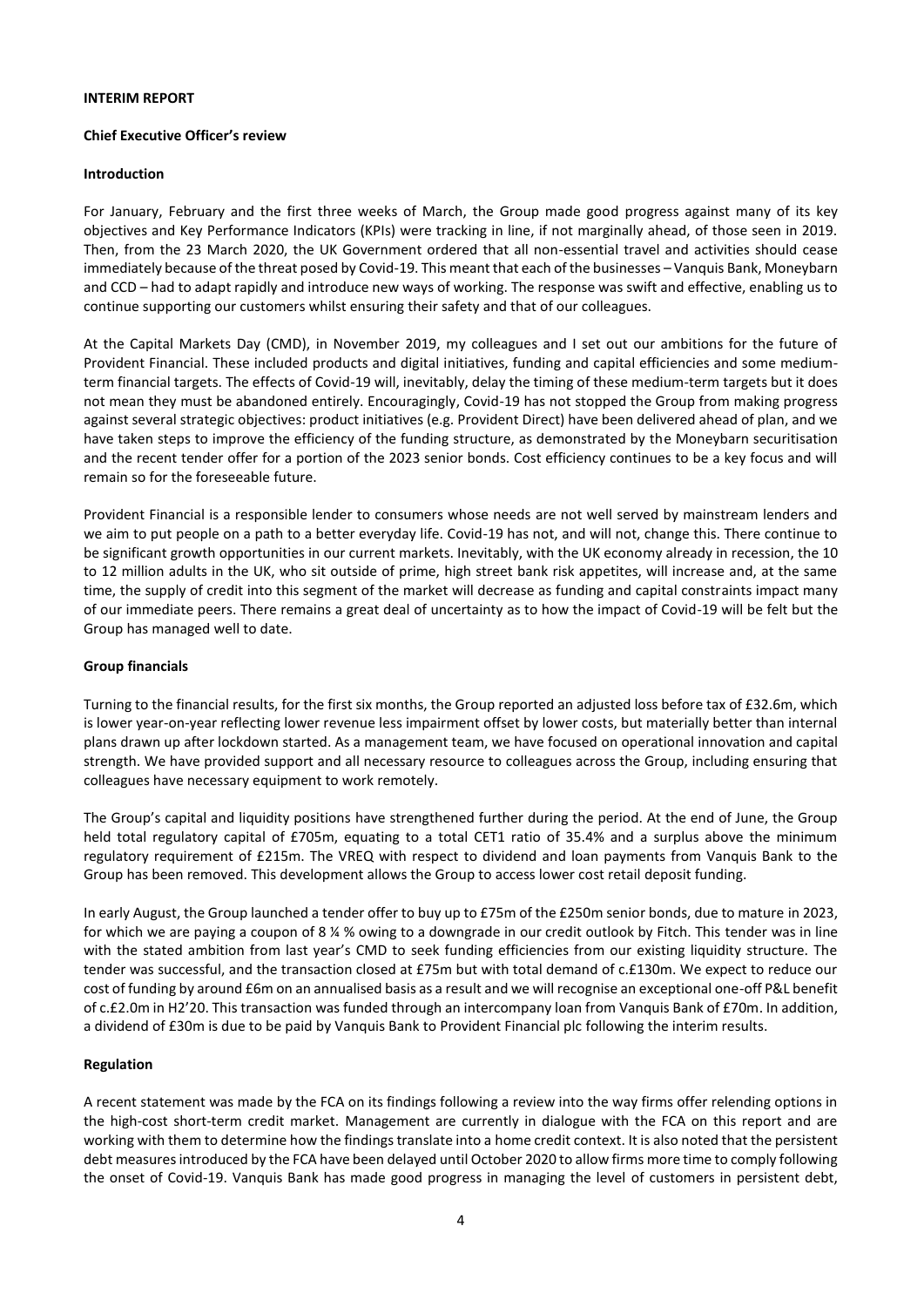through changes to the credit line increase programme, increasing minimum payments due and enhanced communication encouraging customers to make higher than recommended payments.

# **Payment holidays**

Following FCA guidance in April, payment holidays were offered to customers in Vanquis Bank, Moneybarn and CCD of between 1 and 3 months.

Vanquis Bank saw payment holiday activations grow to a peak of 48k customers (3.5% of total customers) in June. The take-up of payment holidays since the extension to 6 months has so far been modest.

For Moneybarn, payment holidays increased significantly in April to 23k customers (27% of receivables). The activation of payment holidays has reduced significantly since this point from c.400 activations per day to 20 activations per day in July and August. Arrears have also improved, with pre-Covid roll rates returning.

Within CCD, the concept of forbearance is implicit within the business model. Payment performance deteriorated in late March and April whilst the revised working practices were rolled out through remote collection practices. Collections have since broadly returned to pre-Covid levels, whilst some customers have been formally placed on payment holidays (c.3%).

# **Board and Senior management changes**

During the period, Neeraj Kapur took up his role on the Group Board as Group Chief Financial Officer (CFO) from Simon Thomas. Neeraj brings significant relevant experience as a main board director of a FTSE business and as a bank CFO. He has gained a wealth of knowledge in consumer deposit, lending products and treasury management in his previous roles. Neeraj has been providing capable leadership to the finance and treasury functions since he joined after the Covid-19 lockdown began.

In July, Margot James joined the Group Board as an Independent Non-Executive Director following a successful career in both the public and private sector. Margot served as an MP from 2010 to 2019, during which she held the position of Minister of State for the Department of Digital, Culture, Media & Sport. In her role as Parliamentary Under Secretary of State at the Department for Business, Energy & Industrial Strategy, Margot had responsibility for small businesses, consumers and corporate governance, including labour markets and the retail sector. In 1985, Margot founded Shire Health Group which provided public relations and medical education services to pharmaceutical companies.

Gary Thompson was appointed as Finance Director of Vanquis Bank. Gary has been with the Group for over a decade as Head of Group Finance and Investor Relations and brings a wealth of knowledge to his new role, having worked very closely with the Vanquis Bank team during that period.

After the period end, Hamish Paton was appointed as Managing Director of CCD and David Shrimpton was appointed to the same position at Moneybarn. Hamish Paton has worked in the sub-prime segment of the market for many years having served as CEO of Brighthouse and Amigo previously. He will join Provident Financial in mid-September. Chris Gillespie has done an excellent job of stabilising CCD after 2017 and returning the business to its trajectory to return to profitability before Covid and we thank him for all his efforts and wish him well for the future.

David Shrimpton joined Moneybarn as Director of Customer Experience in January 2019, having spent time in senior roles at Wonga and Citigroup, and has held the position of interim MD of Moneybarn since March 2020. His appointment on a permanent basis follows the key role that David played in establishing Moneybarn's response to the early stages of Covid-19, which enabled Moneybarn to lend throughout the lockdown period.

# **Outlook**

The Group's response to challenges brought on by the early stages of Covid-19 was swift, putting us in a stronger position heading into the second half of 2020. Since the end of June, some encouraging signs of increased activity levels in our markets can be seen, with improving customer demand and spending trends evident. Indeed, Moneybarn posted record levels of new business in July despite tighter underwriting. However, the potential economic shock, and uncertainty, that Covid-19 will bring to the UK economy over the coming months must not be underestimated. Looking to the full year results, the Group continues to trade in line with internal plans.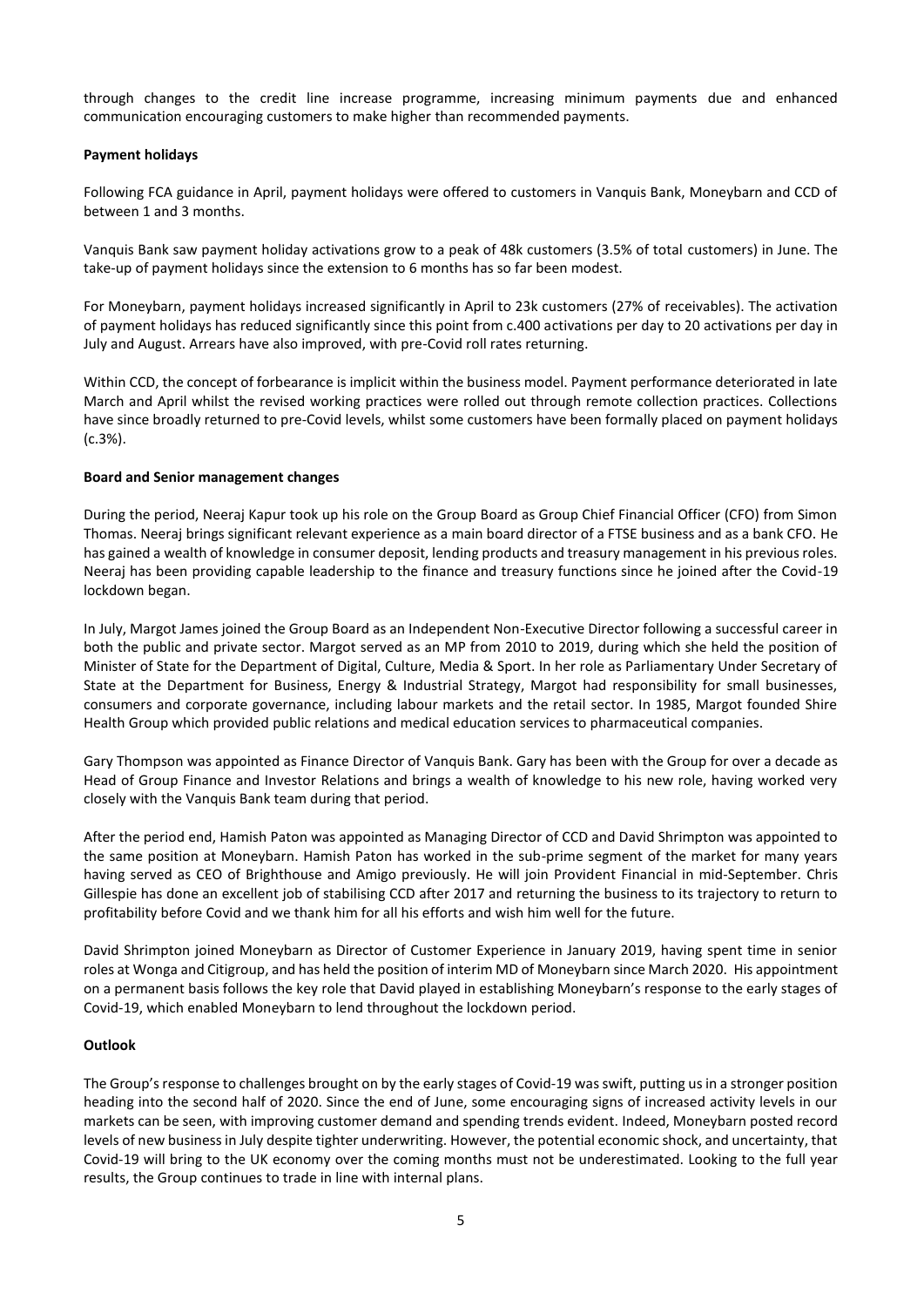The Group's CMD last year included some medium-term financial and strategic objectives. Good progress against some of these objectives was made during the first six months, such as the accelerated roll out of Provident Direct and our successful bond tender offer. It remains the Group's intention to get back to a position to deliver against our mediumterm financial objectives, albeit Covid-19 will inevitably delay this process. The target is to deliver a Return on Equity (ROE) of between 20% and 25%. We will also target significant and sustainable receivables growth through the cycle.

The focus for the second half of this year and 2021 will be on continuing our focus and support of our customers, through lending responsibly as their preferred alternative to inaccessible mainstream lenders. Our financial strength will help us to navigate the challenges of further payment holiday take-up, furlough support finishing for our customers and rising unemployment. Therefore, when combined with our robust capital position and diverse funding structure, I am cautiously optimistic about the outlook for 2020 and beyond.

**Malcolm Le May Chief Executive Officer 26 August 2020**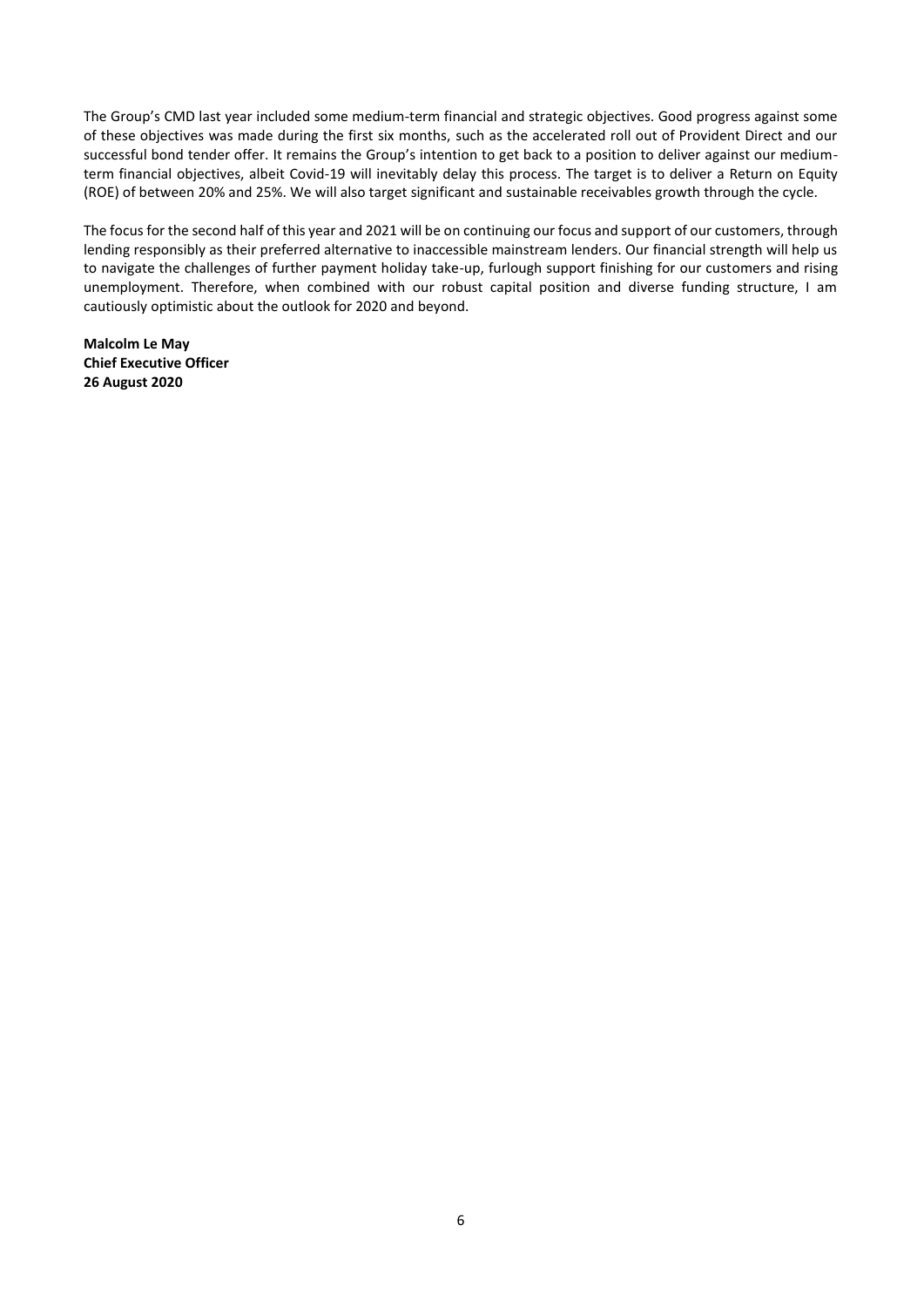## **Financial review**

## **Group performance**

The Group's 2020 interim results can be summarised as follows:

|                                                | Six months ended 30 June |                   |             |
|------------------------------------------------|--------------------------|-------------------|-------------|
|                                                | 2020                     | 2019 <sup>1</sup> | Change      |
|                                                | $\mathsf{fm}$            | $\mathsf{fm}$     |             |
| Adjusted profit/(loss) before tax:             |                          |                   |             |
| - Vanquis Bank                                 | 11.8                     | 90.5              | (87.0%)     |
| – Moneybarn                                    | 2.4                      | 15.5              | (84.5%)     |
| $-$ CCD                                        | (37.6)                   | (15.1)            | $(149.0\%)$ |
| - Central costs                                | (9.2)                    | (10.5)            | 12.4%       |
| Adjusted (loss)/profit before tax <sup>2</sup> | (32.6)                   | 80.4              | (140.5%)    |
| Amortisation of acquisition intangibles        | (3.7)                    | (3.7)             |             |
| Exceptional credit/(costs)                     | 8.3                      | (33.6)            | 124.7%      |
| (Loss)/profit before tax                       | (28.0)                   | 43.1              | (165.0%)    |
|                                                |                          |                   |             |
| Adjusted basic EPS <sup>2</sup>                | (10.1)                   | 23.4              | (143.2%)    |
| <b>Basic EPS</b>                               | (9.1)                    | 9.7               | (193.8%)    |
| Annualised RORE <sup>3</sup>                   | 6.4%                     | 22.9%             | (72.1%)     |

*<sup>1</sup> The 2019 June comparatives have been restated to incorporate two changes in accounting policies reflected in the 2019 financial statements: (i) change in treatment of directly attributable deferred acquisition costs in Vanquis Bank; and (ii) changes in the recognition of revenue on credit impaired receivables and treatment of directly attributable acquisition costs in Moneybarn.*

- *<sup>2</sup> Adjusted (loss)/profit before tax is stated before: (i) £3.7m of amortisation in respect of acquisition intangibles established as part of the acquisition of Moneybarn in August 2014 (2019: £3.7m); and (ii) an exceptional credit of £8.3m (2019: cost of £33.6m) following the completion of the ROP refund programme in 2019 and the re-evaluation of the forward flow of claims that may arise in respect of ROP in future. In 2019, the exceptional cost of £33.6m included: (i) £23.6m of defence costs associated with Non-Standard Finance's (NSF's) unsolicited offer; and (ii) £10.0m in relation to the turnaround of the home credit business.*
- *<sup>3</sup> Return on average required regulatory capital (RORE) reflects annualised statutory profit after tax divided by the annualised average monthly regulatory capital requirement.*

Group adjusted loss before tax of £32.6m (H1'19 PBT restated: £80.4m) is favourable when compared to internal plans but lower year-on-year driven by lower revenues, driven by lower receivables, and higher impairment charges driven by Covid-19. Group statutory loss before tax of £28.0m (H1'19 PBT restated: £43.1m) includes an exceptional provision release of £8.3m (H1'19: exceptional cost of £33.6m) following the completion of the ROP refund programme in 2019 and the re-evaluation of the forward flow of claims that may arise in respect of ROP in future.

As a result of the Covid-19 pandemic, for the first six months, Vanquis Bank has reported profit before tax for the period of £11.8m (H1'19 restated: £90.5m) and receivables ended the period at £1,202m (H1'19: £1,465m).

For the first six months of the year, Moneybarn generated a profit before tax of £2.4m (H1'19: £15.5m), with the reduction driven by a significant increase in impairment due to the macroeconomic climate brought about by Covid-19.

For the first six months, CCD reported a loss before tax of £37.6m, down from a loss before tax for H1'19 of £15.1m but significantly better than internal plans. The loss for the period reflects lower revenue being partially offset by a lower cost base.

The Group reported a basic loss per share of 9.1p per share for the period down from a basic earnings per share of 9.7p in H1'19. This reflects the loss making position of the Group, driven by lower receivables, offset by a tax credit of £4.9m. On an adjusted basis, the Group reported a loss per share of 10.1p down from 23.4p in H1'19.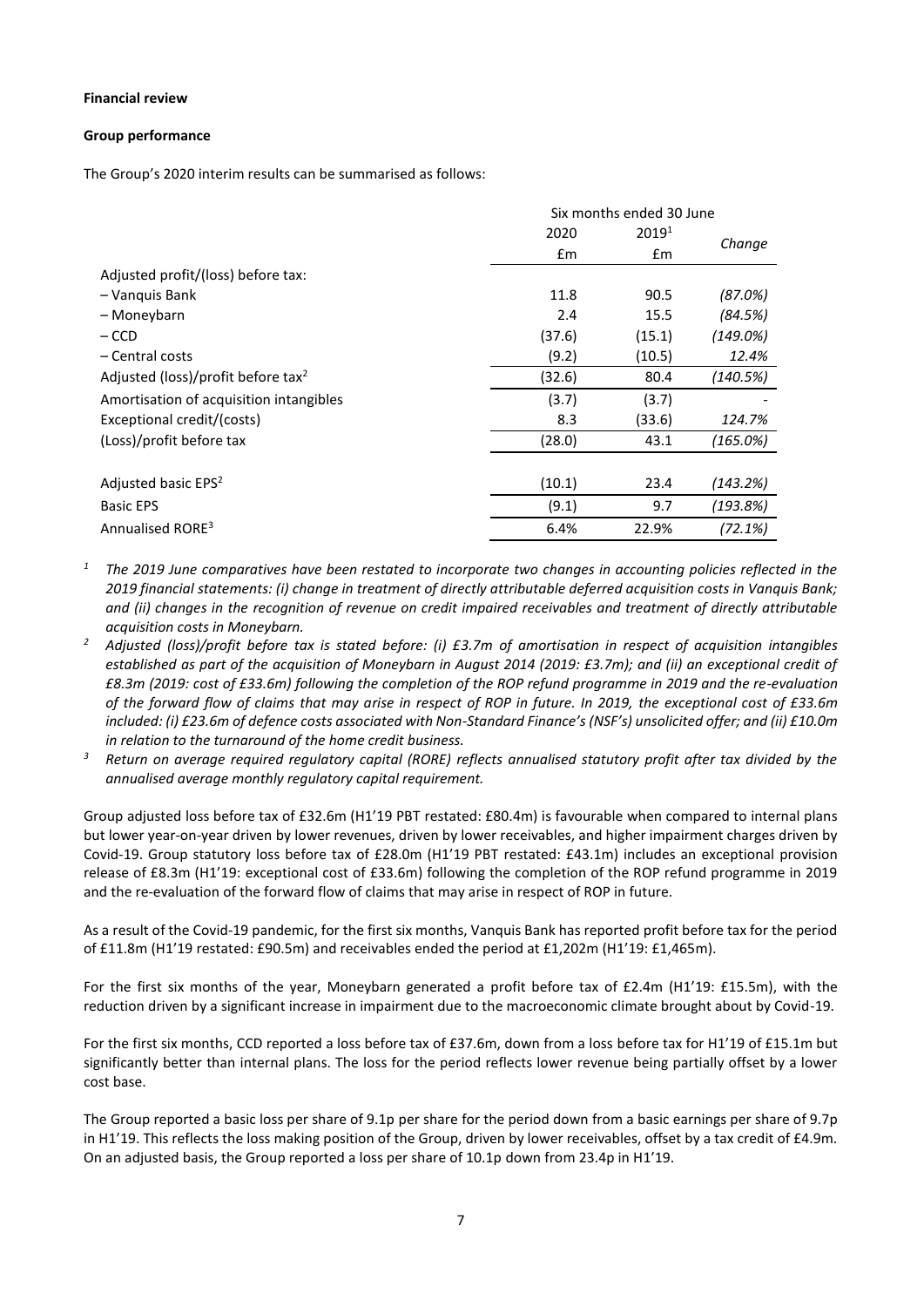The Group generated an annualised RORE of 6.4%, down from a RORE of 22.9% in H1'19, reflecting a 72% reduction in annualised statutory profits on a relatively flat annualised regulatory capital requirement.

# **Impairment provisioning**

The Group is the leading provider of credit to the underserved in the UK. Our customers have similar traits across all our businesses: they manage their lives on low to average incomes; may have irregular or variable earnings and are often new to credit in the UK or have little or no credit history. It is for these reasons that the impairment provisions held are higher than those which would be reported by prime banks on similar products.

The Group's IFRS 9 impairment coverage ratio (gross receivables divided by impairment provision) has increased in the period from 28.3% to 33.5% which reflects increases across all divisions:

|              | June-20 | December-19 | Increase |
|--------------|---------|-------------|----------|
|              |         |             |          |
| Vanquis Bank | 27.4%   | 23.2%       | 4.2%     |
| Moneybarn    | 18.8%   | 14.4%       | 4.4%     |
| CCD          | 71.6%   | 58.1%       | 13.5%    |
| Group        | 33.5%   | 28.3%       | 5.2%     |

The coverage ratio in Vanquis Bank has increased by 4.2% to 27.4%, reflecting the impact of the forecast worsening economic outlook and payment holidays.

The Moneybarn coverage ratio increased by 4.4% to 18.8% reflecting the increased levels of payment holidays activated, the macro-economic outlook and the nature of the secured assets.

The coverage ratio in CCD increased by 13.5% to 71.6% reflecting the deterioration in the customer base and those who have defaulted, and are therefore heavily provided, based on the 12-week impairment assessment period.

Our customers are also typically less sensitive to changes in economic conditions as they are more used to managing on tight budgets and they have lower levels of debt than prime customers. They are, therefore, often better placed to manage a recession than prime customers which is why our businesses have proven to be resilient during a downturn in economic conditions. However, we have tightened underwriting over the last six months to manage credit risk during this period of uncertainty.

#### **Macroeconomic provision**

Separate macroeconomic provisions are recognised to reflect an increased probability of default (PD) and loss given default (LGD), in addition to the core impairment provisions, already recognised based on future macroeconomic scenarios.

For Vanquis Bank, the provision reflects the potential for future changes in unemployment under a range of unemployment forecasts. For Moneybarn, both changes in unemployment and used car sales values are assumed.

The PD impacts from rising unemployment in Moneybarn, follows consistent methodology with Vanquis Bank. Moneybarn also analyse trends in the used vehicle resale values to estimate recoveries from the sale of repossessed vehicles at auction.

CCD customers are not considered to be reflective of the wider economy as they are less indebted and are therefore not impacted by the same macroeconomic factors or to the same degree. Consequently, there is no evidence of any significant correlation between the impairment charge and macro employment statistics. Consistent with the 2019 year end, a separate macroeconomic provision is not held for CCD.

For Vanquis Bank and Moneybarn, the unemployment data has been compiled from a consensus of sources including the Bank of England, HM Treasury, the Office for Budget Responsibility (OBR), Bloomberg and several of the prime banks. The table below shows the annual peak and average unemployment assumptions adopted by Vanquis Bank and Moneybarn and the weightings applied to each.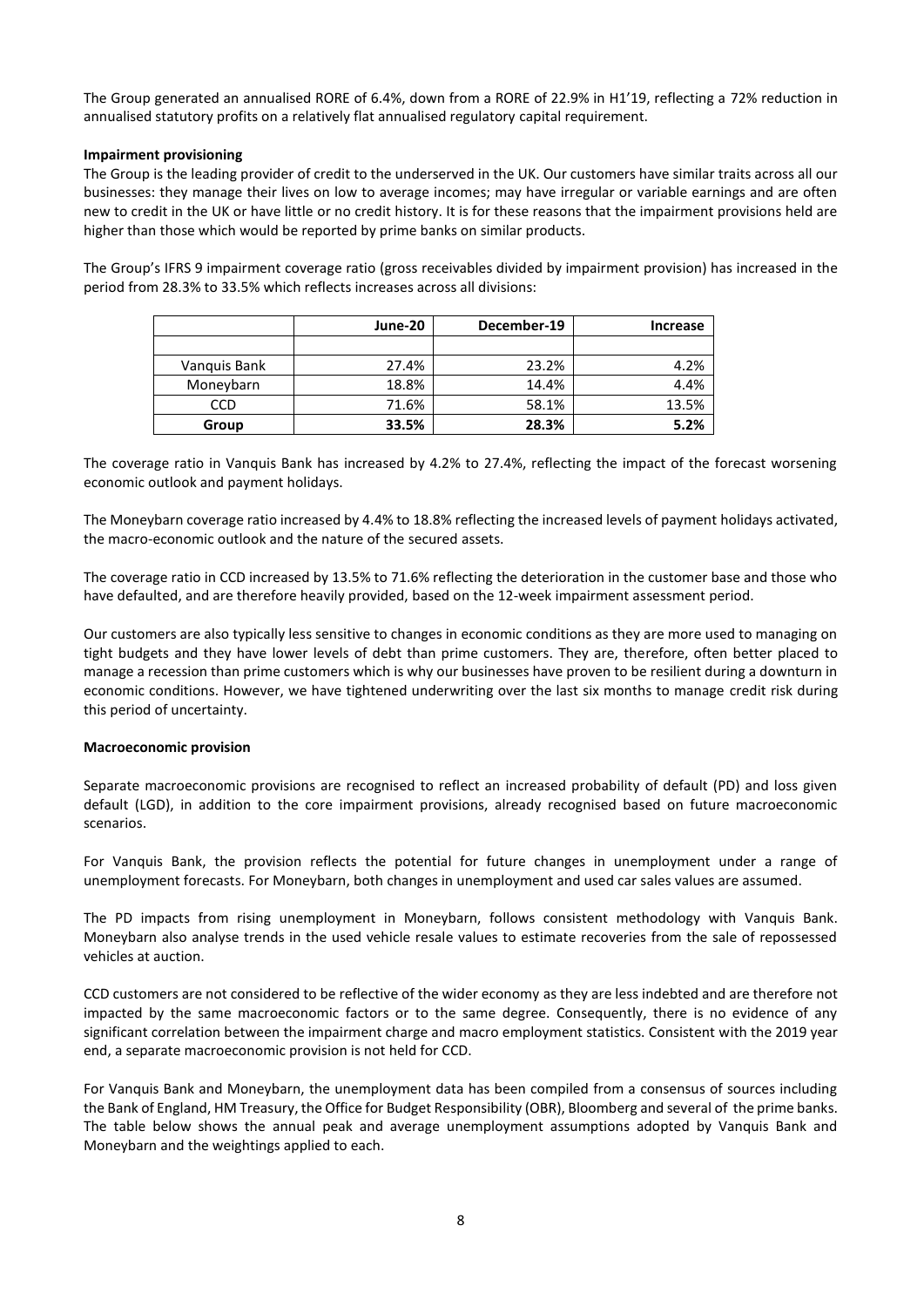The combined severe and downside scenarios have doubled from 20% at Dec-19 to 40% at Jun-20 to reflect the uncertain outlook:

| <b>Unemployment</b><br>rate $(\%)$ | <b>Base</b> | Upside | <b>Downside</b> | <b>Severe</b> |
|------------------------------------|-------------|--------|-----------------|---------------|
| Weighting                          | 50%         | 10%    | 35%             | 5%            |
| 2020                               |             |        |                 |               |
| Peak                               | 8.0         | 6.3    | 10.0            | 13.5          |
| Average                            | 6.1         | 5.3    | 6.8             | 8.0           |
| 2021                               |             |        |                 |               |
| Peak                               | 7.4         | 5.7    | 10.2            | 14.1          |
| Average                            | 6.7         | 5.4    | 9.4             | 13.4          |

The impact of the macro-economic scenarios has increased the Group impairment provision by £73m. Whilst the forward-looking nature of IFRS 9 requires provisions to be established for all losses arising out of the current Covid-19 crisis, the level of uncertainty may mean that additional impairment provision, or releases, may be required in future periods.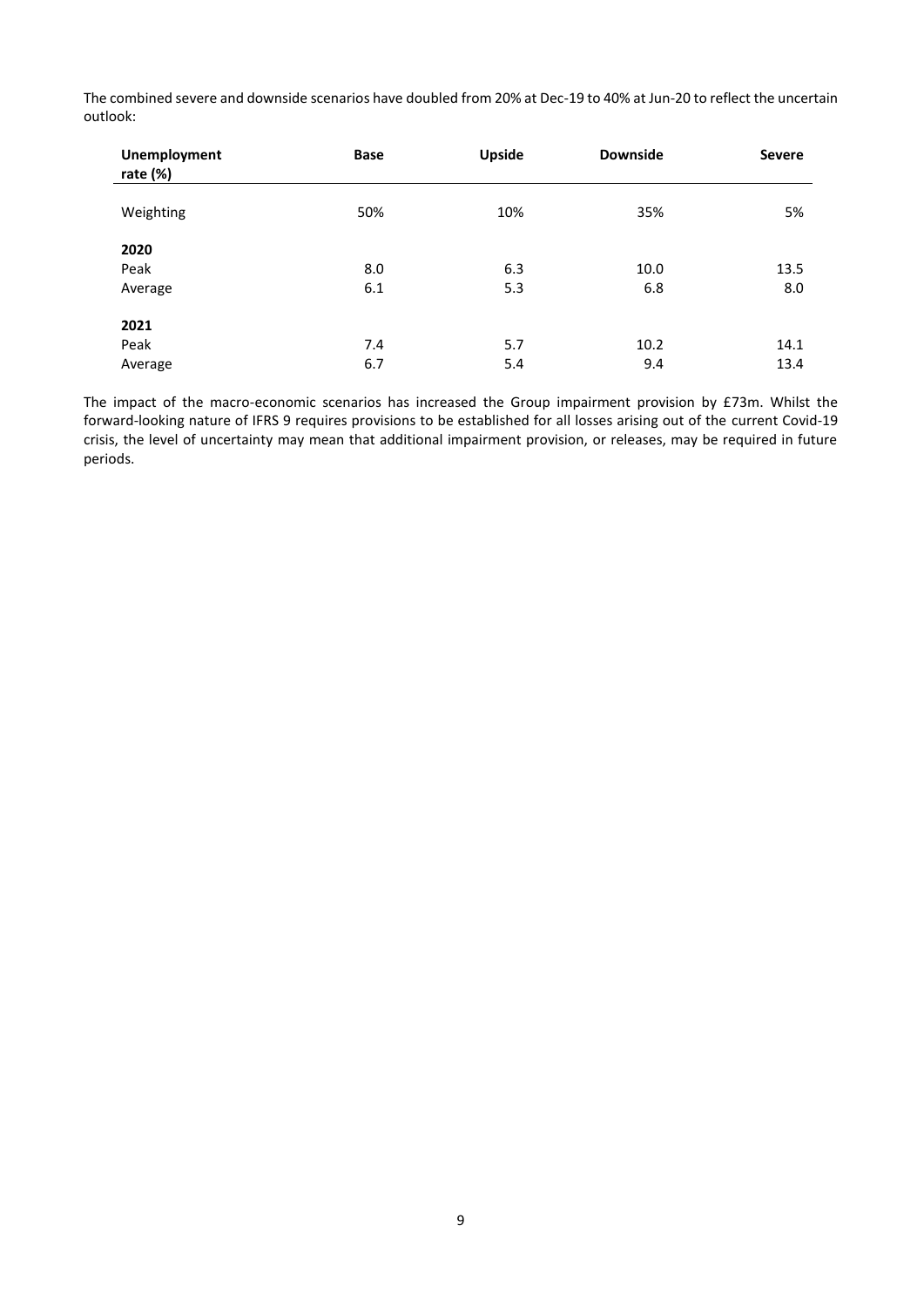## **Vanquis Bank**

|                                          |         | Six months ended 30 June |         |  |  |
|------------------------------------------|---------|--------------------------|---------|--|--|
|                                          | 2020    | $2019^{1}$               |         |  |  |
|                                          | £m      | £m                       | Change  |  |  |
|                                          |         |                          |         |  |  |
| Customer numbers ('000)                  | 1,694   | 1,791                    | (5.4%)  |  |  |
| Period-end receivables                   | 1,202   | 1,465                    | (18.0%) |  |  |
| Average receivables <sup>2</sup>         | 1,341   | 1,465                    | (8.5%)  |  |  |
|                                          |         |                          |         |  |  |
| Revenue                                  | 261.1   | 291.1                    | (10.3%) |  |  |
| Interest                                 | (16.3)  | (15.9)                   | (2.5%)  |  |  |
| Net interest margin                      | 244.8   | 275.2                    | (11.0%) |  |  |
| Impairment                               | (149.9) | (96.6)                   | (55.2%) |  |  |
| Risk-adjusted net interest margin        | 94.9    | 178.6                    | (46.9%) |  |  |
| Costs                                    | (83.1)  | (88.1)                   | 5.7%    |  |  |
| <b>Profit before tax</b>                 | 11.8    | 90.5                     | (87.0%) |  |  |
|                                          |         |                          |         |  |  |
| Annualised revenue yield <sup>3</sup>    | 39.4%   | 40.9%                    | (3.7%)  |  |  |
| Annualised impairment rate <sup>4</sup>  | 18.0%   | 14.9%                    | 21.0%   |  |  |
| Annualised return on equity <sup>5</sup> | 19.3%   | 36.9%                    | (47.7%) |  |  |

*<sup>1</sup> The 2019 June comparatives have been restated to incorporate two changes in accounting policies reflected in the 2019 financial statements: (i) change in treatment of directly attributable deferred acquisition costs in Vanquis Bank; and (ii) changes in the recognition of revenue on credit impaired receivables and treatment of directly attributable acquisition costs in Moneybarn.*

- *<sup>2</sup> Calculated as the average of month end receivables for the 6 months ended 30 June.*
- *<sup>3</sup> Revenue as a percentage of average receivables for the 12 months ended 30 June.*
- *4 Impairment as a percentage of average receivables for the 12 months ended 30 June.*
- *<sup>5</sup> Profit after tax as a percentage of average equity for the 12 months ended 30 June.*

Vanquis Bank is a leading specialist in the large and established credit card market with strong capital and liquidity positions. As a consequence of Covid-19, the business reported profit before tax for the first half of £11.8m, down from £90.5m in the first half of 2019, and receivables at the end of the period of £1,202m were approximately £260m lower than June 2019 (H1'19: £1,465m).

In response to the Covid-19 pandemic, Vanquis Bank successfully moved 80% of contact centre and 100% of head office colleagues to remote working by mid-April with minimal impact on customer service levels. Customer support was maintained through dialler technology and increased use of SMS communications and those customers in financial difficulty were provided support either through: (i) payment holidays in line with FCA measures; (ii) the payment freeze option within the ROP product; and (iii) Vanquis Bank's other forbearance measures. Alongside this, in early April, underwriting standards were significantly tightened to reduce new credit card bookings by 25%, curtail all new loans business and suspend the Credit Line Increase (CLI) programme.

New account bookings for the first six months of the year were 147k, down from 190k in the first half of 2019, following the decision taken to reduce new customer bookings by 75% in April. Vanquis Bank has now initiated a staged re-entry into the market, increasing new credit card volumes to c.50% of their pre-Covid-19 levels and recently recommenced personal loan lending to existing credit card customers. Customer numbers ended the period at 1,694k (H1'19: 1,791k), a reduction of 5.4% on June 2019.

Receivables ended the period at £1,202m (H1'19: £1,465m), a decrease of 18% or £263m compared with the first half of 2019. In addition to the impact of lower new customer acquisition and the suspension of the CLI programme, customer spending was significantly reduced in the second quarter during the Covid-19 lockdown. On a year-on-year basis, customer spending was approximately 40% lower in April, 35% lower in May and 20% lower in June. As a result, account utilisation levels have reduced from c.60% at the start of the year to c.53% at the end of June. The progressive improvement in customer spending has continued early in the third quarter with the gap to prior year narrowing to 15% in July and August. Vanquis Bank has recently recommenced a phased introduction of its CLI programme.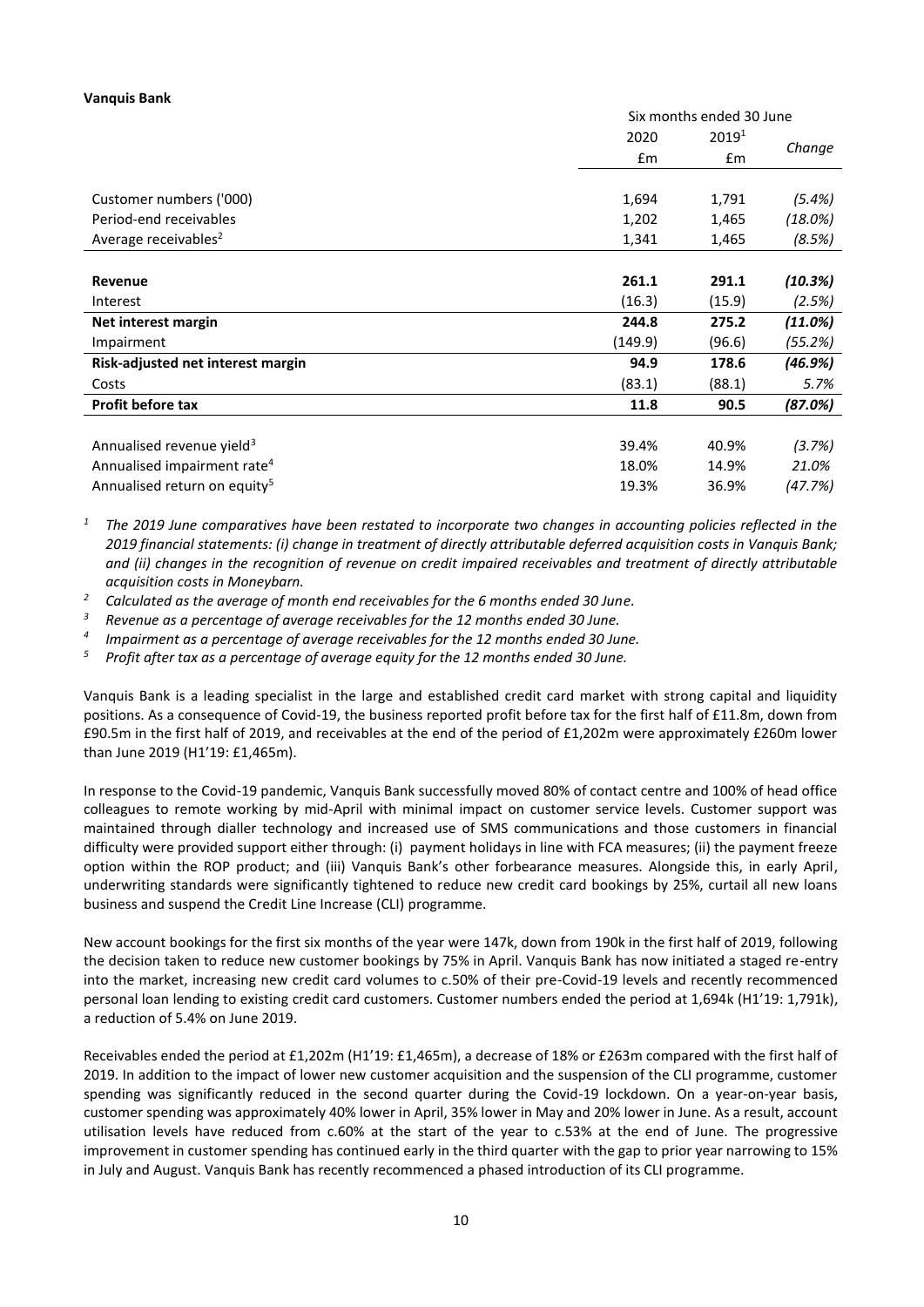Vanquis Bank generated revenue in the first half of £261.1m, down from £291.1m in the first half of 2019. The reduction was driven by a combination of the fall in receivables and a moderation in the revenue yield. The annualised revenue yield at the end of June was 39.4%, a year-on-year reduction of c.150bps, reflecting the ongoing c.£15-20m annual reduction in ROP income, changes to the basis of charging default and over limit fees and the ban on the use of credit cards for gambling transactions which came into effect in April.

The impairment charge for the period was £149.9m (H1'19: £96.6m), an increase of 55% compared with the first half of 2019 notwithstanding the overall reduction in receivables. This equates to an annualised impairment rate at the end of June of 18.0% compared with 14.9% at June 2019, reflecting the impact of Covid-19, including the forecast of a deterioration in the macro-economic outlook and the exit performance of customers taking payment holidays, which has increased the impairment charge in the first half of 2020 by approximately £70m.

The take-up of payment holidays, in line with the FCA measures introduced in April, amounted to approximately 2% of customers and 4% of gross balances at the end of June. This represents a reduction from the peak in May of approximately 3% of customers and 5% of receivables. The daily take-up of payment holidays has continued to be modest in July and August.

The combination of a lower revenue yield and higher impairment rate resulted in the risk-adjusted margin ('RAM') reducing from 26.0% at June 2019 to 21.4% at June 2020.

First half costs reduced by 5.7% to £83.1m (H1'19: £88.1m), reflecting the ongoing cost efficiency programme at Vanquis Bank together with the cessation of all discretionary spend in response to Covid-19.

Interest costs increased by 2.5% to £16.3m (H1'19: £15.9m) during the first half notwithstanding the reduction in receivables. This reflects the decisive action taken to raise additional retail deposits at the onset of Covid-19 to mitigate the potential for a market wide liquidity stress. Accordingly, Vanquis Bank has been prudently carrying £800m of additional liquidity over and above its regulatory requirements during the second quarter of the year which has resulted in additional funding costs of approximately £2m.

The Group notes that the persistent debt measures introduced by the FCA have been delayed until October 2020 to allow firms more time to comply following the onset of Covid-19. Vanquis Bank has made good progress in managing the level of customers in persistent debt, through changes to the credit line increase programme, increasing minimum payments due and enhanced communication encouraging customers to make higher than recommended payments

Vanquis Bank has successfully supported both customers and colleagues through the significant disruption caused by Covid-19 since the start of the second quarter. The business has delivered first half profits and has strong capital and liquidity positions meaning it is well-placed to switch the focus back to re-growing customers and receivables in a sustainable manner. Enhancing the customer and digital propositions as well as broadening the range of products, including an open market launch of loans in early 2021, remain important pillars of developing Vanquis Bank to the 'Bank for the underserved'.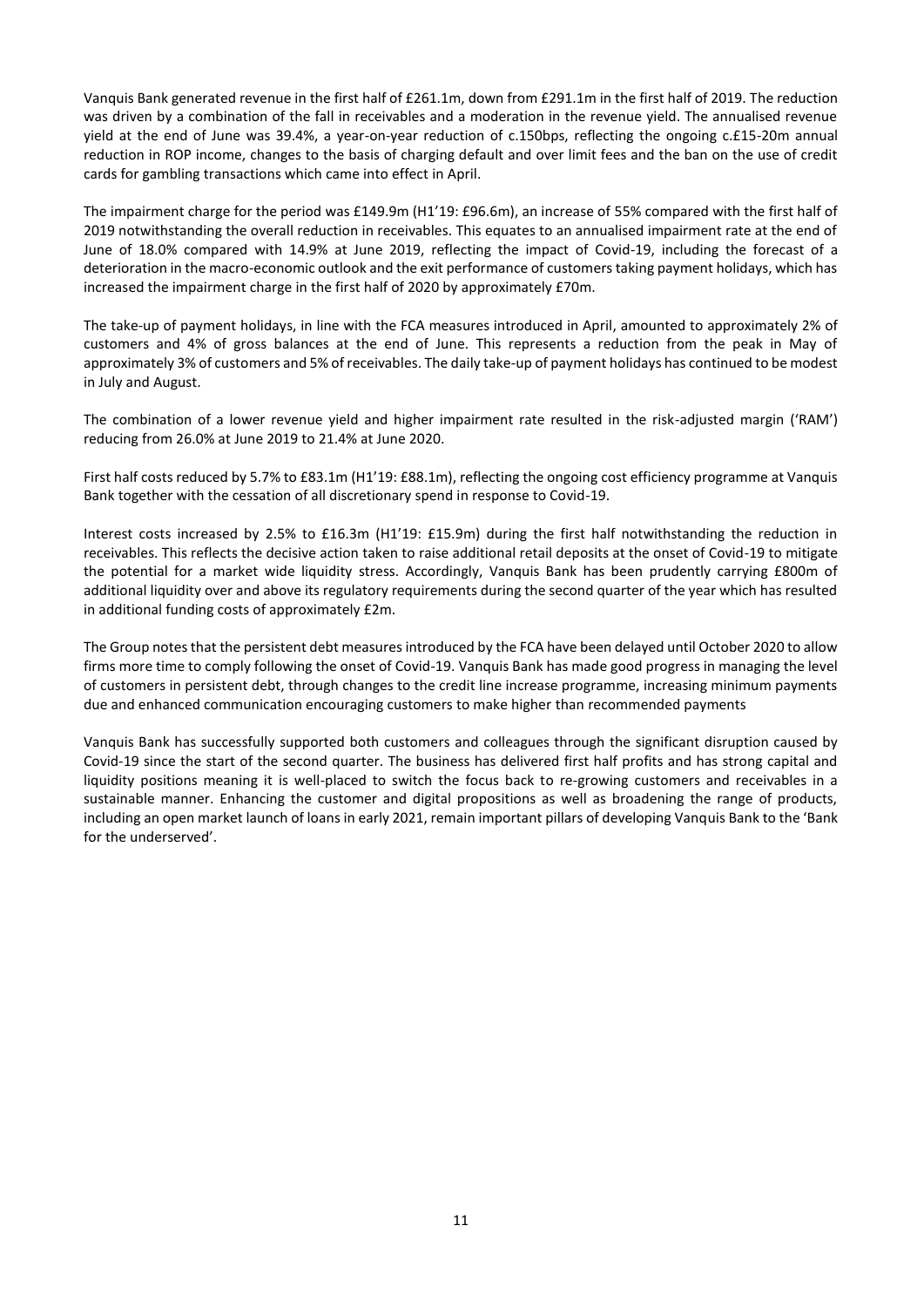#### **Moneybarn**

|                                          | Six months ended 30 June |                   |          |
|------------------------------------------|--------------------------|-------------------|----------|
|                                          | 2020                     | 2019 <sup>1</sup> |          |
|                                          | $\mathsf{fm}$            | £m                | Change   |
|                                          |                          |                   |          |
| Customer numbers ('000)                  | 82                       | 70                | 17.1%    |
| Period-end receivables                   | 529.4                    | 484.7             | 9.2%     |
| Average receivables <sup>2</sup>         | 520.6                    | 436.2             | 19.3%    |
|                                          |                          |                   |          |
| Revenue                                  | 66.1                     | 58.3              | 13.4%    |
| Interest                                 | (13.3)                   | (13.7)            | 2.9%     |
| Net interest margin                      | 52.8                     | 44.6              | 18.4%    |
| Impairment                               | (37.5)                   | (17.5)            | (114.3%) |
| Risk-adjusted net interest margin        | 15.3                     | 27.1              | (43.5%)  |
| Costs                                    | (12.9)                   | (11.6)            | (11.2%)  |
| Adjusted profit before tax <sup>3</sup>  | 2.4                      | 15.5              | (84.5%)  |
|                                          |                          |                   |          |
| Annualised revenue yield <sup>4</sup>    | 25.2%                    | 24.7%             | 2.0%     |
| Annualised impairment rate <sup>5</sup>  | 12.0%                    | 7.1%              | 70.3%    |
| Annualised return on assets <sup>6</sup> | 8.9%                     | 10.9%             | (18.3%)  |

- *<sup>1</sup> The 2019 June comparatives have been restated to incorporate two changes in accounting policies reflected in the 2019 financial statements: (i) change in treatment of directly attributable deferred acquisition costs in Vanquis Bank; and (ii) changes in the recognition of revenue on credit impaired receivables and treatment of directly attributable acquisition costs in Moneybarn.*
- *<sup>2</sup> Calculated as the average of month end receivables for the 6 months ended 30 June. 2019 is stated prior to the impact of the balance reduction adjustment of £1.8m in respect of the FCA investigation into affordability, forbearance and termination options.*
- <sup>3</sup> Adjusted profit before tax is stated before the amortisation of acquisition intangibles of £3.7m (2019: £3.7m).
- *<sup>4</sup> Revenue as a percentage of average receivables for the 12 months ended 30 June.*
- *5 Impairment as a percentage of average receivables for the 12 months ended 30 June.*
- *<sup>6</sup> Adjusted profit before interest after tax as a percentage of average receivables for the 12 months ended 30 June.*

In the five years since acquisition by Provident Financial, Moneybarn has become one of the largest suppliers of vehicle finance to underserved customers in the UK. The business has a strong track record, delivering high levels of growth and strong returns, and is in an excellent position to continue to deliver profitable growth in the medium term from existing and adjacent markets. For the first six months of the year, Moneybarn generated a profit before tax of £2.4m (H1'19: £15.5m), with the reduction driven by a significant increase in impairment.

Moneybarn was able to continue lending to its customers throughout the entire lockdown period thanks to actions taken at the outset to ensure that all customer facing colleagues were able to work remotely. Moneybarn's contact centre is now back operating at close to full capacity thanks to working pattern changes, such as coordinated shifts and changes to working hours. As a result of remaining open, Moneybarn has consolidated and increased its market position and cemented its relationships with key introducers.

New business volumes during January and February remained strong, and were consistent with 2019 growth trends, as were the first three weeks of March. For April, new business volumes fell significantly, before starting to recover in May mainly due to the fact that car sales outlets were initially closed. Despite tightening underwriting criteria during the period, which saw the Tier 3A category – the highest risk level accepted – fall from c.17% to c.2%, new business volumes were encouraging in June with July seeing record levels of new business. One feature of the new business levels has been the migration of customers away from prime and near-prime lenders towards Moneybarn, i.e. we have started to see a change in risk appetite elsewhere in the sector. In addition, since lockdown began in the third week of March, over 40% of Moneybarn's lending has been to people classified as keyworkers. Overall, customer numbers and receivables are up by around 10% since December to 82k and £529m, respectively.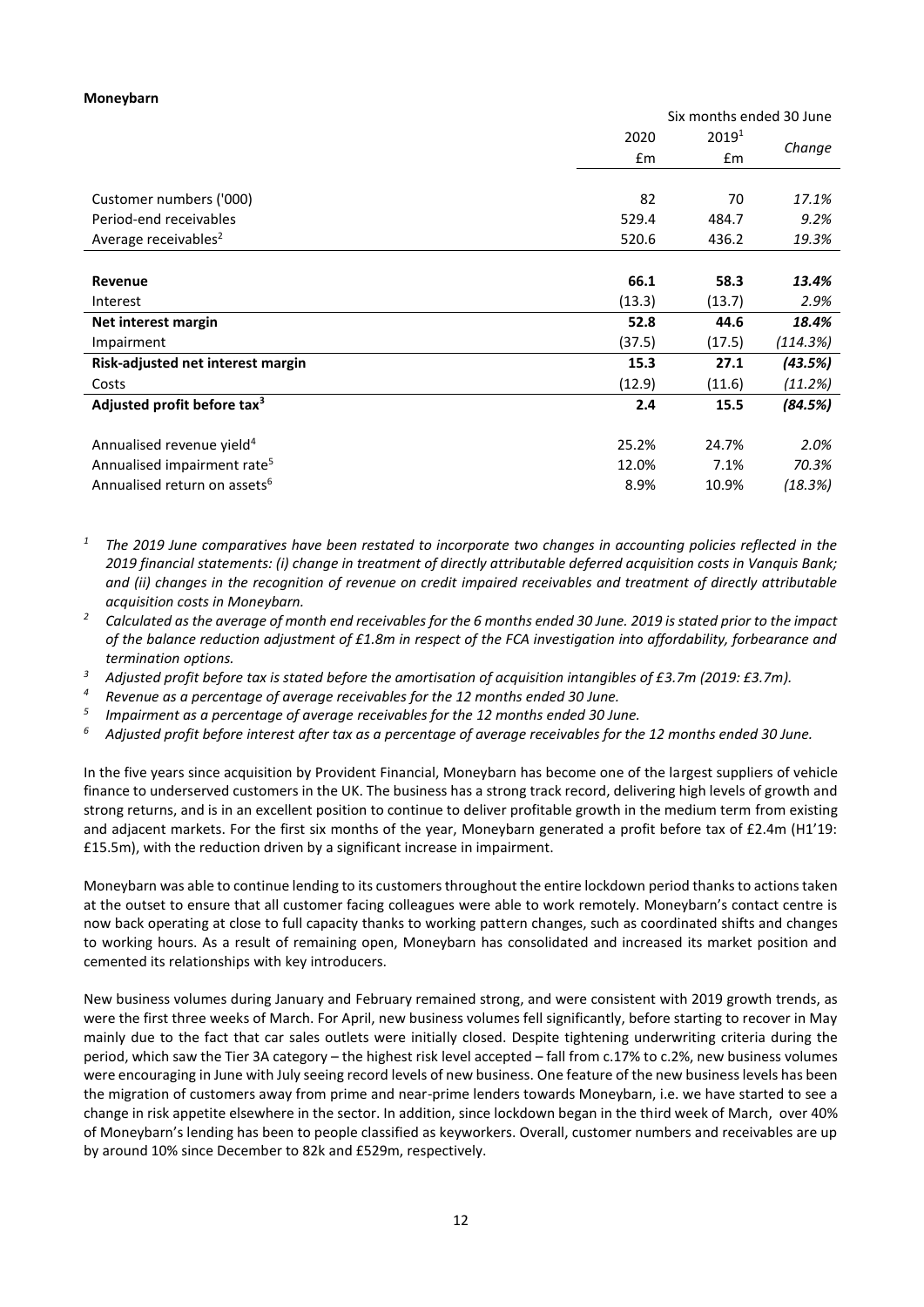Moneybarn ended the period with 82k customers, representing an increase vs. H1'19 of 12k or 17%. This performance was in line with management's expectations set at the beginning of the year and was achieved despite underwriting standards tightening during the period. Moneybarn wrote over 4,500 new loansin July representing record new business volumes for a single month. There is a clear underlying demand for quality used cars, especially within Moneybarn's core market, driven by post-lockdown concerns around the use of public transport and prime- and near-prime providers pulling back from the market.

At the end of June, receivables stood at £529.4m vs. £484.7m at H1'19 driven by better than anticipated new business volumes of 16k (H1'19: 20k), particularly towards the end of the period. In the context of the disruption that Covid-19 brought, and the knock-on impact to Moneybarn's key introducers and underlying customer base, the new business performance is significantly ahead of internal plans.

As a result of the higher receivables base, revenues during H1'20 increased by 13.4% year-on-year to £66.1m (H1'19: £58.3m), in line with internal plans. The growth was partially offset by a reduction in higher risk lending during the period which brought the average APR lower. The resulting annualised revenue yield at the end of June was 25.2% vs. 24.7% in June 2019.

Impairment increased significantly during the period to £37.5m (H1'19: £17.5m) as a result of Covid-19 impacting arrears rates and an increase in provisions driven by a forecast deterioration in the macroeconomic environment. The annualised impairment rate increased from 7.1% in June 2019 to 12.0%.

As a result of the increased impairment rate, the risk-adjusted margin fell to 13.2% at the end of June vs. 17.6% a year earlier. Moneybarn's impairment rate continues to be impacted by higher provision amounts as the termination process remains challenging as the company is restricted in terms of its ability and its partners' ability to collect vehicles, a situation that is improving but unlikely to fully recover until October.

Moneybarn took a proactive approach to offering its customers a solution to ease any potential financial hardship they, or their households, might be experiencing. Before the FCA's formal guidance, Moneybarn was offering its customers a payment holiday arrangement. Therefore, Moneybarn experienced an earlier take-up of such arrangements than the wider market. At its peak, the take-up of a payment holiday by Moneybarn customers was 27.5% of customers (or c.23k customers). Following the expiry of the first 3 month payment holiday the current live payment holiday number is around 5k customers(c.3.5% of customers) who have come off payment holidays, around a third then go on to miss a repayment, in line with internal expectations.

Costs increased slightly in the period to £12.9m, from £11.6m last year, reflecting an increase in headcount, an increase in volume driven costs – such as credit bureau searches – and arrangements for working remotely. Interest costs are broadly flat year-on-year reflecting a lower cost of funding being offset by a higher receivables balance.

After the period end, the FCA announced its intention to ban motor finance discretionary commission models, following a consultation in October 2019. This covers some arrangements whereby car retailers and motor finance brokers receive commission which is linked to the interest rate that customers pay which, in the eyes of the FCA, creates an incentive to sell more expensive credit to certain customers. Moneybarn has never employed this commission structure, and pays largely fixed commissions except for very limited volume-related discounts to its larger introducers.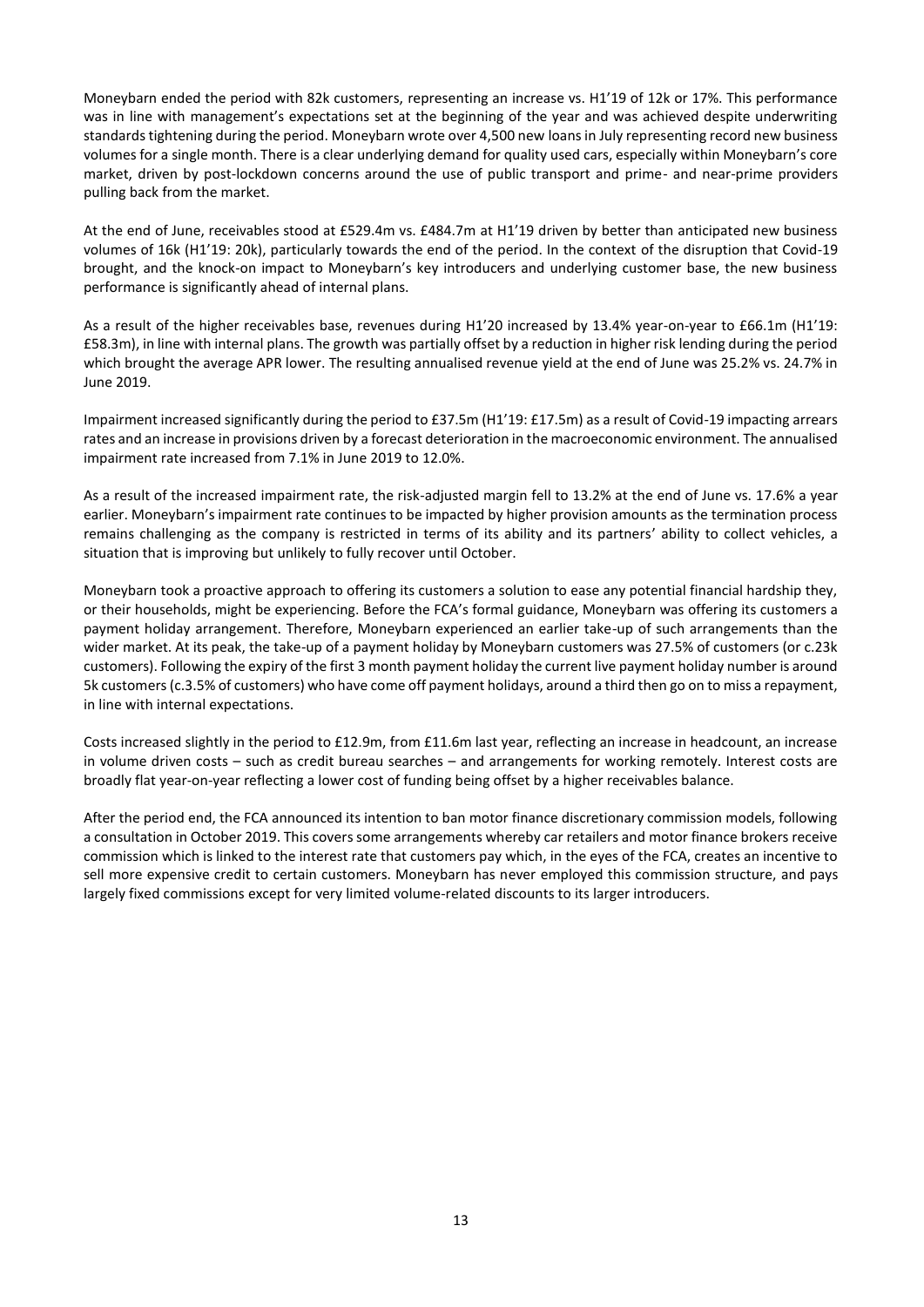## **Consumer Credit Division**

|                                          |         | Six months ended 30 June |           |  |
|------------------------------------------|---------|--------------------------|-----------|--|
|                                          | 2020    | 2019                     |           |  |
|                                          | £m      | £m                       | Change    |  |
|                                          |         |                          |           |  |
| Customer numbers ('000)                  | 379     | 531                      | (28.6%)   |  |
| Period-end receivables                   | 146.9   | 245.4                    | (40.1%)   |  |
| Average receivables <sup>1</sup>         | 191.2   | 254.2                    | (24.8%)   |  |
|                                          |         |                          |           |  |
| Revenue                                  | 118.4   | 152.1                    | (22.2%)   |  |
| Interest                                 | (4.6)   | (5.1)                    | 9.8%      |  |
| Net interest margin                      | 113.8   | 147.0                    | (22.6%)   |  |
| Impairment                               | (52.9)  | (51.8)                   | $(2.1\%)$ |  |
| Risk-adjusted net interest margin        | 60.9    | 95.2                     | (36.0%)   |  |
| Costs                                    | (98.5)  | (110.3)                  | 10.7%     |  |
| Adjusted loss before tax <sup>2</sup>    | (37.6)  | (15.1)                   | (149.0%)  |  |
|                                          |         |                          |           |  |
| Annualised revenue yield <sup>3</sup>    | 121.2%  | 117.3%                   | 3.3%      |  |
| Annualised impairment rate <sup>4</sup>  | 45.1%   | 38.0%                    | 18.7%     |  |
| Annualised return on assets <sup>5</sup> | (15.8%) | (5.5%)                   | (187.3%)  |  |

*<sup>1</sup> Calculated as the average of month end receivables for the 6 months ended 30 June.*

*2 In 2019, adjusted loss before tax was stated before exceptional costs of £10.0m in relation to the turnaround of the home credit business following the poor execution of the migration to the new operating model in July 2017.*

*<sup>3</sup> Revenue as a percentage of average receivables for the 12 months ended 30 June.*

*4 Impairment as a percentage of average receivables for the 12 months ended 30 June.*

*<sup>5</sup> Adjusted loss before interest after tax as a percentage of average receivables for the 12 months ended 30 June.*

The Consumer Credit Division ('CCD'), which comprises Provident home credit and Satsuma, was on track to break even during 2020 prior to Covid-19. It is still the Group's intention to return this business to standalone profitability, albeit the timing of this has been delayed. The strategy for CCD will be to focus on leveraging efficiency in serving its customers, while continuing to be underpinned by a relationship model, and offering customer choice.

For the first six months, CCD reported a loss before tax of £37.6m, down from a loss for H1'19 of £15.1m but significantly better than internal plans. The loss for the period reflects lower net revenue being partially offset by a lower cost base.

The home credit business responded to the challenges presented by Covid-19 by introducing several new ways of working, in order to adapt and continue supporting its customers. Home credit field-based colleagues are able to offer lending and collections services on a fully remote basis including: taking repayments online, over the phone or via an Allpay card, managing loan applications remotely to new, existing or returning customers, offering Provident Direct and utilising central collections activity to support with a particular focus on later-stage arrears. As lockdown restrictions have eased, some field-based colleagues have been able to make home visits again since mid-June onwards. However, they are only able to do so when agreed in advance with the customer.

The home credit team implemented a process to help identify customers indicating that they have been impacted by Covid-19 and whose circumstances have changed as a result. At the end of June, there were c.8.5k customers on a payment holiday which equates to around 3% of customers and 1% of receivables. In Satsuma, payment holiday take-up at the end of June represented c.3% of customers and 4% of receivables.

The significant operational changes outlined above have enabled new ways of working and our Customer Experience Managers (CEMs) have become more efficient as a result and are more effectively aligned to customer preferences. Alongside that, the reduction in customer numbers and receivables have led to more immediate cost base action being necessary. At the end of July, home credit launched a consultation period with a view to removing around 300 CEMs and Customer Service Managers (CSMs). The proposal is to replace the CEMs/CSMs role with a new Customer Representative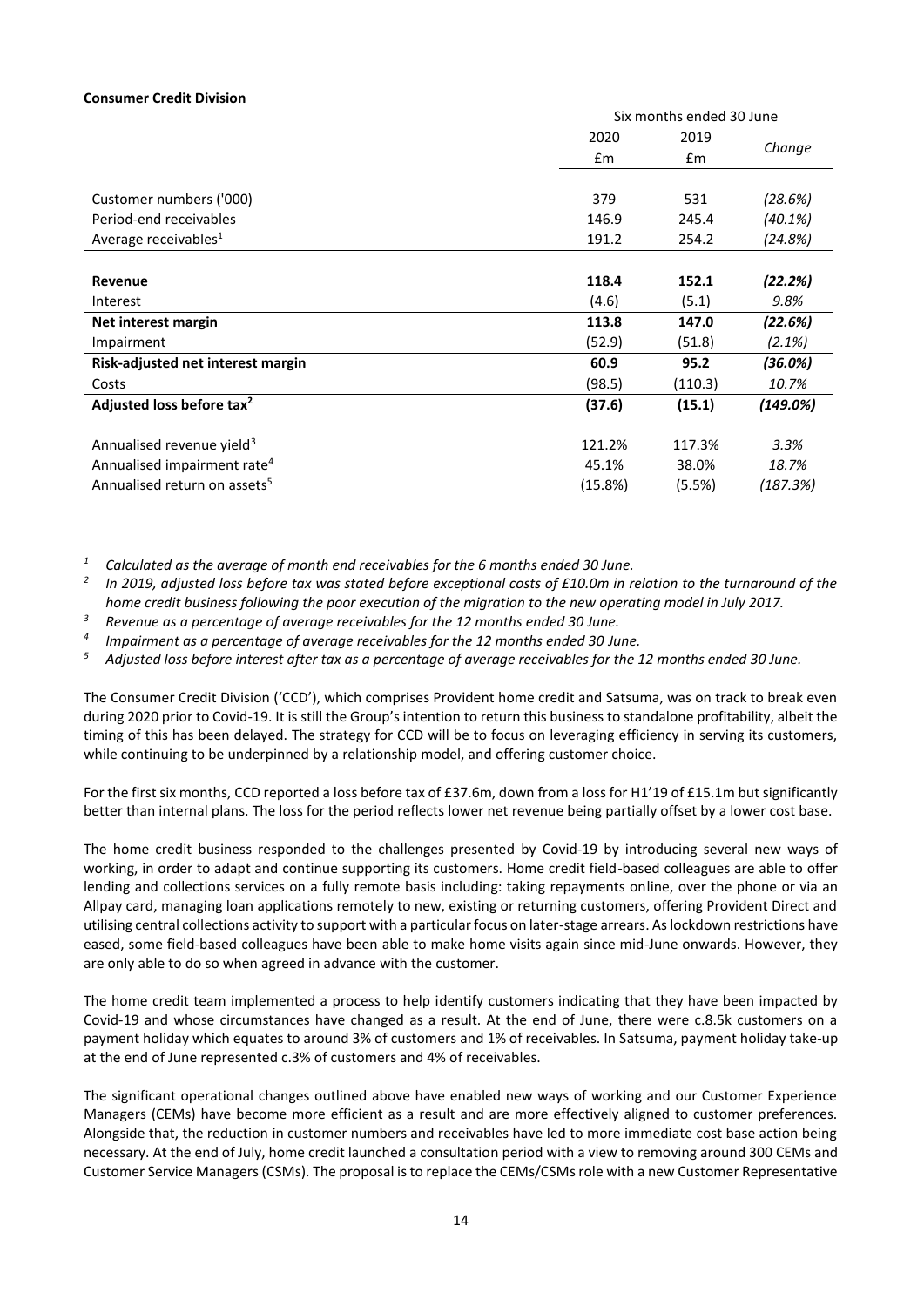('CR') role, reporting to Business Managers. The proposed CR role will also see the introduction of a higher level of variable remuneration.

Customer numbers ended the period at 379k, which represents a reduction vs H1'19 of c.29%, driven by significantly reduced new customer bookings during the Covid-19 lockdown period. This is reflected in new issue volumes being down by c.40% vs H1'19 in home credit as a result of tighter underwriting standards and operational restrictions, particularly in the early stages of lockdown. Lending volumes fell by c.80% in Satsuma in H1'20 due to changes in the affordability assessment and customer onboarding processes during the first quarter and a subsequent pause in all lending in Satsuma during May which will remain in place until more operational and regulatory certainty can be established.

CCD receivables ended the period at £147m, which represents a decline of 40% year-on-year, driven by lower issue volumes during the period and higher provisioning levels. Satsuma receivables of £16m at the end of June represented a fall of c.60% year-on-year as lending to new and existing customers was paused alongside collection activity remaining strong.

Revenue for the period was £118.4m, a reduction of 22% vs H1'19, which is consistent with the c.25% fall in average receivables over the same period. The reported annualised revenue yield for H1'20 is 121%, ahead of the comparable figure for H1'19 of 117%.

Impairment for the first six months of the year amounted to £52.9m, an increase of just 2% vs H1'19. Despite the significantly smaller book year-on-year, the impairment charge has remained similar to the prior year owing to a more adverse arrears distribution as a consequence of Covid-19. The impairment charge equates to an annualised impairment rate at the end of June of 45.1% vs 38.0% in H1'19. The RAM at the end of June was 71.9%, lower vs H1'19 by 32.8%, owing to lower net revenue encompassing a higher impairment.

Costs of £98.5m were £11.8m lower vs H1'19. Expenses were lower, driven by lower salary costs following management action taken in 2018 and 2019, in restricting and lowering headcount in both the field and head office, partially offset by higher complaint costs.

# **Central costs**

Central costs have reduced from £10.5m to £9.2m year on year reflecting lower share incentive, Blueprint and Group risk costs. A £1.8m funding cost was incurred from carrying the increased liquidity headroom in response to Covid-19.

# **Exceptional items**

The exceptional credit in the first half of 2020 reflects the £8.3m release of provisions established in 2017 following the completion of the ROP refund programme in 2019 and the re-evaluation of the forward flow of claims which may arise in respect of ROP complaints. Exceptional costs in 2019 comprised (i) £23.6m of defence costs associated with Non-Standard Finance plc's (NSF's) unsolicited offer for the Group; and (ii) £10.0m in relation to the ongoing turnaround of the home credit business.

# **Tax**

The tax credit/(charge) for the period has been calculated by applying the best estimate of the effective tax rate for the financial year of 21.4% (2019: 26.3%), to the (loss)/profit before tax, amortisation of acquisition intangibles and exceptional items for the period. The tax rate reflects the impact of the bank corporation tax surcharge of 8% which came into force on 1 January 2016 and applies to Vanquis Bank profits in excess of £25m. It also reflects (i) the beneficial impact of measuring deferred tax assets at 19% (2019: 17%), and in the case of Vanquis Bank at 27% (2019: 25%), following the announcement in the March 2020 Budget that the rate of mainstream UK corporation tax would remain at 19% from 1 April 2020 rather than the previously enacted rate of 17%; (ii) the benefit of the release of part of the provision for uncertain tax liabilities which is no longer required; and (iii) the adverse impact of the write off of deferred tax assets related to share awards reflecting the reduction in expected tax relief as a result of the lower share price and expected level of vesting.

The tax rate also reflects the recognition of deferred tax assets in respect of losses and other temporary differences on the basis that the Group is expected to have sufficient taxable profits available in the future to enable such deferred tax assets to be recovered.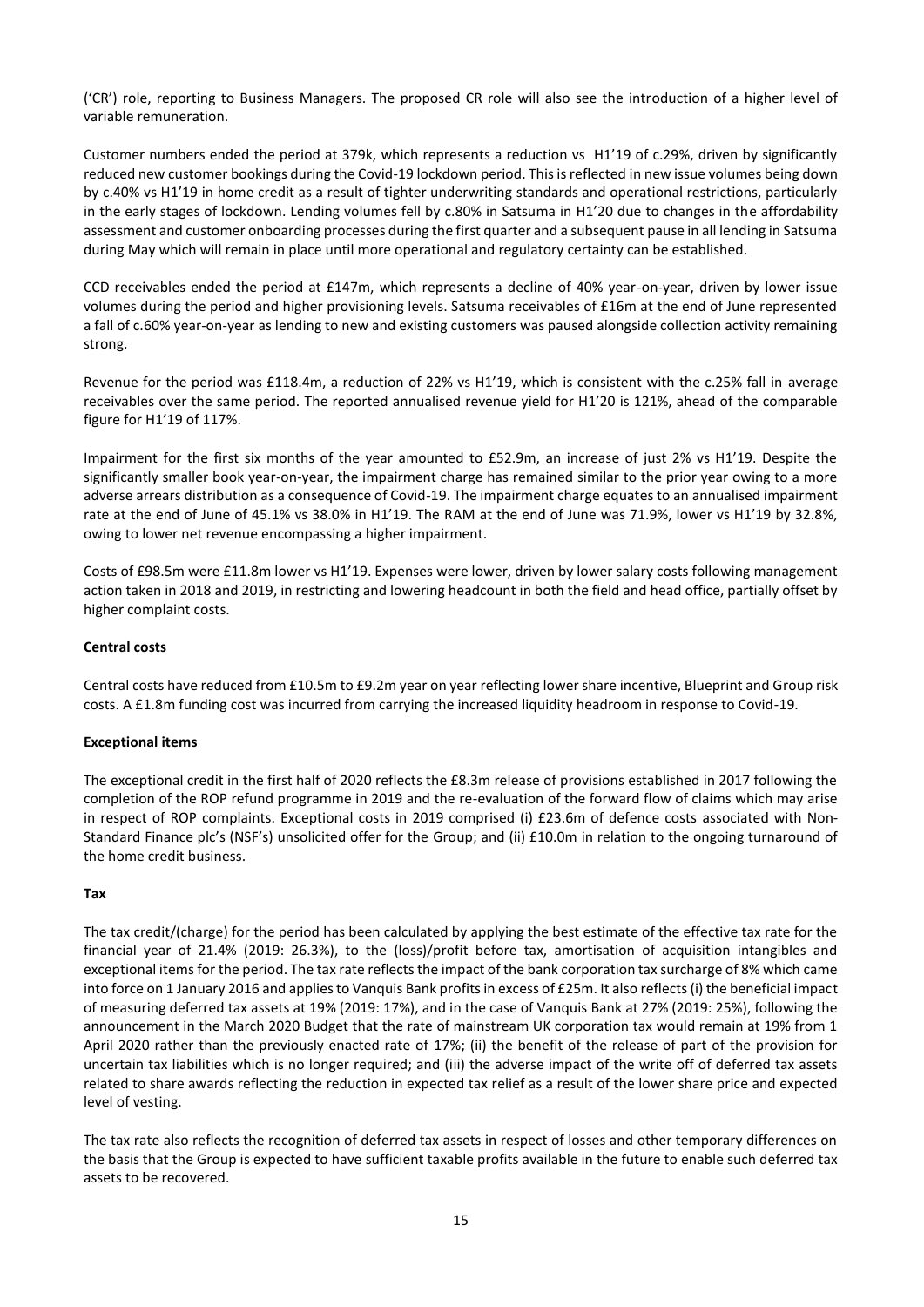The tax charge in respect of the exceptional credit in 2020 amounts to £2.2m which represents tax at the combined mainstream corporation tax rate and bank corporation tax surcharge rate of 27% in respect of the £8.3m exceptional release of provisions established in 2017 following the completion of the ROP refund programme in 2019 and the reevaluation of the forward flow of claims that may arise in respect of ROP complaints more generally. The tax credit in 2019 in respect of exceptional costs amounted to £2.0m and represented: (i) tax relief of £1.9m in respect of the exceptional restructuring costs in CCD; and (ii) tax relief of £0.1m in respect of exceptional costs associated with the defence of the unsolicited offer from NSF.

The tax credit in respect of the amortisation of acquisition intangibles is £0.1m (2019: £0.7m) and represents a tax credit of £0.7m in respect of the amortisation net of the impact of measuring the related deferred tax liability at 19% (2019: 17%) following the announcement that the rate of mainstream UK corporation tax will remain at 19% from 1 April 2020 rather than the previously enacted rate of 17%, which amounts to £0.6m.

# **Dividends**

The Board is not proposing an interim dividend with respect to this financial year (H1'19: 9.0p per share), in line with its decision to preserve capital, and support business stability, when deciding to not pay the final dividend for FY'19. However, it remains our intention to resume dividend payments to shareholders as soon as operational and financial conditions normalise.

## **Funding and capital**

The Group has strong capital and liquidity positions comprising:

- Regulatory capital headroom at 30 June 2020 of approximately £215m excluding the capital conservation buffer of approximately £50m which is held and may be used at the Group's discretion including the advent of a stress scenario such as currently being experienced in the UK.
- Liquidity headroom on committed facilities and surplus cash and liquid resources amounting to approximately £200m plus approximately £1bn of liquid resources held by Vanquis Bank (c£200m in respect of their regulatory requirements) as well as ongoing access to the retail deposits market.

The Group's capital review (C-SREP) with the PRA concluded in July 2020. The Group's Pillar 2A capital requirement has been lowered from 20.65% to 19.33% and the fixed monetary add-on in respect of pension risk has been removed.

The Group's CET1 ratio on an accrued profits basis at 30 June 2020 was 35.4% compared with the Group's Pillar 2A requirement of 19.3%. The regulatory capital headroom above total requirements was approximately £215m. The Board's current view on risk appetite is to maintain a capital buffer in excess of £100m due to market uncertainties. The increase in headroom from £160m at 31 December 2019 reflects: (i) the preservation of capital through the cancellation of the 2019 dividend; and (ii) reduced risk weighted exposures in respect of customer receivables. These benefits were partly offset by the consolidated Group loss to 30 June and the anticipated third year transitional impact of IFRS 9 (net of additional capital mitigation in response to Covid-19 noted below).

As previously reported, the Group has elected to phase in the impact of adopting IFRS 9 over a five-year period. This is achieved by applying add back factors of 95%, 85%, 70%, 50% and 25% for years one to five respectively to the initial IFRS 9 transition adjustment plus any subsequent increase in expected credit losses (ECL) in the non-credit-impaired book from transition to the end of the reporting period. The PRA ratified additional capital mitigation proposed by the Basel Committee, in response to Covid-19, with these measures coming into force from 27 June 2020. The new measures allow for the increase in ECL in the non-credit impaired book arising in 2020 and 2021 to be fully added back in those years. This relief is then phased out over the following three years on a straight line basis (2022: 75%, 2023: 50%, 2024: 25%, 2025: 0%). The impact of the IFRS 9 transitional arrangements on CET 1 as at 30 June 2020 was £159.2m.

The Group continues to actively explore a number of options to improve capital efficiency. These include, but are not limited to, supplementing the existing capital base made up entirely of core equity tier one with tier 2 debt capital to support growth and improved return on equity. The Board also continues to monitor its risk appetite in respect of the appropriate level of regulatory capital headroom with regard to the Group's recovery post Covid-19.

The Group's current funding strategy is to maintain committed facilities to meet contractual maturities and fund growth for at least the following 12 months and maintain access to four main sources of funding comprising: (i) the syndicated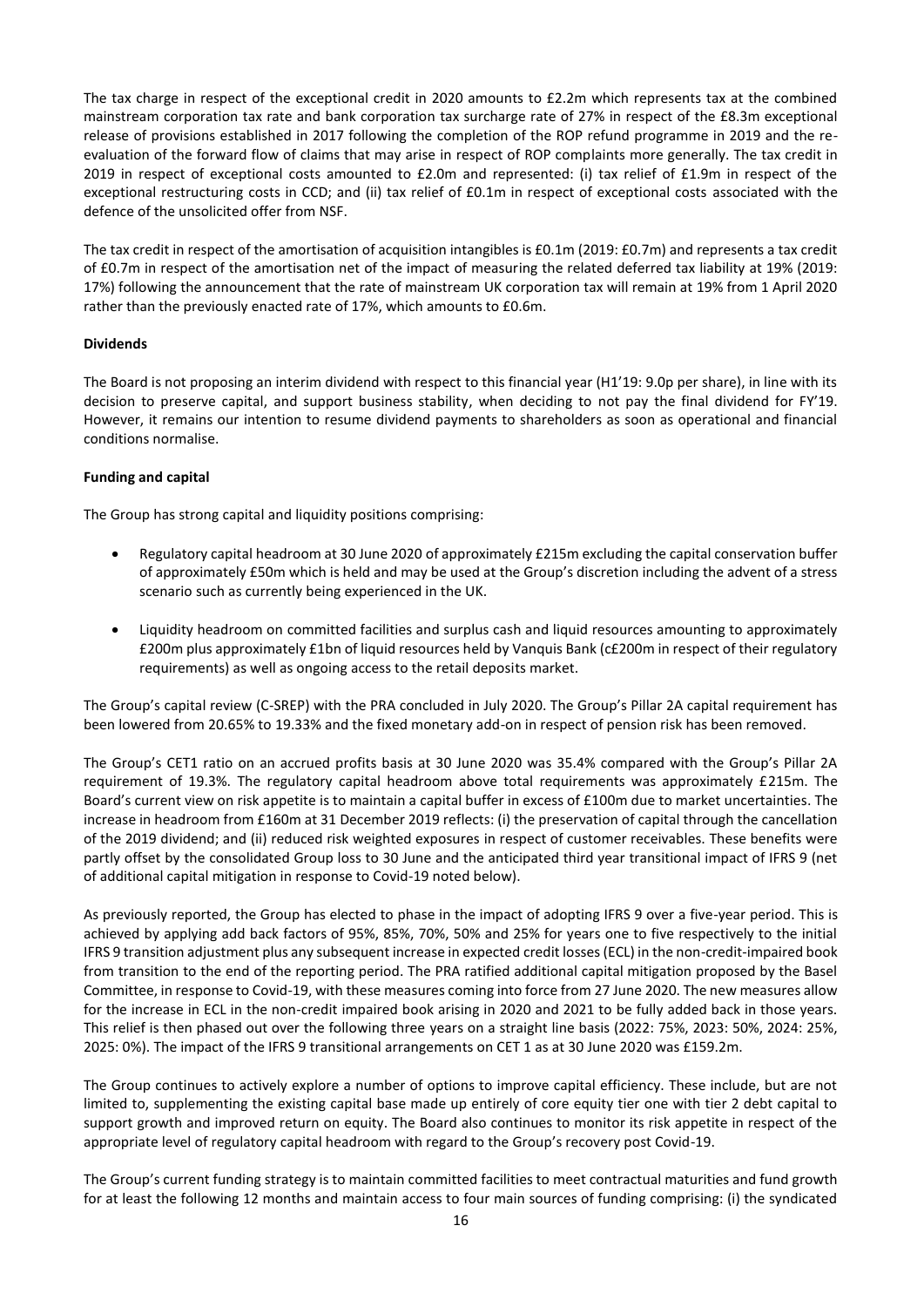revolving bank facility; (ii) market funding, including retail bonds, institutional bonds and private placements; (iii) securitisation; and (iv) retail deposits.

The flow of retail deposits within Vanquis Bank has continued to be strong and, at 30 June 2020, Vanquis Bank had retail deposit funding of £1.9bn, up from £1.3bn at 31 December 2019, which reflects the steps taken by Vanquis Bank to increase liquidity in response to Covid-19.

During the first half of 2020, the Group delivered on a number of its funding objectives: (i) signed an agreement to fund the Moneybarn receivables book through securitisation (ii) repaid early the remaining M&G loan facility of £25m on 14 February 2020; (iii) in line with its contractual maturity, repaid a £25m bond on 14 April 2020. After the period end, the Group secured intra-Group funding through Vanquis Bank.

In addition, after the period end, consistent with the Group's strategy of cost effective management of its liabilities, the Group successfully completed a tender offer for £75m of senior bonds due to mature in 2023. The transaction reduces the Group's overall cost of borrowing and strengthens its balance sheet in line with the overall strategy of strengthening its position in the market.

Headroom on the Group's committed debt facilities was £196m at 30 June 2020. Together with the ongoing retail deposits programme, this comfortably meets the Group's funding strategy. There are no further contractual maturities of the Group's facilities until a scheduled maturity of a £65m bond in September 2021.

The Group is actively exploring additional funding options including, but not limited to: (i) changing the funding mix to be more efficient; (ii) securitisation of the Vanquis Bank receivables book; and (iii) optimising the mix of debt capital and senior debt in the funding profile.

On 5 April 2020, Fitch Ratings revised the Group's outlook to negative, reflecting the economic fallout from the Covid-19 pandemic. The credit rating is therefore currently BB+ with a negative outlook.

## **Principal risks and uncertainties**

The principal risks and uncertainties affecting the Group are largely consistent with those set out in the 2019 Annual Report and Financial Statements and comprise the following risks: credit risk, capital risk, liquidity and funding risk, information and data security risk, operational risk, regulatory and conduct risk, business resilience, people and model risk.

A full assessment of the risks and uncertainties, together with the controls and processes which are in place to monitor and mitigate the risks where possible, are set out on pages 42 to 53 of the 2019 Annual Report & Financial Statements which is available on the Group's website, [www.providentfinancial.com.](http://www.providentfinancial.com/) 

The Group Board, directors and management have focused on the Group's principal risks throughout the first half in response to the changing and challenging operational environment as a result of Covid-19. This was essential to ensure the principal risks were appropriately managed and further mitigated where possible. The response through the first half, and planned approach for the remaining six months of the 2020 financial year, are:

#### Credit risk

All of the Group's divisions have tightened lending policies and underwriting criteria through the first half, thereby limiting new business and improving the quality of newly acquired customers. The relaxation of tightening will be gradual, on a test and learn basis, and an assessment of repayment performance will be made before further changes are made. All divisions have also worked closely with their customers by offering payment holidays, or payment arrangements, as appropriate. This close relationship with customers will continue in the second half of the year as the economic uncertainty continues.

#### Capital risk

The 2019 final dividend was not proposed for approval at Provident Financial's AGM in May to preserve both cash and capital. The Group has also decided not to pay an interim dividend for the half year. Future dividend decisions will be made as and when conditions normalise. A reduction in customer receivables, combined with tighter underwriting has increased surplus capital held. When combined with the reduction in countercyclical buffer and increased dynamic provisions, through relief for Covid-19 related provisions, the Group's surplus regulatory capital has increased from £117m at 31 December 2019 to £215m at 30 June 2020.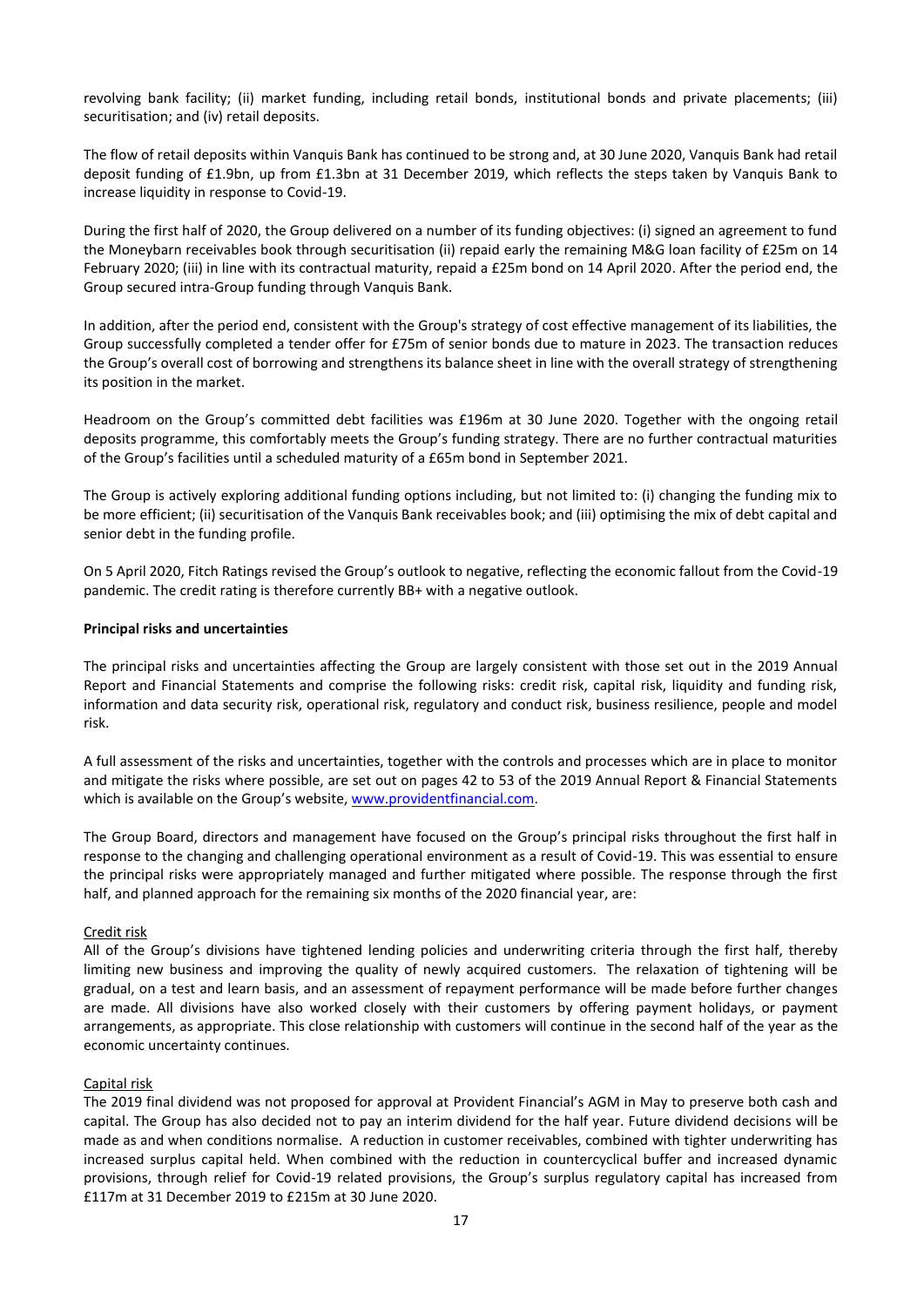# Liquidity and funding risk

The Group was able to raise additional liquidity rapidly through April and May resulting in headroom on committed facilities and surplus cash and liquid resources increasing to approximately £1.2bn in May to mitigate risk of operational disruption and utilisation of undrawn credit facilities in Vanquis Bank. £1bn of surplus liquidity continues to be held to mitigate against any ongoing risk.

# Operational, people, business resilience and information and data security risk

All divisions had to adapt rapidly and introduce new ways of working in response to Covid-19. The response was swift and effective, enabling us to continue supporting our customers whilst ensuring the safety and wellbeing of our colleagues. This support has enabled colleagues from across the Group to have the necessary equipment to work remotely. The provisions to work remotely have proved to be effective and therefore the measures will remain in place for the short to medium-term. Colleagues will return to working from the Group's offices when this is deemed to be safe and operationally viable.

# Regulatory and conduct risk

The Group has worked closely with its regulators through the first half to ensure customers could continue to be served responsibly, recognising that many of these are vulnerable. This has included offering payment holidays and other forbearance where appropriate. There continues to be heightened Claims Management Company (CMC) activity in relation to non-standard lending, particularly in respect of irresponsible lending in high-cost credit and more recently inhome credit. As a result, CCD (Home Credit) has seen an increase in the number of such complaints during 2020. An increasing proportion of complaints are being managed internally, reducing referrals to the FOS. CCD continues to robustly defend inappropriate or unsubstantiated claims.

# Model risk

A Model Risk policy has been approved by the Group Board in the first half. Independent model validation has been initiated for the Group's most significant models.

## **Related party transactions**

In August 2020, Provident Financial plc agreed a £70m intercompany facility with Vanquis Bank to allow upstream funding which facilitated the tender of the 2023 bonds.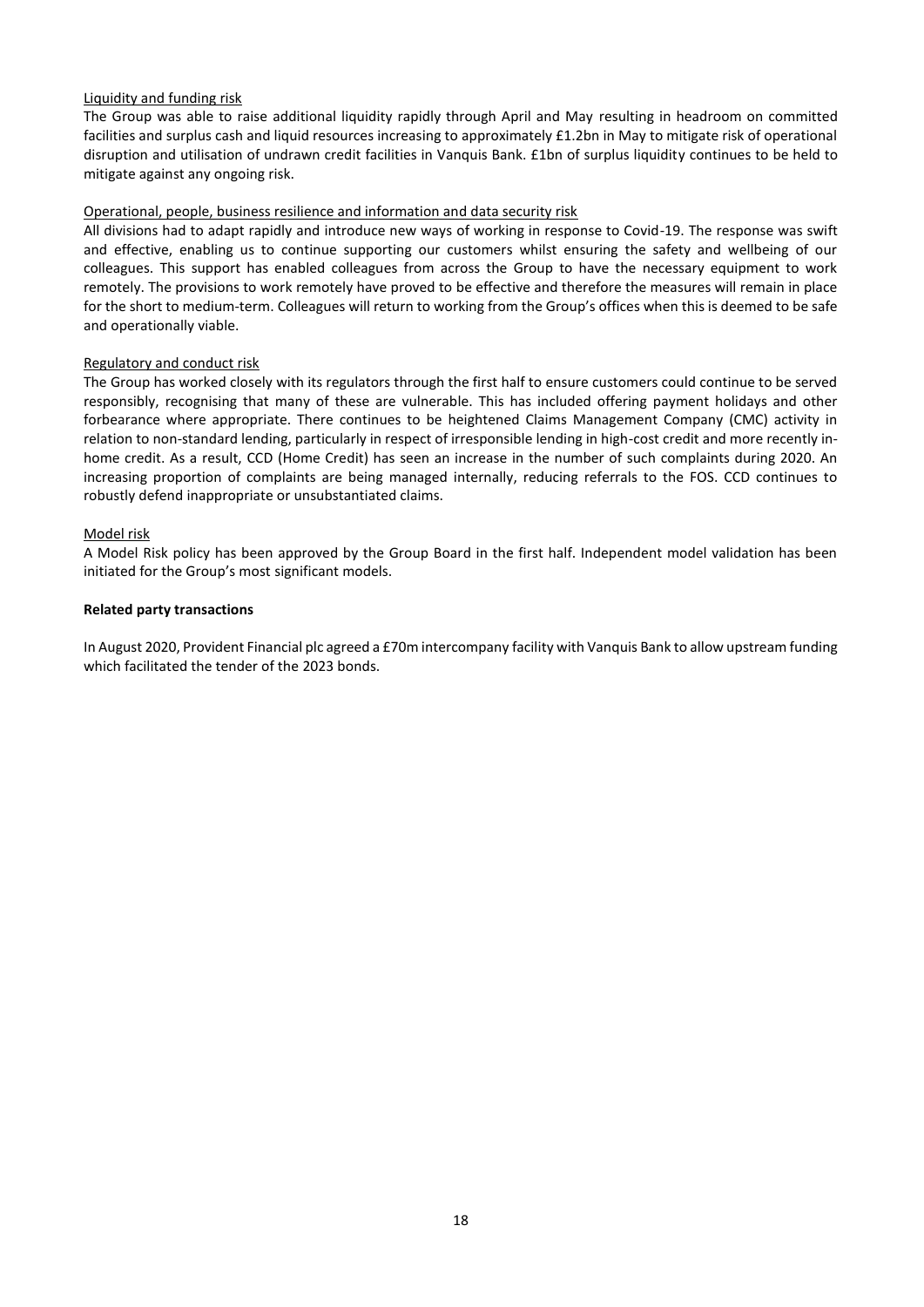# **Unaudited condensed interim financial statements**

# **Consolidated income statement**

|                                                                                   | Six months ended 30 June |         |            |
|-----------------------------------------------------------------------------------|--------------------------|---------|------------|
|                                                                                   | <b>Note</b>              | 2020    | 2019       |
|                                                                                   |                          |         | (restated) |
|                                                                                   |                          | £m      | £m         |
| Revenue                                                                           | 4                        | 445.6   | 501.5      |
| Finance costs                                                                     |                          | (36.0)  | (36.5)     |
| Net interest margin                                                               |                          | 409.6   | 465.0      |
| Impairment charges                                                                |                          | (240.3) | (165.9)    |
| Risk-adjusted net interest margin                                                 |                          | 169.3   | 299.1      |
| Administrative and operating costs                                                |                          | (197.3) | (256.0)    |
| (Loss)/profit before tax                                                          | 4                        | (28.0)  | 43.1       |
| (Loss)/profit before tax, amortisation of acquisition intangibles and exceptional |                          |         |            |
| items                                                                             | 4                        | (32.6)  | 80.4       |
| Amortisation of acquisition intangibles                                           | 4                        | (3.7)   | (3.7)      |
| Exceptional items                                                                 | 4                        | 8.3     | (33.6)     |
| Tax credit/(charge)                                                               | 5                        | 4.9     | (18.5)     |
| (Loss)/profit for the period attributable to equity shareholders                  |                          | (23.1)  | 24.6       |

All of the above activities relate to continuing operations.

# **Consolidated statement of comprehensive income**

|                                                                                   |             | Six months ended 30 June |            |
|-----------------------------------------------------------------------------------|-------------|--------------------------|------------|
|                                                                                   | <b>Note</b> | 2020                     | 2019       |
|                                                                                   |             |                          | (restated) |
|                                                                                   |             | £m                       | £m         |
| (Loss)/profit for the period attributable to equity shareholders                  |             | (23.1)                   | 24.6       |
| Items that will not be reclassified subsequently to the income statement:         |             |                          |            |
| - actuarial movements on retirement benefit asset                                 | 9           | 38.3                     | (15.7)     |
| - fair value movement in investments                                              | 10          | 1.4                      | 3.9        |
| - tax on items that will not be reclassified subsequently to the income statement |             | (7.7)                    | 2.0        |
| - impact of change in UK tax rate on items that will not be reclassified          |             |                          |            |
| subsequently to the income statement                                              |             | (1.9)                    | (0.3)      |
| Items that may be reclassified subsequently to the income statement:              |             |                          |            |
| - exchange differences on translation of foreign operations                       |             |                          | 0.1        |
| Other comprehensive income/(expense) for the period                               |             | 30.1                     | (10.0)     |
| Total comprehensive income for the period                                         |             | 7.0                      | 14.6       |
|                                                                                   |             |                          |            |
| (Loss)/earnings per share                                                         |             | Six months ended 30 June |            |
|                                                                                   | <b>Note</b> | 2020                     | 2019       |
|                                                                                   |             |                          | (restated) |
|                                                                                   |             | pence                    | pence      |
| <b>Basic</b>                                                                      | 6           | (9.1)                    | 9.7        |
| Diluted                                                                           | 6           | (9.1)                    | 9.7        |
|                                                                                   |             |                          |            |
| Dividends per share                                                               |             | Six months ended 30 June |            |
|                                                                                   |             | 2020                     | 2019       |
|                                                                                   |             | pence                    | pence      |
| Interim dividend                                                                  | 7           |                          | 9.0        |
| Paid in the period*                                                               | 7           |                          | 10.0       |

\* Dividends paid in the period were £nil (2019: £25.1m).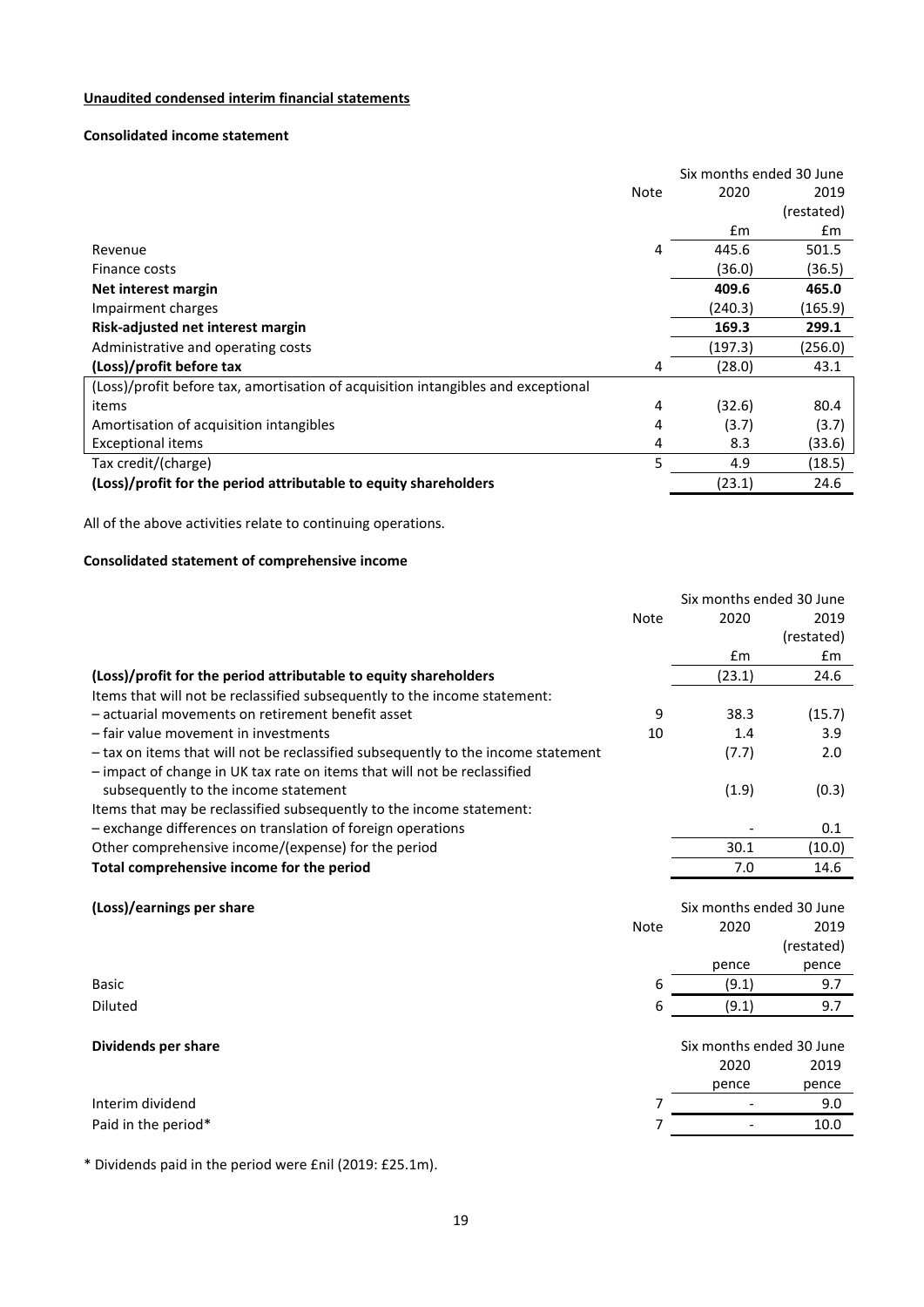# **Consolidated balance sheet**

|                                               |      | 30 June    | 31 December | 30 June    |
|-----------------------------------------------|------|------------|-------------|------------|
|                                               | Note | 2020       | 2019        | 2019       |
|                                               |      |            |             | (restated) |
|                                               |      | £m         | £m          | £m         |
| <b>ASSETS</b>                                 |      |            |             |            |
| <b>Non-current assets</b>                     |      |            |             |            |
| Goodwill                                      |      | 71.2       | 71.2        | 71.2       |
| Other intangible assets                       |      | 40.7       | 44.1        | 51.1       |
| Property, plant and equipment                 |      | 19.1       | 19.3        | 22.3       |
| Right of use assets                           |      | 62.4       | 67.1        | 79.8       |
| Financial assets:                             |      |            |             |            |
| - amounts receivable from customers           | 8    | 385.1      | 418.3       | 401.4      |
| Retirement benefit asset                      | 9    | 118.4      | 78.0        | 70.3       |
| Deferred tax asset                            |      | 21.0       | 25.0        | 32.0       |
|                                               |      |            |             |            |
|                                               |      | 717.9      | 723.0       | 728.1      |
| <b>Current assets</b>                         |      |            |             |            |
| Financial assets:                             |      |            |             |            |
| - investment held at fair value through other |      |            |             |            |
| comprehensive income                          | 10   | 18.0       | 16.6        | 21.1       |
| - amounts receivable from customers           | 8    | 1,493.3    | 1,794.3     | 1,793.5    |
| - cash and cash equivalents                   |      | 1,042.7    | 353.6       | 440.0      |
| - trade and other receivables                 |      | 45.5       | 33.3        | 49.8       |
|                                               |      | 2,599.5    | 2,197.8     | 2,304.4    |
| <b>Total assets</b>                           | 4    | 3,317.4    | 2,920.8     | 3,032.5    |
|                                               |      |            |             |            |
| <b>LIABILITIES</b>                            |      |            |             |            |
| <b>Current liabilities</b>                    |      |            |             |            |
| <b>Financial liabilities:</b>                 |      |            |             |            |
| - retail deposits                             |      | (997.4)    | (410.0)     | (375.9)    |
| - bank and other borrowings                   |      | (0.8)      | (53.5)      | (83.8)     |
| <b>Total borrowings</b>                       |      | (998.2)    | (463.5)     | (459.7)    |
| - trade and other payables                    |      | (80.1)     | (89.3)      | (92.3)     |
| - lease liabilities                           |      | (9.5)      | (10.2)      | (13.6)     |
| <b>Current tax liabilities</b>                |      | (12.0)     | (34.7)      | (30.6)     |
| Provisions                                    | 12   | (9.0)      | (14.5)      | (35.6)     |
|                                               |      | (1, 108.8) | (612.2)     | (631.8)    |
| <b>Non-current liabilities</b>                |      |            |             |            |
| <b>Financial liabilities:</b>                 |      |            |             |            |
| - retail deposits                             |      | (919.9)    | (935.2)     | (1,096.4)  |
| - bank and other borrowings                   |      | (475.5)    | (564.8)     | (533.5)    |
| <b>Total borrowings</b>                       |      | (1, 395.4) | (1,500.0)   |            |
|                                               |      |            |             | (1,629.9)  |
| - derivatives                                 |      | (1.2)      |             |            |
| - lease liabilities                           |      | (64.1)     | (68.1)      | (72.7)     |
| <b>Total liabilities</b>                      |      | (2,569.5)  | (2, 180.3)  | (2, 334.4) |
| <b>NET ASSETS</b>                             | 4    | 747.9      | 740.5       | 698.1      |
| <b>SHAREHOLDERS' EQUITY</b>                   |      |            |             |            |
| Share capital                                 |      | 52.6       | 52.5        | 52.5       |
|                                               |      | 273.2      | 273.2       | 273.2      |
| Share premium                                 |      |            |             |            |
| Other reserves                                |      | 295.5      | 295.9       | 295.6      |
| Retained earnings                             |      | 126.6      | 118.9       | 76.8       |
| <b>TOTAL EQUITY</b>                           |      | 747.9      | 740.5       | 698.1      |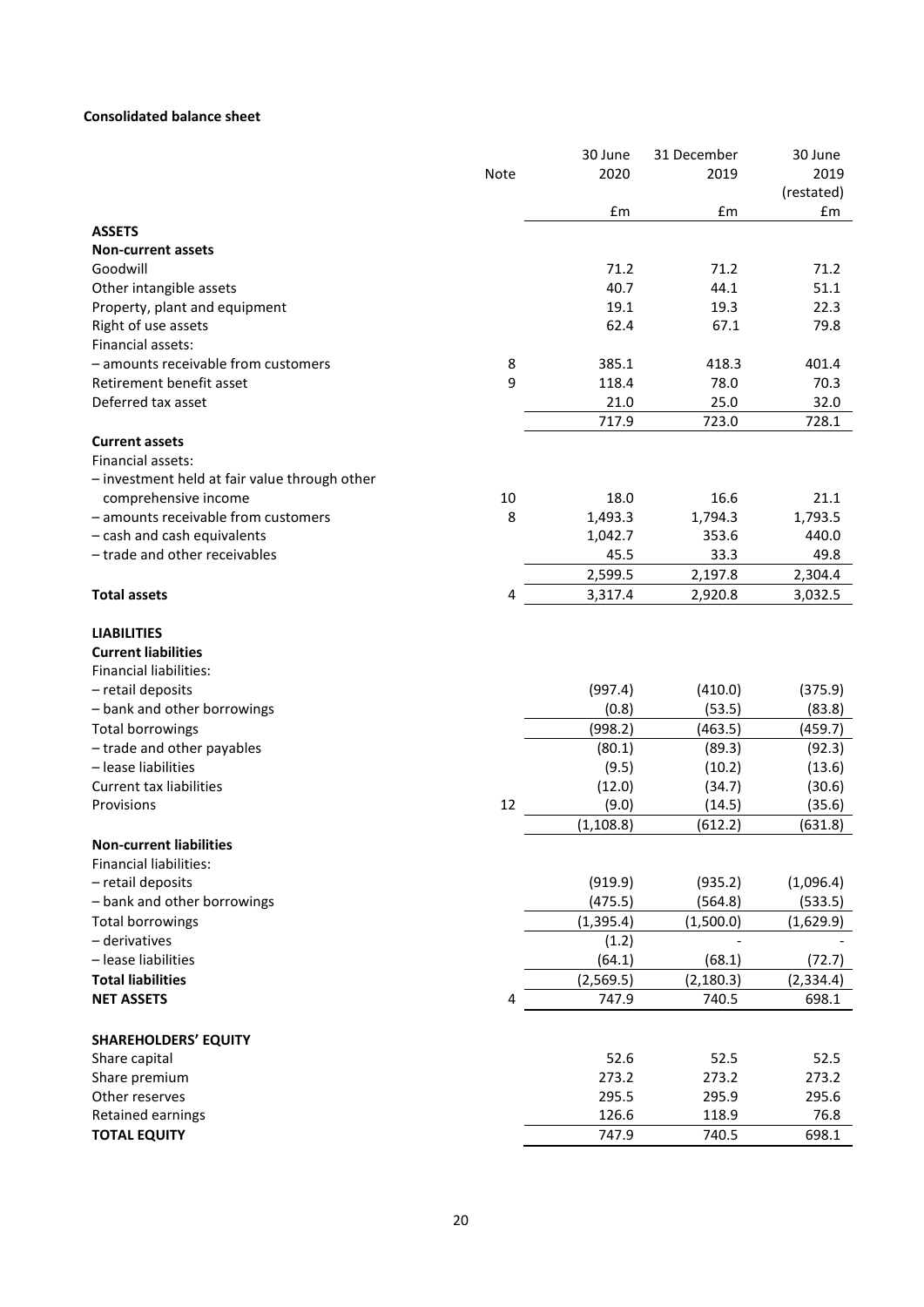# **Consolidated statement of changes in shareholders' equity**

|                                                             | Share                        | Share                        | Other                    | Retained                 |        |
|-------------------------------------------------------------|------------------------------|------------------------------|--------------------------|--------------------------|--------|
|                                                             | capital                      | premium                      | reserves                 | earnings                 | Total  |
|                                                             | £m                           | £m                           | £m                       | (restated)               | £m     |
|                                                             |                              |                              |                          | £m                       |        |
| At 31 December 2018 (restated)                              | 52.5                         | 273.2                        | 292.1                    | 94.3                     | 712.1  |
| Impact of adoption of IFRS 16 'Leases'                      |                              |                              |                          | (5.6)                    | (5.6)  |
| At 1 January 2019                                           | 52.5                         | 273.2                        | 292.1                    | 88.7                     | 706.5  |
| Profit for the period                                       |                              |                              |                          | 24.6                     | 24.6   |
| Other comprehensive income/(expense):                       |                              |                              |                          |                          |        |
| - fair value movement in investments                        |                              |                              | 3.9                      |                          | 3.9    |
| - actuarial movements on retirement benefit asset (note 9)  |                              |                              |                          | (15.7)                   | (15.7) |
| - exchange differences on translation of foreign operations |                              |                              |                          | 0.1                      | 0.1    |
| - tax on items taken directly to other comprehensive income |                              |                              | (1.0)                    | 3.0                      | 2.0    |
| - impact of change in UK tax rate                           |                              | $\qquad \qquad \blacksquare$ |                          | (0.3)                    | (0.3)  |
| Other comprehensive income/(expense) for the period         |                              | $\overline{\phantom{a}}$     | 2.9                      | (12.9)                   | (10.0) |
| Total comprehensive income for the period                   | $\overline{\phantom{a}}$     | $\overline{\phantom{a}}$     | 2.9                      | 11.7                     | 14.6   |
| Transactions with owners:                                   |                              |                              |                          |                          |        |
| - share-based payment charge                                |                              |                              | 2.1                      | $\overline{\phantom{m}}$ | 2.1    |
| - transfer of share-based payment reserve                   |                              |                              | (1.5)                    | 1.5                      |        |
| - dividends                                                 |                              |                              | $\overline{\phantom{a}}$ | (25.1)                   | (25.1) |
| At 30 June 2019 and 1 July 2019                             | 52.5                         | 273.2                        | 295.6                    | 76.8                     | 698.1  |
| Profit for the period                                       |                              |                              |                          | 59.8                     | 59.8   |
| Other comprehensive income/(expense):                       |                              |                              |                          |                          |        |
| - fair value movement in investments                        |                              |                              | 0.6                      |                          | 0.6    |
|                                                             |                              |                              |                          | 6.0                      | 6.0    |
| - actuarial movements on retirement benefit asset (note 9)  |                              |                              |                          |                          |        |
| - exchange differences on translation of foreign operations |                              |                              |                          | (0.1)                    | (0.1)  |
| - tax on items taken directly to other comprehensive income |                              |                              | (0.2)                    | (1.2)                    | (1.4)  |
| - impact of change in UK tax rate                           |                              |                              | 0.1                      | 0.1                      | 0.2    |
| Other comprehensive income for the period                   |                              |                              | 0.5                      | 4.8                      | 5.3    |
| Total comprehensive income for the period                   | $\overline{\phantom{a}}$     | $\overline{\phantom{0}}$     | 0.5                      | 64.6                     | 65.1   |
| Transactions with owners:                                   |                              |                              |                          |                          |        |
| - share-based payment credit                                |                              |                              | (0.2)                    | $\overline{\phantom{m}}$ | (0.2)  |
| - dividends                                                 |                              |                              |                          | (22.5)                   | (22.5) |
| At 31 December 2019                                         | 52.5                         | 273.2                        | 295.9                    | 118.9                    | 740.5  |
| At 1 January 2020                                           | 52.5                         | 273.2                        | 295.9                    | 118.9                    | 740.5  |
| Loss for the period                                         |                              |                              |                          | (23.1)                   | (23.1) |
| Other comprehensive income/(expense):                       |                              |                              |                          |                          |        |
| - fair value movement in investments                        |                              |                              | 1.4                      |                          | 1.4    |
| - actuarial movements on retirement benefit asset (note 9)  |                              |                              |                          | 38.3                     | 38.3   |
| - tax on items taken directly to other comprehensive income |                              |                              | (0.4)                    | (7.3)                    | (7.7)  |
| - impact of change in UK tax rate                           |                              |                              | (0.3)                    | (1.6)                    | (1.9)  |
| Other comprehensive income for the period                   | $\overline{\phantom{a}}$     |                              | 0.7                      | 29.4                     | 30.1   |
| Total comprehensive income for the period                   | $\qquad \qquad \blacksquare$ | $\qquad \qquad \blacksquare$ | 0.7                      | 6.3                      | 7.0    |
| Transactions with owners:                                   |                              |                              |                          |                          |        |
| - issue of share capital                                    | 0.1                          |                              |                          |                          | 0.1    |
| - share-based payment charge                                |                              |                              | 0.3                      |                          | 0.3    |
| - transfer of share-based payment reserve                   |                              |                              | (1.4)                    | 1.4                      |        |
| At 30 June 2020                                             | 52.6                         | 273.2                        | 295.5                    | 126.6                    | 747.9  |
|                                                             |                              |                              |                          |                          |        |

The rights issue in April 2018 was undertaken through a cash box structure which allowed merger relief to be applied to the issue of shares rather than recording share premium. The resulting merger reserve of £278.2m is included within other reserves, of which £228.2m is distributable as the capital was retained for the purposes of the company with the remaining £50.0m not distributable as it was used to inject capital into Vanquis Bank.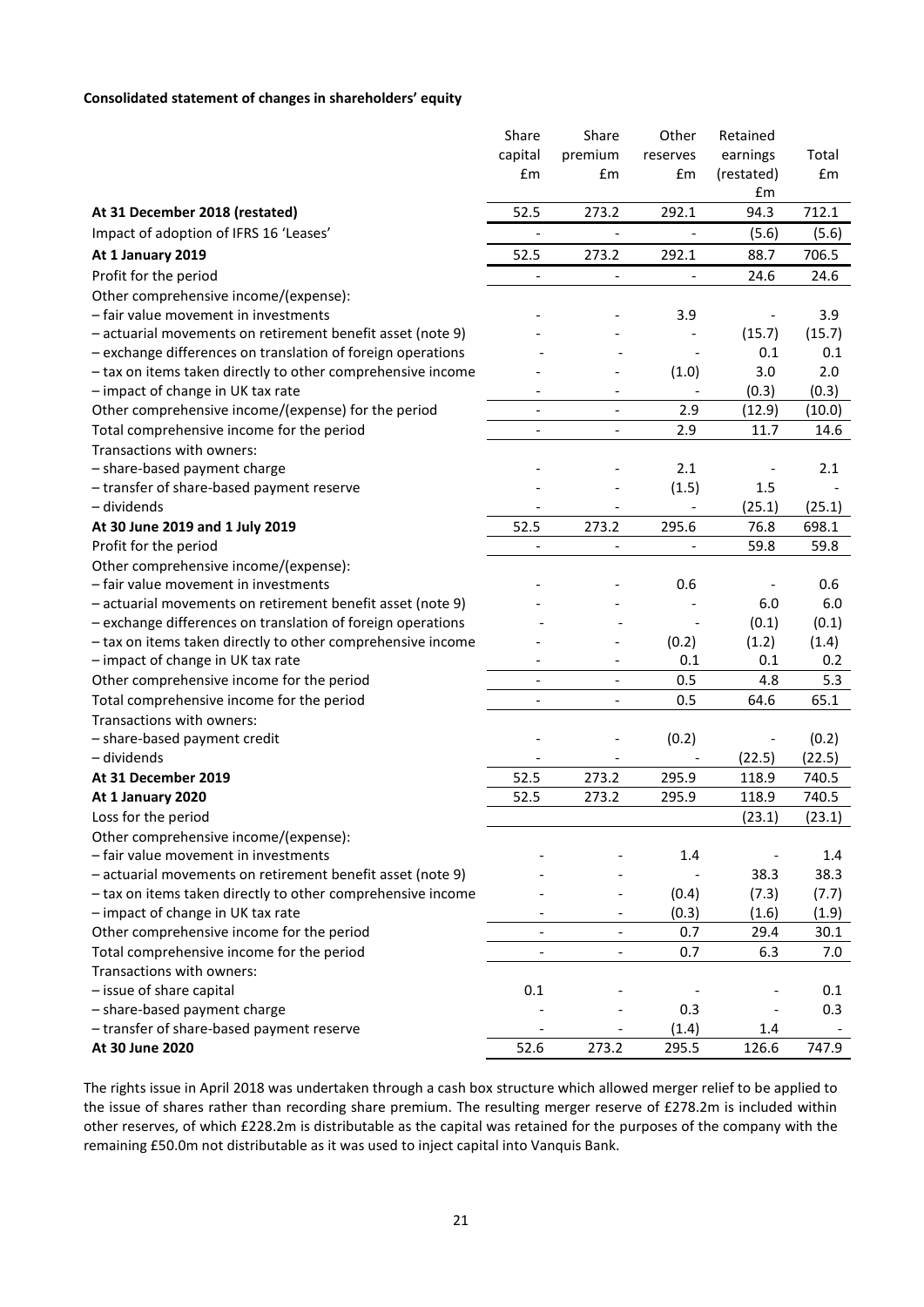# **Consolidated statement of cash flows**

|                                                                  |             | Six months ended 30 June |            |
|------------------------------------------------------------------|-------------|--------------------------|------------|
|                                                                  | <b>Note</b> | 2020                     | 2019       |
|                                                                  |             |                          | (restated) |
|                                                                  |             | £m                       | £m         |
| Cash flows from operating activities                             |             |                          |            |
| Cash generated from operations                                   | 15          | 330.0                    | 67.4       |
| Finance costs paid                                               |             | (28.7)                   | (31.3)     |
| Tax paid                                                         |             | (23.4)                   | (8.1)      |
| Net cash generated from operating activities                     |             | 277.9                    | 28.0       |
| Cash flows from investing activities                             |             |                          |            |
| Purchase of intangible assets                                    |             | (3.8)                    | (2.5)      |
| Purchase of property, plant and equipment                        |             | (3.9)                    | (3.7)      |
| Proceeds from disposal of property, plant and equipment          |             | 0.7                      | 1.1        |
| Sale of government gilts                                         |             |                          | 30.6       |
| Net cash (used in)/generated from investing activities           |             | (7.0)                    | 25.5       |
| Cash flows from financing activities                             |             |                          |            |
| Proceeds from bank and other borrowings                          |             | 809.3                    | 157.5      |
| Repayment of bank and other borrowings                           |             | (384.5)                  | (125.7)    |
| Payment of lease liabilities                                     |             | (4.7)                    | (6.8)      |
| Dividends paid to company shareholders                           | 7           |                          | (25.1)     |
| Proceeds from issue of share capital                             |             | 0.1                      |            |
| Net cash generated from/(used in) financing activities           |             | 420.2                    | (0.1)      |
| Net increase in cash, cash equivalents and overdrafts            |             | 691.1                    | 53.4       |
| Cash, cash equivalents and overdrafts at beginning of period     |             | 350.8                    | 380.9      |
| Cash, cash equivalents and overdrafts at end of period           |             | 1,041.9                  | 434.3      |
| Cash, cash equivalents and overdrafts at end of period comprise: |             |                          |            |
| Cash at bank and in hand                                         |             | 1,042.7                  | 440.0      |
| Overdrafts (held in bank and other borrowings)                   |             | (0.8)                    | (5.7)      |
| Total cash, cash equivalents and overdrafts                      |             | 1,041.9                  | 434.3      |
|                                                                  |             |                          |            |

Cash at bank and in hand includes £1,014.4m (2019: £423.3m) in respect of the liquid assets buffer, including other liquidity resources, held by Vanquis Bank in accordance with the PRA's liquidity regime. As at 30 June 2020, £825.0m (2019: £143.3m) of the buffer was available to finance Vanquis Bank's day-to-day operations.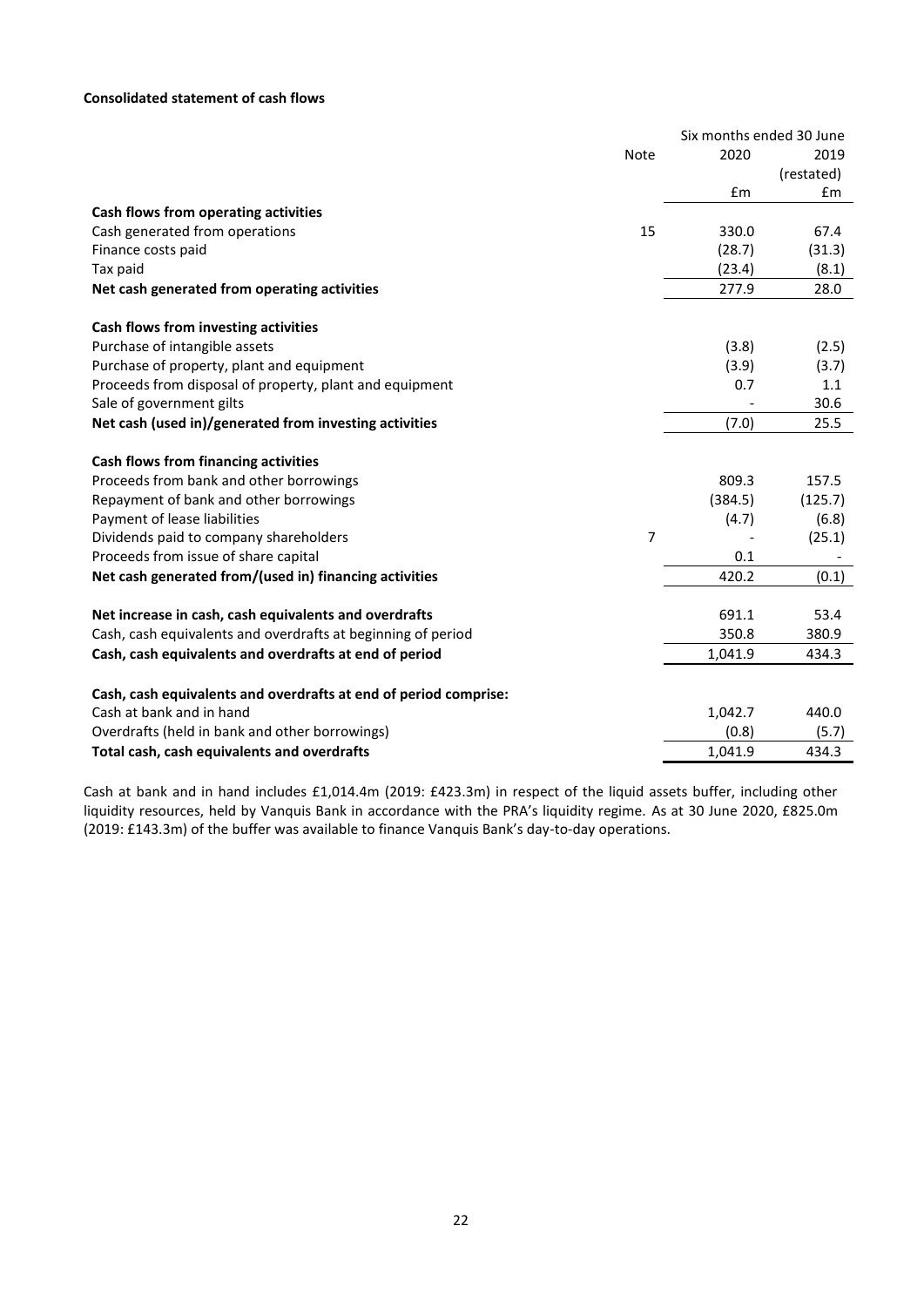# **Notes to the unaudited condensed interim financial statements**

# **1**. **General information**

The company is a public limited company, incorporated and domiciled in the UK. The address of its registered office is No. 1 Godwin Street, Bradford, BD1 2SU. The company is listed on the London Stock Exchange.

The unaudited condensed interim financial statements do not constitute the statutory financial statements of the Group within the meaning of section 434 of the Companies Act 2006. The statutory financial statements for the year ended 31 December 2019 were approved by the board of directors on 27 February 2020 and have been delivered to the Registrar of Companies. The report of the auditor on those financial statements was unqualified, did not draw attention to any matters by way of emphasis and did not contain any statement under section 498(2) or (3) of the Companies Act 2006.

The unaudited condensed interim financial statements for the six months ended 30 June 2020 have been reviewed, not audited, and were approved by the board of directors on 26 August 2020.

# **2. Basis of preparation**

The unaudited condensed interim financial statements for the six months ended 30 June 2020 have been prepared in accordance with IAS 34 'Interim Financial Reporting' as adopted by the European Union. The unaudited condensed interim financial statements should be read in conjunction with the statutory financial statements for the year ended 31 December 2019 which have been prepared in accordance with International Financial Reporting Standards (IFRS) as adopted by the European Union.

In assessing whether the Group is a going concern, the directors have reviewed the Group's latest budgets, as approved in July 2020, which includes capital and liquidity forecasts, on detailed projections for 2020 and 2021 together with outline projections for the three subsequent years. This assessment has included consideration of the Group's principal risks and uncertainties, including that of Covid-19, and the likelihood of these risks materialising into losses.

Given the uncertain outlook as a result of Covid-19, additional stress testing has been performed through modelling a range of macro-economic scenarios. This initially assumes a severe but plausible downturn, with 'severe' being defined consistently with the Group's IFRS 9 'severe' macro-economic weighting. This assumes that unemployment in the UK reaches a peak unemployment rate of 14%. Further, more severe, scenarios have been modelled which would need to materialise to prevent the directors from adopting the going concern assumption. The projections do not assume any further refinancing, or government support, and the Group's revised TCR has been assumed in all scenarios modelled.

Based on this review, the directors are satisfied that the Group has the required resources to continue in business for a period of at least twelve months following the approval of the interim financial statements. For this reason, the directors continue to adopt the going concern basis in preparing the unaudited condensed interim financial statements.

# **3. Accounting policies**

The accounting policies applied in preparing the unaudited condensed interim financial statements are consistent with those used in preparing the statutory financial statements for the year ended 31 December 2019. The 2019 June comparatives have been restated to reflect the two changes in accounting policies reflected in the 2019 financial statements: (i) change in treatment of directly attributable deferred acquisition costs in Vanquis Bank; and (ii) changes in the recognition of revenue on credit impaired receivables and treatment of directly attributable acquisition costs in Moneybarn.

# Change in treatment of directly attributable acquisition costs in Vanquis Bank

As part of a refresh of contractual terms with affiliates during 2019, the Group reviewed the treatment of directly attributable acquisition costs paid by Vanquis Bank to third parties upon acceptance of new credit card customers introduced by those third parties. Historically, such costs were charged to the income statement as incurred on the basis that the credit card customer is not required to use the credit card. Upon review of this policy, it was determined that the expected use of the issued credit cards can be reliably predicted and it was probable that the issued credit cards would be used resulting in the recognition of credit card receivables with the associated benefits flowing to Vanquis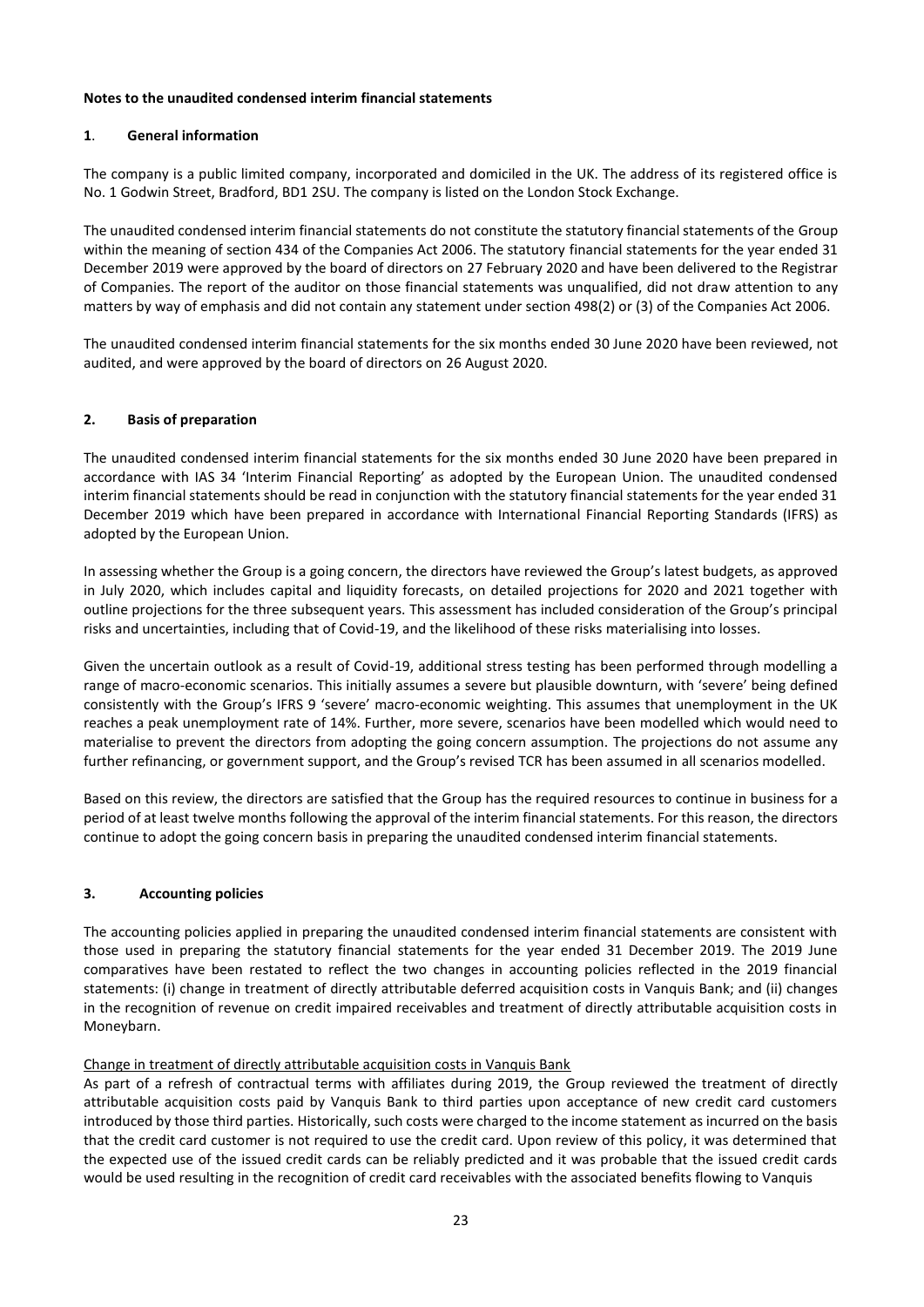# **3. Accounting policies (continued)**

Bank. Accordingly, directly attributable acquisition costs are now capitalised as part of credit card receivables and amortised over the expected life of customer accounts.

The Group concluded that the new treatment represented a change in accounting policy and restated the 2018 results. The June 2019 consolidated income statement, statement of comprehensive income, balance sheet and statement of changes in shareholders' equity have therefore also been restated. The prior year restatement has resulted in an increase in receivables of £26.7m at June 2019 and an increase in profit before tax in the first six months ended 30 June 2019 of £5.5m, comprising a reduction in costs of £9.0m and a reduction in revenue of £3.5m.

# Changes in treatment of revenue recognition on credit impaired receivables and directly attributable acquisition costs in **Moneybarn**

In preparing the 2019 financial statements, the Group made two changes in accounting treatment in Moneybarn relating to: (i) revenue recognition on the conditional sale agreements within Moneybarn which are classified as credit impaired (i.e. stage 3 assets under IFRS 9), following adoption of IFRS 16 on 1 January 2019; and (ii) the treatment from a disclosure perspective of directly attributable acquisition costs to align with the rest of the Group.

The Group concluded that the new treatment reflected a change in accounting policy required to be applied retrospectively and accordingly restated the 2018 results. The June 2019 consolidated income statement, statement of comprehensive income, balance sheet and statement of changes in shareholders' equity have therefore also been restated. The restatement results in a reduction in Moneybarn's revenue for the 6 months ended 30 June 2019 of £8.6m with a corresponding reduction in administrative and operating costs of £8.6m. There is no impact on profit before tax. The carrying value of receivables at 30 June 2019 has increased by £23.4m with a corresponding reduction in trade and other receivables.

# **Critical accounting judgements and key sources of estimation uncertainty**

The significant accounting judgements exercised by management and key sources of estimation uncertainty in the interim financial statements are consistent with those adopted in the statutory financial statements for the year ended 31 December 2019 with the exception of the impact of Covid-19.

# Amounts receivable from customers

As disclosed in the 2019 Annual report and financial statements, the valuation of amounts receivable from customers remains a significant accounting judgement.

Expected Credit Losses (ECL) are recognised on inception of a loan based on the probability of default (PD), exposure at default (EAD) and the loss given default (LGD). For the purposes of assessing ECL for amounts receivable from customers, receivables are categorised based on the PD into IFRS 9 stages and cohorts which are believed to provide evidence of a significant increase in credit risk (SICR) or default. These stages are considered to be the most reliable indication of ECL.

Stage 1 - Losses are recognised on inception of a loan based on the probability of a customer defaulting within 12 months.

Stage 2 - When an account has suffered a SICR but have not defaulted, the account is move to Stage 2 based on comparisons of current PD's to origination PD's. Lifetime losses are recognised when a significant increase in credit risk is evident.

Stage 3 – When an account defaults.

• Probability of Default (PD)

A SICR for customers in Vanquis Bank is when there has been a significant increase in behavioural score or when one contractual monthly payment has been missed. In Moneybarn and on the Satsuma monthly product, a significant increase in credit risk is when one contractual monthly payment has been missed. In CCD, credit risk is assumed to increase significantly when the cumulative amount of two or more contractual weekly payments has been missed in the previous 12 weeks, since only at this point do the expected future cash flows from loans deteriorate significantly.

Default is assumed in Vanquis Bank and the Satsuma monthly product when three contractual repayments have been missed. Moneybarn assumes default when the customer's vehicle has been terminated and CCD when the customer has missed a cumulative amount of five or more contractual weekly payments in the previous 12 weeks.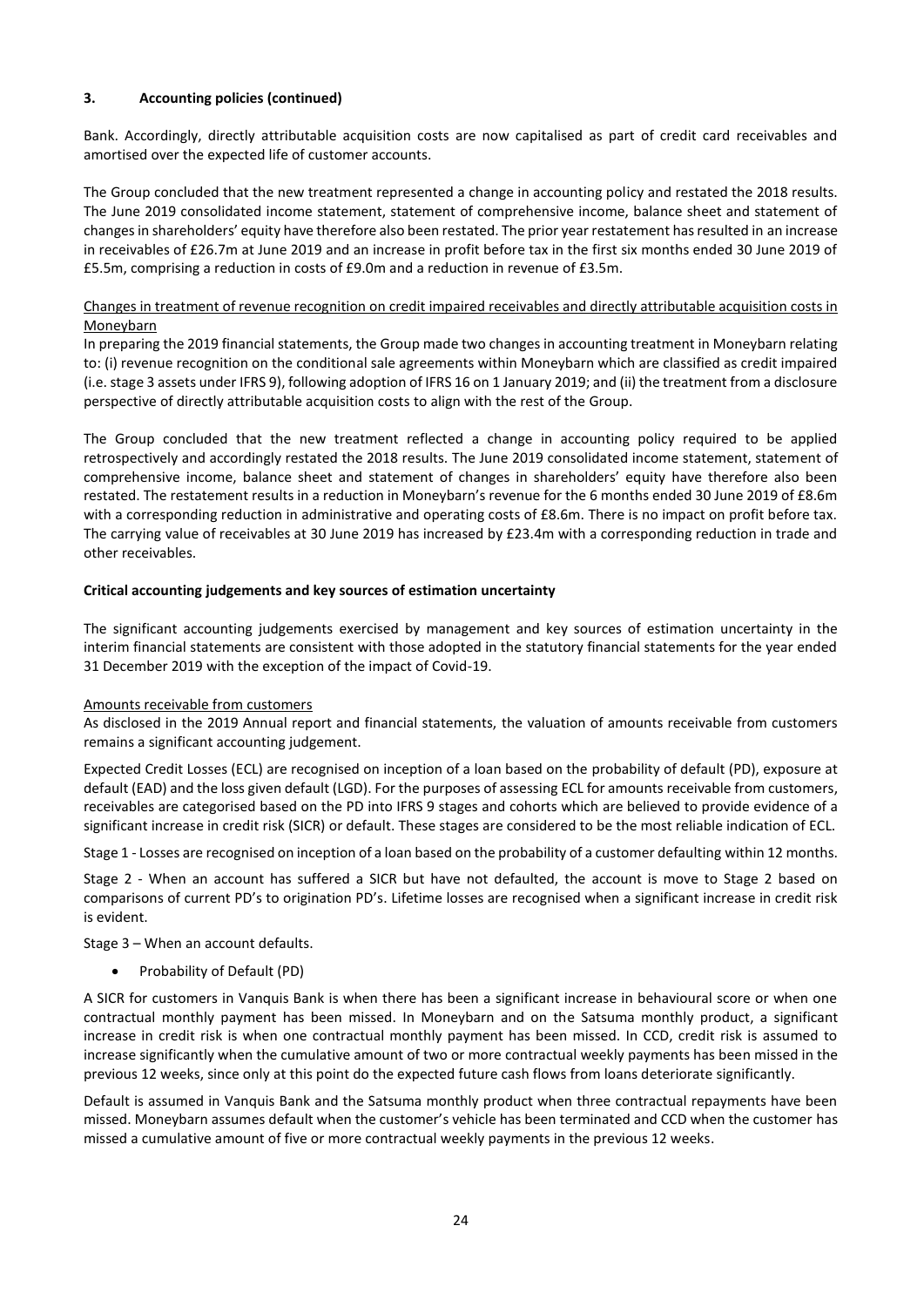# **3. Accounting policies (continued)**

The PD and evidence of a SICR has been reassessed by both Vanquis Bank and Moneybarn in response to Covid-19, In particular for:

- o Customers who have activated a payment holiday where PD estimates have been revised reflecting customer repayment behaviour on exiting the payment holiday; and
- o In Vanquis Bank, due to the low level of payment holidays activated in the first half, and detailed customer-level bureau analysis being held, PD's have also been adjusted for customers who may activate a payment holiday in the second half of the year. This is in response to revised FCA guidance on payment holidays to credit card customers issued in June 2020.

The home credit business has payment holidays implicit within their business model; customers value the fixed cost product with no missed payment penalties. The accounting methodology was therefore not required to be adjusted, at 30 June. This was supported by customer repayment levels returning to pre Covid-19 levels by 30 June.

• Exposure at Default (EAD)

EAD in Vanquis Bank reflects the current balance on the card plus future expected spend and interest. It does not include any credit line increases which a customer may become eligible for after the balance sheet date. For loan balances, an estimation is made of the outstanding loan, based on assumed repayments, at the point of default, discounted to the balance sheet date.

Loss Given Default (LGD)

LGD reflect estimated losses following default and takes account of subsequent customer repayments, including through payment arrangements, recoveries through third party debt collection agencies and external debt sales. For Moneybarn the LGD also takes account of proceeds from the sale of the vehicle at auction.

# **Key sources of estimation uncertainty:**

The level of impairment recognised by each of the Group's businesses is calculated using models which utilise historical payment performance to generate the estimated amount and timing of future cash flows from each arrears stage, and are regularly tested using subsequent cash collections to ensure they retain sufficient accuracy. The impairment models are regularly reviewed to take account of the current economic environment product mix and recent customer payment performance.

The impact of Covid-19 has significantly influenced ECL in the period. Each division has reviewed individual customer behaviour in light of Covid-19 to adjust the previous calculations of PD, EAD and LGD. This reflects assumptions in respect of:

- higher PD for customers who have already activated a payment holiday including the expectation of how a customer will continue to repay following the end of the payment holiday;
- higher PD from increased arrears where a customer may not have been able to meet their repayments but not activated a payment holiday. Future repayment expectations have been derived from detailed analysis of previous customer behaviour, including payment history or evidence of a SICR from bureau analysis;
- the potential for further payment holidays where FCA guidance was in place at the period end, extending the period over which customers could activate a payment holiday to 31 October;
- higher loss given default where recoveries from the customer may be impacted, as well as lower recoveries from third party debt collection agencies and external debt sales. For Moneybarn, trends in the used vehicle resale values have been analysed to estimate recoveries from the sale of the vehicle at auction. This also reflects assumptions over the timing of resale given the difficulties in recovering the vehicles; and
- the potential impact to PD or LGD as a result of changing forecasts in macro-economic environment.

Based on IASB guidance, the activation of a payment holiday by a customer is not automatically deemed to be indicative of a SICR. A customer who is not in arrears on activation of a payment holiday, would remain in stage 1 unless internal data or external bureau analysis, utilised by Vanquis Bank and Moneybarn respectively, indicates a SICR. If this were to be evident, a customer would be moved to stage 2. Individual customer behaviour has continued to be analysed to understand repayment behaviour on exit of a payment holiday to update the PD's, and stage classification, accordingly.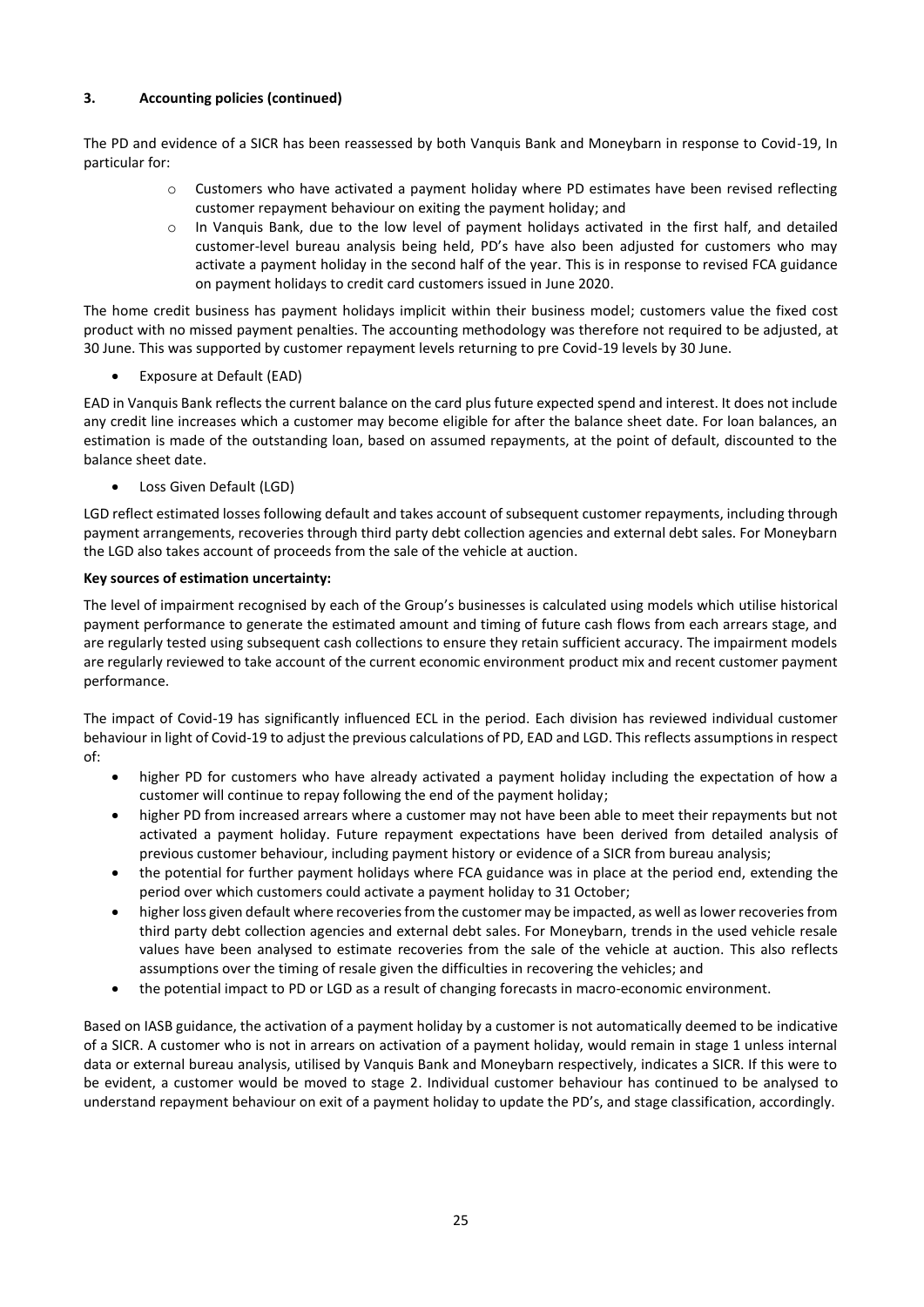# **3. Accounting policies (continued)**

## Macro-economic provision

Separate macroeconomic provisions are recognised to reflect an increased PD and LGD, in addition to the core impairment provisions, already recognised based on future macro-economic scenarios.

For Vanquis Bank, the provision reflects the potential for future changes in unemployment under a range of unemployment forecasts For Moneybarn, trends in the used vehicle resale values have been analysed to estimate recoveries from the sale of the vehicle at auction. This also reflects assumptions over the timing of resale given difficulties in recovering the vehicles. Unemployment is utilised by both Vanquis Bank and Moneybarn as a key macro-economic indicator as analysis has clearly evidenced correlation between changes in unemployment and credit losses incurred by the business. This will continue to be analysed to assess if there are any additional macro-economic indicators which also correlate to credit losses.

CCD customers are not considered to be reflective of the wider economy as they are less indebted and are therefore not impacted by the same macro-economic factors or to the same degree. Consequently there is no evidence of any significant correlation between the impairment charge and macro employment statistics. Consistent with the 2019 year end, a separate macroeconomic provision is not held for CCD.

For Vanquis Bank and Moneybarn, the unemployment data has been compiled from a consensus of sources including the Bank of England, HM Treasury, the Office for Budget Responsibility (OBR), Bloomberg and a number of prime banks.

The table below shows the annual peak and average unemployment assumptions adopted by Vanquis Bank and Moneybarn and the weightings applied to each. The combined severe and downside scenarios have doubled from 20% at Dec-19 to 40% at Jun-20 to reflect the uncertain outlook:

|           | <b>Base</b> | <b>Upside</b> | <b>Downside</b> | <b>Severe</b> |
|-----------|-------------|---------------|-----------------|---------------|
| Weighting | 50%         | 10%           | 35%             | 5%            |
|           |             |               |                 |               |
| 2020      |             |               |                 |               |
| Peak      | 8.0         | 6.3           | 10.0            | 13.5          |
| Average   | 6.1         | 5.3           | 6.8             | 8.0           |
|           |             |               |                 |               |
| 2021      |             |               |                 |               |
| Peak      | 7.4         | 5.7           | 10.2            | 14.1          |
| Average   | 6.7         | 5.4           | 9.4             | 13.4          |

Whilst the forward-looking nature of IFRS 9 requires provisions to be established for all losses arising out of the current Covid-19 crisis, the level of uncertainty may mean that additional impairment provision, or releases, may be required in future periods.

Sensitivities on the key sources of estimation uncertainty are included within note 8.

#### Corporation tax

Taxes on profits in interim periods are accrued using the tax rate that will be applicable to expected total annual profits.

# **The impact of new standards adopted by the Group from 1 January 2020**

There are no new standards adopted by the Group from 1 January 2020.

# **The impact of new standards not yet effective and not adopted by the Group from 1 January 2020**

There are no new standards not yet effective and not adopted by the Group from 1 January 2020 which are expected to have a material impact on the Group.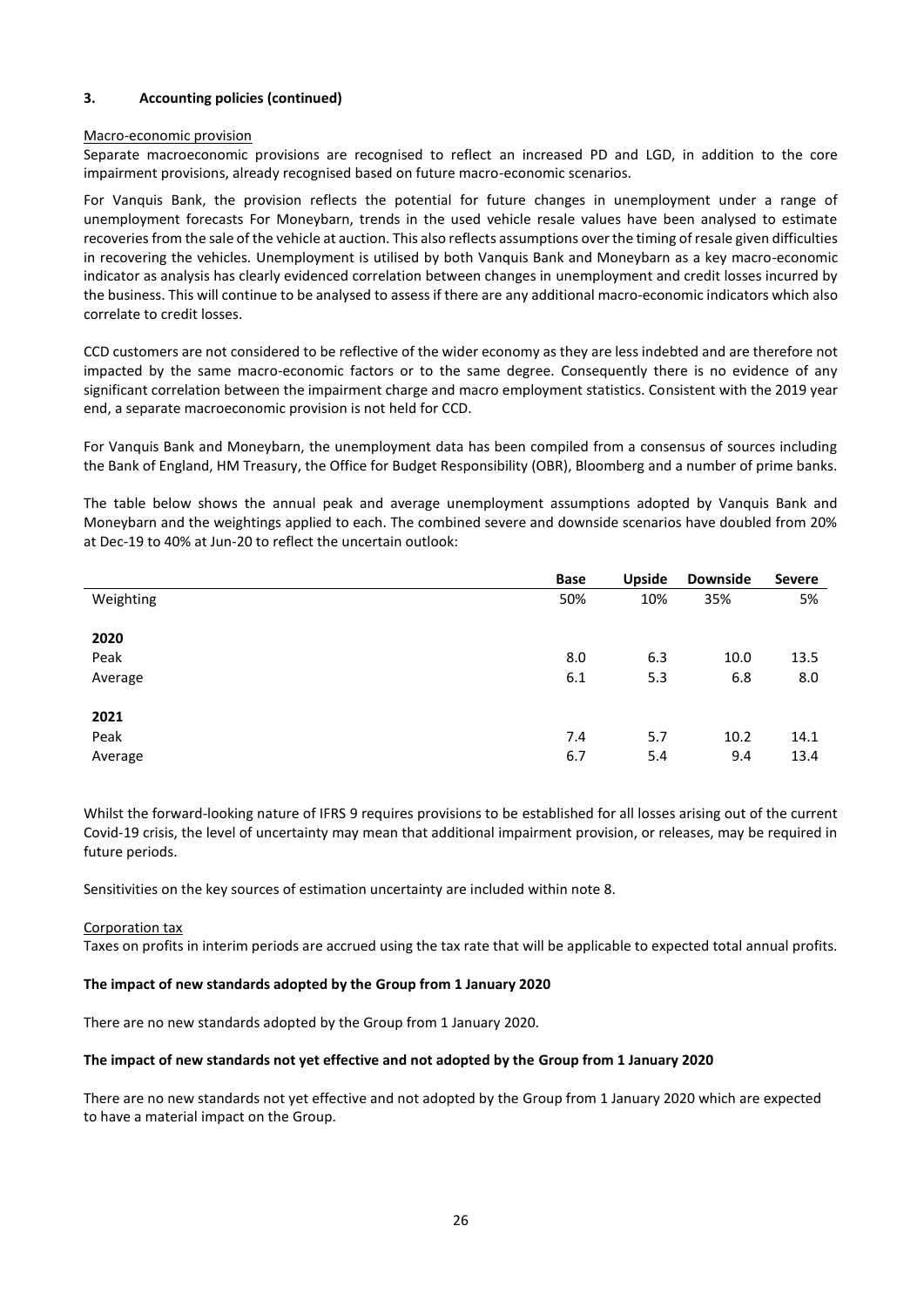# **4. Segment reporting**

|                                                       | Revenue                  |               | Profit/(loss) before tax |                          |
|-------------------------------------------------------|--------------------------|---------------|--------------------------|--------------------------|
|                                                       | Six months ended 30 June |               |                          | Six months ended 30 June |
|                                                       | 2020                     | 2019          | 2020                     | 2019                     |
|                                                       |                          | (restated)    |                          | (restated)               |
|                                                       | £m                       | $\mathsf{fm}$ | £m                       | £m                       |
|                                                       |                          |               |                          |                          |
| Vanguis Bank                                          | 261.1                    | 291.1         | 11.8                     | 90.5                     |
| Moneybarn                                             | 66.1                     | 58.3          | 2.4                      | 15.5                     |
| <b>CCD</b>                                            | 118.4                    | 152.1         | (37.6)                   | (15.1)                   |
| Central costs                                         |                          |               | (9.2)                    | (10.5)                   |
| <b>Total Group before amortisation of acquisition</b> |                          |               |                          |                          |
| intangibles and exceptional items                     | 445.6                    | 501.5         | (32.6)                   | 80.4                     |
| Amortisation of acquisition intangibles               | $\overline{\phantom{0}}$ |               | (3.7)                    | (3.7)                    |
| <b>Exceptional items</b>                              |                          |               | 8.3                      | (33.6)                   |
| <b>Total Group</b>                                    | 445.6                    | 501.5         | (28.0)                   | 43.1                     |

All of the above activities relate to continuing operations.

Revenue between business segments is not significant.

Acquisition intangibles represent the fair value of the broker relationships of £75.0m which arose on the acquisition of Moneybarn in August 2014. The intangible asset was calculated based on the discounted cash flows associated with Moneybarn's core broker relationships and is being amortised over an estimated useful life of 10 years. The amortisation charge in the first half of 2020 amounted to £3.7m (2019: £3.7m).

The exceptional credit in the first half of 2020 reflects the £8.3m exceptional release of provisions established in 2017 following the completion of the ROP refund programme in 2019 and the re-evaluation of the forward flow of claims which may arise in respect of ROP complaints more generally. Exceptional costs in 2019 comprised (i) £23.6m of defence costs associated with Non-Standard Finance plc's (NSF's) unsolicited offer for the Group; and (ii) £10.0m in relation to the ongoing turnaround of the home credit business following the poor execution of the migration to the new operating model in 2017, including a voluntary redundancy programme within central support functions which resulted in a reduction in headcount of approximately 200. The redundancy costs are stated net of an exceptional pension credit of £0.5m (see note 9).

|                                 |         | Segment assets |            |                          | Net assets/(liabilities) |            |
|---------------------------------|---------|----------------|------------|--------------------------|--------------------------|------------|
|                                 | 30 June | 31 December    | 30 June    | 30 June                  | 31 December              | 30 June    |
|                                 | 2020    | 2019           | 2019       | 2020                     | 2019                     | 2019       |
|                                 |         |                | (restated) |                          |                          | (restated) |
|                                 | £m      | Em             | £m         | £m                       | $\mathbf{f}$ m           | £m         |
|                                 |         |                |            |                          |                          |            |
| Vanquis Bank                    | 2,332.1 | 1,889.5        | 2,030.3    | 333.7                    | 397.3                    | 404.5      |
| Moneybarn                       | 566.5   | 541.0          | 512.2      | 39.4                     | 39.6                     | 29.4       |
| <b>CCD</b>                      | 183.6   | 284.9          | 294.4      | (96.1)                   | (59.9)                   | (28.7)     |
| Central                         | 544.4   | 443.3          | 377.2      | 470.9                    | 363.5                    | 292.9      |
| <b>Total before intra-Group</b> |         |                |            |                          |                          |            |
| elimination                     | 3,626.6 | 3,158.7        | 3,214.1    | 747.9                    | 740.5                    | 698.1      |
| Intra-group elimination         | (309.2) | (237.9)        | (181.6)    | $\overline{\phantom{a}}$ |                          |            |
| <b>Total Group</b>              | 3,317.4 | 2,920.8        | 3,032.5    | 747.9                    | 740.5                    | 698.1      |

The presentation of segment net assets reflects the statutory assets, liabilities and net assets of each of the Group's divisions. This results in an intra Group elimination reflecting the difference between the central intercompany funding provided to the divisions and the external funding raised centrally.

The Group's businesses operate in the UK and Republic of Ireland.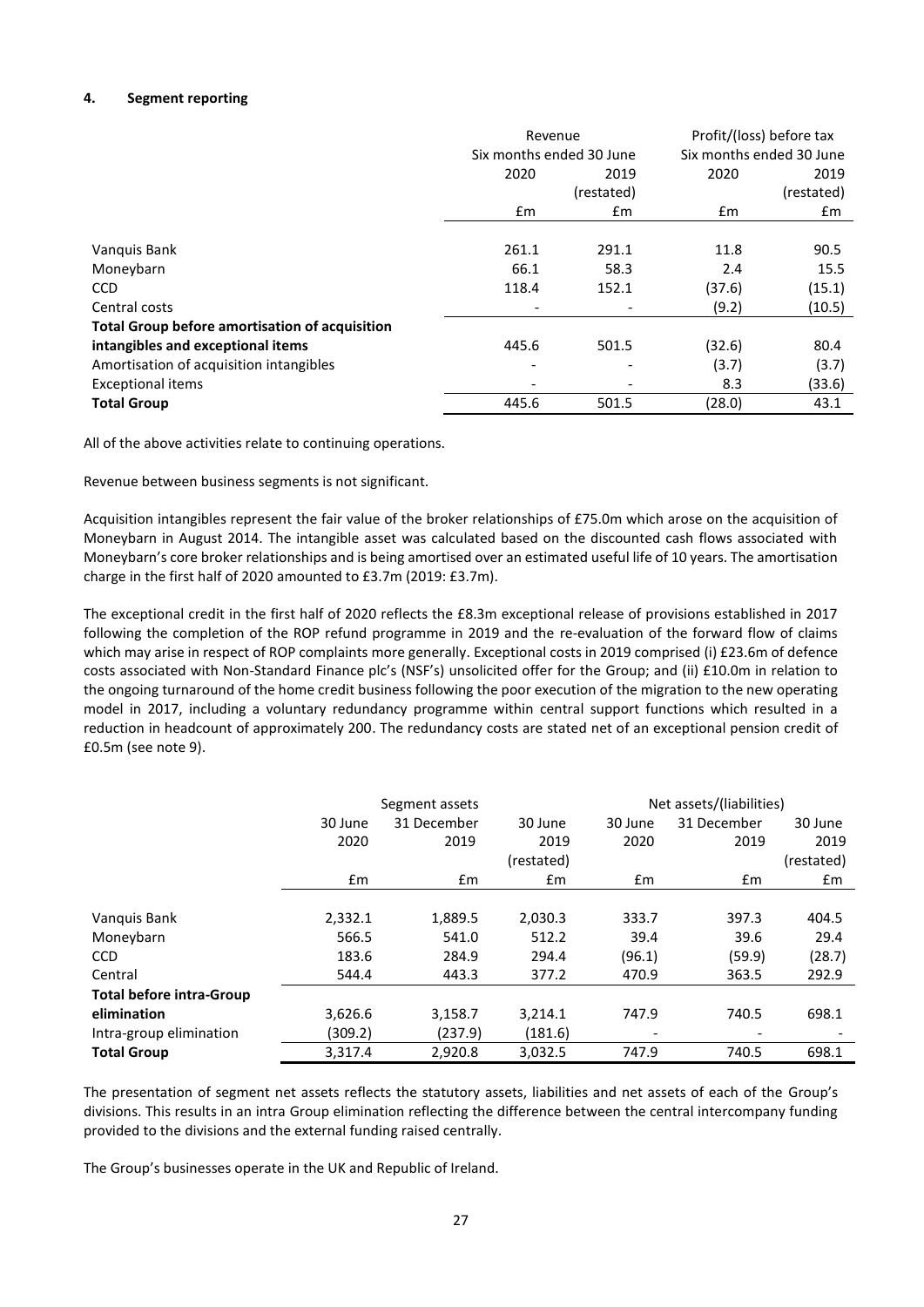# **5. Tax charge**

The tax credit/(charge) for the period has been calculated by applying the best estimate of the effective tax rate for the financial year of 21.4% (2019: 26.3%), to the (loss)/profit before tax, amortisation of acquisition intangibles and exceptional items for the period. This reflects the impact of the bank corporation tax surcharge of 8% which applies to Vanquis Bank profits in excess of £25m. It also reflects (i) the beneficial impact of measuring deferred tax assets at 19% (2019: 17%), and in the case of Vanquis Bank at 27% (2019: 25%), following the announcement in the March 2020 Budget that the rate of mainstream UK corporation tax would remain at 19% from 1 April 2020 rather than the previously enacted rate of 17%; (ii) the benefit of the release of part of the provision for uncertain tax liabilities which is no longer required; and (iii) the adverse impact of the write off of deferred tax assets related to share awards reflecting the reduction in expected tax relief as a result of the lower share price and expected level of vesting. The tax rate also reflects the recognition of deferred tax assets in respect of losses and other temporary differences on the basis that the Group is expected to have sufficient taxable profits available in the future to enable such deferred tax assets to be recovered.

The tax charge in respect of the exceptional credit in 2020 amounts to £2.2m which represents tax at the combined mainstream corporation tax rate and bank corporation tax surcharge rate of 27% in respect of the £8.3m exceptional release of provisions established in 2017 following the completion of the ROP refund programme in 2019 and the reevaluation of the forward flow of claims that may arise in respect of ROP complaints more generally. The tax credit in 2019 in respect of exceptional costs amounted to £2.0m and represented: (i) tax relief of £1.9m in respect of the exceptional restructuring costs in CCD; and (ii) tax relief of £0.1m in respect of exceptional costs associated with the defence of the unsolicited offer from NSF.

The tax credit in respect of the amortisation of acquisition intangibles amounts to £0.1m (2019: £0.7m) and represents a tax credit of £0.7m in respect of the amortisation net of the impact of measuring the related deferred tax liability at 19% (2019: 17%) following the announcement that the rate of mainstream UK corporation tax will remain at 19% from 1 April 2020 rather than the previously enacted rate of 17%, which amounts to £0.6m.

# **6. (Loss)/earnings per share**

Basic (loss)/earnings per share is calculated by dividing the profit for the year attributable to equity shareholders by the weighted average number of ordinary shares outstanding during the year.

Diluted (loss)/earnings per share calculates the effect on earnings per share assuming conversion of all dilutive potential ordinary shares. Potential ordinary shares are treated as dilutive when, and only when, their conversion to ordinary shares would decrease earnings per share or increase loss per share. Dilutive potential ordinary shares are calculated as follows:

- (i) For share awards outstanding under performance-related share incentive schemes such as the Performance Share Plan (PSP) and the Long Term Incentive Scheme (LTIS), the number of dilutive potential ordinary shares is calculated based on the number of shares which would be issuable if: (i) the end of the reporting period is assumed to be the end of the schemes' performance period; and (ii) the performance targets have been met as at that date.
- (ii) For share options outstanding under non-performance related schemes such as the Save As You Earn scheme (SAYE), a calculation is performed to determine the number of shares that could have been acquired at fair value (determined as the average annual market share price of the Group's shares) based on the monetary value of the subscription rights attached to outstanding share options. The number of shares calculated is compared with the number of share options outstanding, with the difference being the dilutive potential ordinary shares.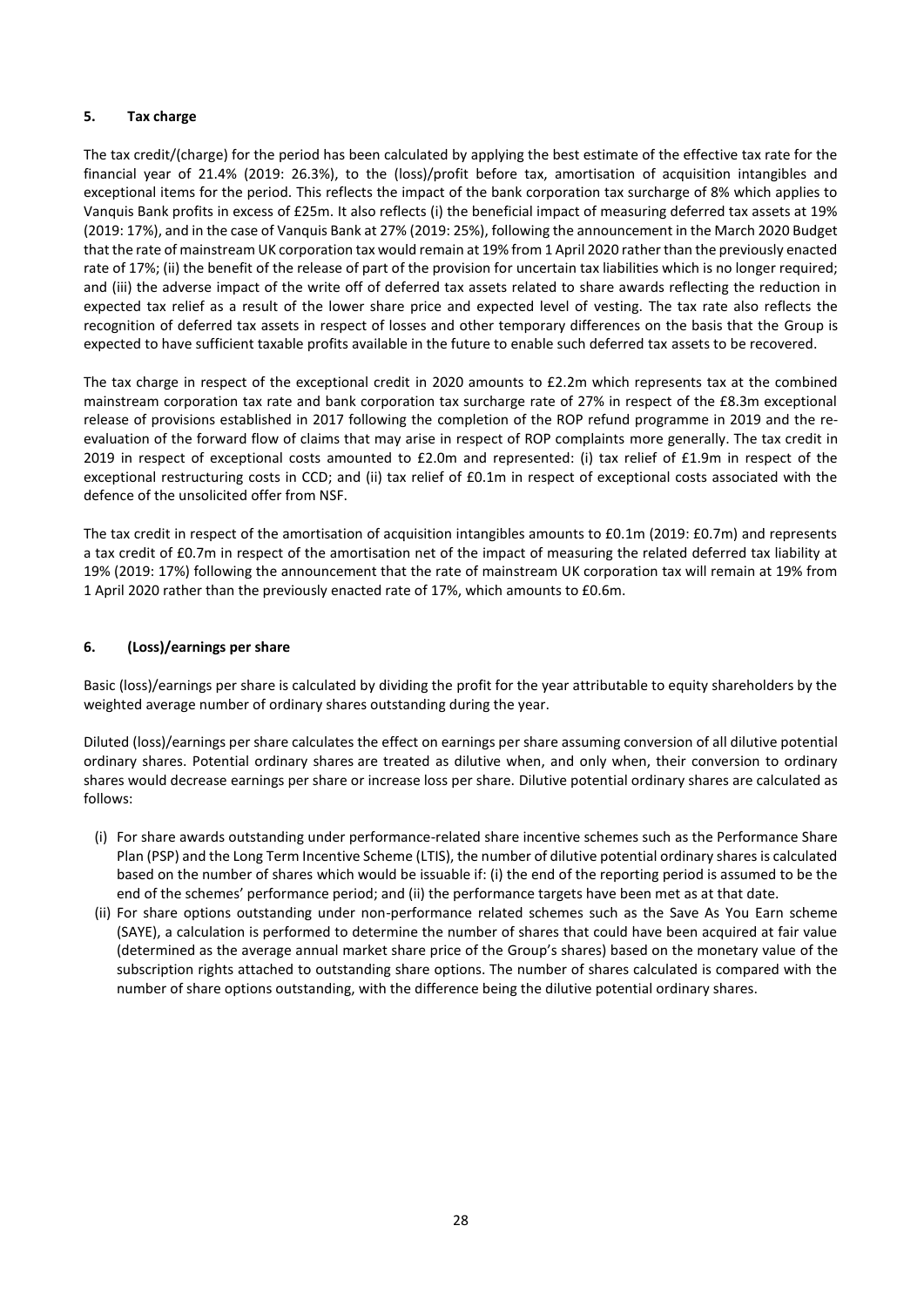# **6. (Loss)/earnings per share (continued)**

Reconciliations of basic and diluted (loss)/earnings per share are set out below:

|                                      | Six months ended 30 June |           |        |            |                 |            |
|--------------------------------------|--------------------------|-----------|--------|------------|-----------------|------------|
|                                      |                          | 2020      |        |            | 2019 (restated) |            |
|                                      |                          | Weighted  |        |            | Weighted        |            |
|                                      |                          | average   | Per    |            | average         | Per        |
|                                      |                          | number    | share  |            | number          | share      |
|                                      | Earnings                 | of shares | amount | Earnings   | of shares       | amount     |
|                                      |                          |           |        | (restated) |                 | (restated) |
|                                      | £m                       | m         | pence  | £m         | m               | pence      |
| Basic (loss)/earnings per share      | (23.1)                   | 253.5     | (9.1)  | 24.6       | 253.3           | 9.7        |
| Dilutive effect of share options and |                          |           |        |            |                 |            |
| awards                               | $\overline{\phantom{a}}$ |           |        | -          | 1.2             |            |
| Diluted (loss)/earnings per share    | (23.1)                   | 253.5     | (9.1)  | 24.6       | 254.5           | 9.7        |

An adjusted (loss)/earnings per share has been presented prior to the amortisation of acquisition intangibles which arose on the acquisition of Moneybarn in August 2014 and prior to exceptional items (see note 4). This is presented to show the (loss)/earnings per share generated by the Group's underlying operations. A reconciliation of basic and diluted (loss)/earnings per share to adjusted basic and diluted (loss)/earnings per share is as follows:

|                                          | Six months ended 30 June |                          |        |          |                          |        |  |
|------------------------------------------|--------------------------|--------------------------|--------|----------|--------------------------|--------|--|
|                                          |                          | 2020                     |        |          | 2019 (restated)          |        |  |
|                                          |                          | Weighted                 |        | Weighted |                          |        |  |
|                                          | Per<br>average           |                          |        |          | average                  | Per    |  |
|                                          |                          | number                   | share  |          | number                   | share  |  |
|                                          | Earnings                 | of shares                | amount | Earnings | of shares                | amount |  |
|                                          | £m                       | m                        | pence  | £m       | m                        | pence  |  |
| Basic (loss)/earnings per share          | (23.1)                   | 253.5                    | (9.1)  | 24.6     | 253.3                    | 9.7    |  |
| Amortisation of acquisition intangibles, |                          |                          |        |          |                          |        |  |
| net of tax                               | 3.6                      |                          | 1.4    | 3.0      |                          | 1.2    |  |
| Exceptional items, net of tax            | (6.1)                    | $\overline{\phantom{a}}$ | (2.4)  | 31.6     |                          | 12.5   |  |
| Adjusted basic (loss)/earnings per share | (25.6)                   | 253.5                    | (10.1) | 59.2     | 253.3                    | 23.4   |  |
| Diluted (loss)/earnings per share        | (23.1)                   | 253.5                    | (9.1)  | 24.6     | 254.5                    | 9.7    |  |
| Amortisation of acquisition intangibles, |                          |                          |        |          |                          |        |  |
| net of tax                               | 3.6                      |                          | 1.4    | 3.0      |                          | 1.2    |  |
| Exceptional items, net of tax            | (6.1)                    | $\overline{\phantom{a}}$ | (2.4)  | 31.6     | $\overline{\phantom{a}}$ | 12.4   |  |
| Adjusted diluted (loss)/earnings per     |                          |                          |        |          |                          |        |  |
| share                                    | (25.6)                   | 253.5                    | (10.1) | 59.2     | 254.5                    | 23.3   |  |

# **7. Dividends**

| 2020                         | 2019                             |
|------------------------------|----------------------------------|
|                              | £m<br>£m                         |
| 2018 final - 10.0p per share | 25.1<br>$\overline{\phantom{a}}$ |
| Total dividends paid         | 25.1<br>$\overline{\phantom{a}}$ |

The directors have not declared an interim dividend in respect of the six months ended 30 June 2020 (2019: 9.0p).

On 27 March 2020, following the unprecedented challenges of Covid-19, the final dividend for 2019 of 16.0p was no longer proposed at the Annual General Meeting. in order to retain liquidity and balance sheet stability during unprecedented levels of uncertainty. In 2019, the final 2018 dividend of 10.0p per share was paid,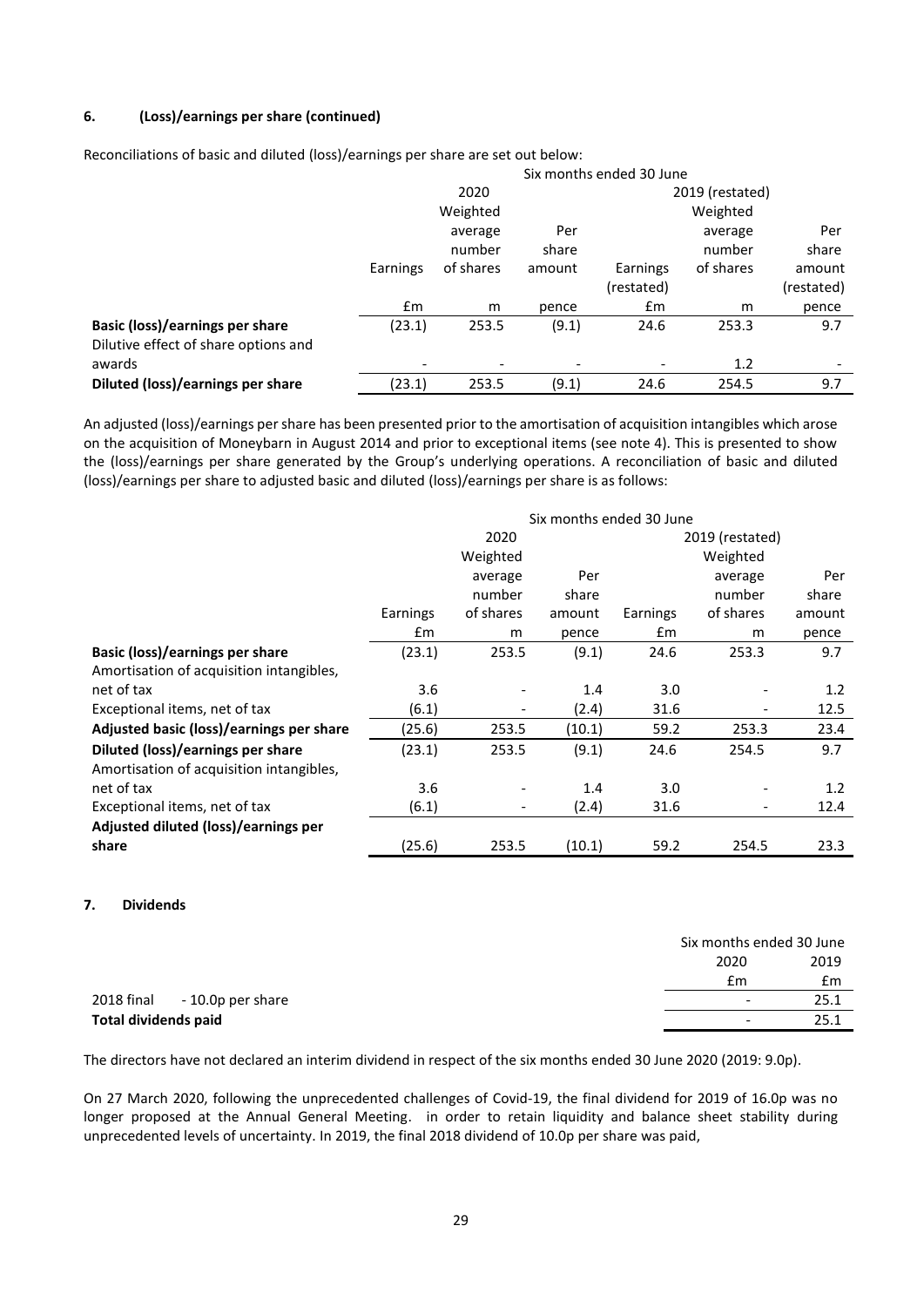## **8. Amounts receivable from customers**

|                             | 30 June | 31 December | 30 June    |
|-----------------------------|---------|-------------|------------|
|                             | 2020    | 2019        | 2019       |
|                             |         |             | (restated) |
|                             | Em      | £m          | £m         |
|                             |         |             |            |
| Vanquis Bank                | 1,202.1 | 1,461.5     | 1,464.8    |
| Moneybarn                   | 529.4   | 502.1       | 484.7      |
| <b>CCD</b>                  | 146.9   | 249.0       | 245.4      |
| <b>Total Group</b>          | 1,878.4 | 2,212.6     | 2,194.9    |
| Analysed as:                |         |             |            |
| - due in more than one year | 385.1   | 418.3       | 401.4      |
|                             | 1,493.3 | 1,794.3     |            |
| - due within one year       |         |             | 1,793.5    |
| <b>Total Group</b>          | 1,878.4 | 2,212.6     | 2,194.9    |

Vanquis Bank receivables comprise £1,174.1m (31 December 2019: £1,432.6m, 30 June 2019 (restated): £1,440.6m) in respect of credit cards and £28.0m (31 December 2019: £28.9m, 30 June 2019: £24.2m) in respect of loans. The balance at 30 June 2019 is stated net of a balance reduction provision of £1.2m (30 June 2020: £nil, 31 December 2019: £nil) following the resolution of the FCA investigation into ROP.

Moneybarn receivables at 30 June 2019 were stated net of a balance reduction provision of £1.8m (30 June 2020: £nil, 30 December: £nil) in respect of the FCA investigation into affordability, forbearance and termination options.

CCD receivables comprise £130.5m in respect of the home credit business (31 December 2019: £205.2m, 30 June 2019: £201.8m), £15.9m in respect of Satsuma (31 December 2019: £43.2m, 30 June 2019: £42.9m) and £0.5m in respect of the collect-out of glo (31 December 2019: £0.6m, 30 June 2019: £0.7m).

An analysis of receivables by IFRS 9 stages is set out below:

|                          |               | 30 June 2020       |               |         |  |
|--------------------------|---------------|--------------------|---------------|---------|--|
|                          | Stage 1       | Stage 2<br>Stage 3 |               | Total   |  |
|                          | $\mathsf{fm}$ | £m                 | $\mathsf{fm}$ | £m      |  |
| <b>Gross receivables</b> |               |                    |               |         |  |
| Vanquis Bank             | 1,139.0       | 165.2              | 350.6         | 1,654.8 |  |
| Moneybarn                | 367.5         | 155.6              | 128.6         | 651.7   |  |
| <b>CCD</b>               | 68.2          | 22.9               | 425.3         | 516.4   |  |
| <b>Total Group</b>       | 1,574.7       | 343.7              | 904.5         | 2,822.9 |  |
| <b>Allowance account</b> |               |                    |               |         |  |
| Vanguis Bank             | (153.8)       | (86.4)             | (212.5)       | (452.7) |  |
| Moneybarn                | (9.9)         | (32.1)             | (80.3)        | (122.3) |  |
| <b>CCD</b>               | (3.4)         | (5.2)              | (360.9)       | (369.5) |  |
| <b>Total Group</b>       | (167.1)       | (123.7)            | (653.7)       | (944.5) |  |
| <b>Net receivables</b>   |               |                    |               |         |  |
| Vanquis Bank             | 985.2         | 78.8               | 138.1         | 1,202.1 |  |
| Moneybarn                | 357.6         | 123.5              | 48.3          | 529.4   |  |
| <b>CCD</b>               | 64.8          | 17.7               | 64.4          | 146.9   |  |
| <b>Total Group</b>       | 1,407.6       | 220.0              | 250.8         | 1,878.4 |  |

An increase of 1% in the gross exposure into stage 2 from stage 1 would result in an increase in the allowance account of £5m (31 December 2019: £6m, 30 June 2019: £5m).

A 50% reduction in the Group's forecast activation of payment holidays in the second half of the year would have reduced the Group's interim impairment charge by c.£30m.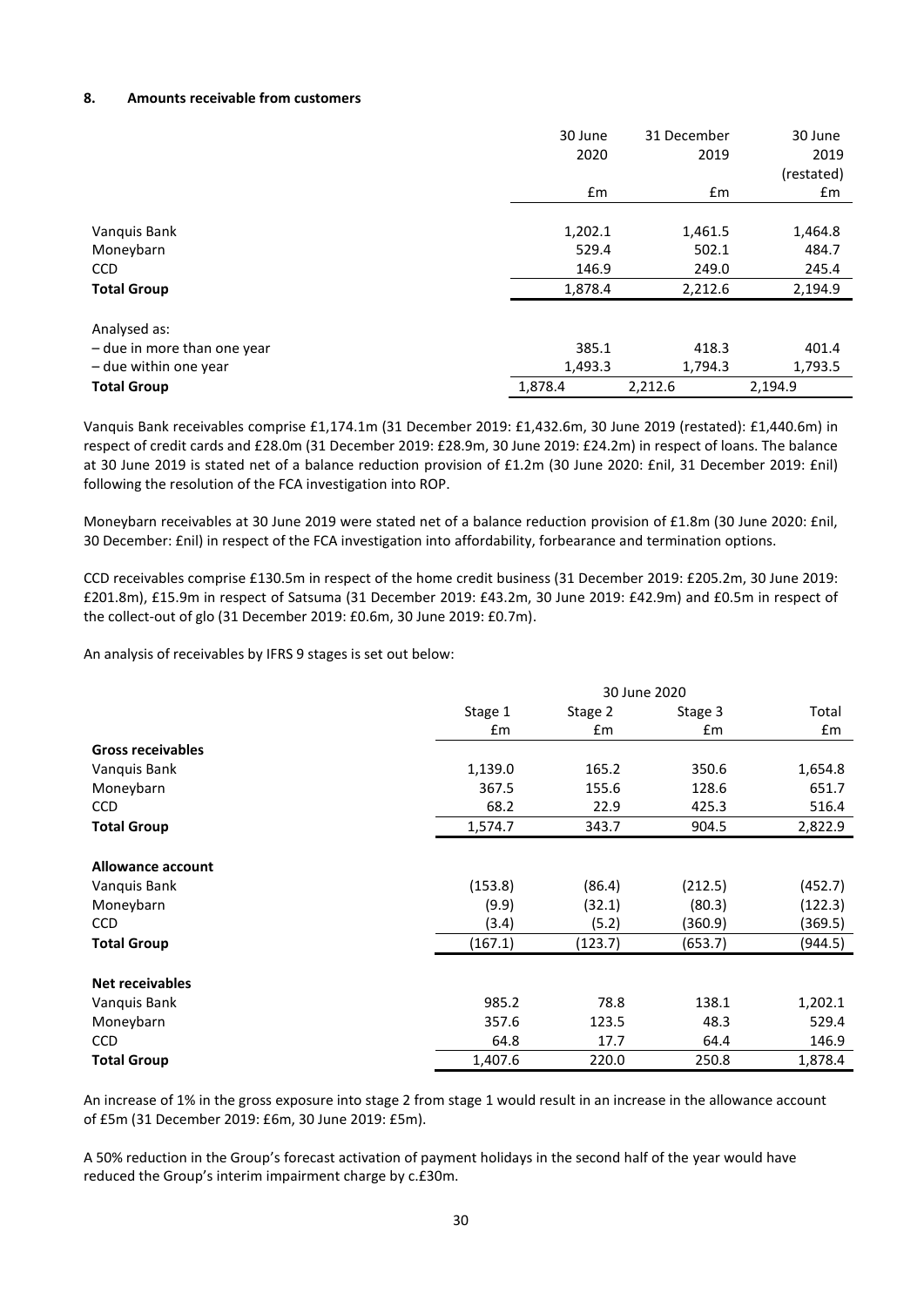# **8. Amounts receivable from customers (continued)**

|                           |                  | 31 December 2019        |               |                  |
|---------------------------|------------------|-------------------------|---------------|------------------|
|                           | Stage 1          | Stage 2                 | Stage 3       | Total            |
|                           | £m               | Em                      | £m            | £m               |
| <b>Gross receivables</b>  |                  |                         |               |                  |
| Vanguis Bank              | 1,367.9          | 171.6                   | 363.6         | 1,903.1          |
| Moneybarn                 | 335.4            | 188.4                   | 63.0          | 586.8            |
| CCD                       | 155.9            | 36.0                    | 402.0         | 593.9            |
| <b>Total Group</b>        | 1,859.2          | 396.0                   | 828.6         | 3,083.8          |
|                           |                  |                         |               |                  |
| <b>Allowance account</b>  |                  |                         |               |                  |
| Vanquis Bank              | (146.6)          | (85.2)                  | (209.8)       | (441.6)          |
| Moneybarn                 | (9.5)            | (35.8)                  | (39.4)        | (84.7)           |
| <b>CCD</b>                | (10.4)           | (10.1)                  | (324.4)       | (344.9)          |
| <b>Total Group</b>        | (166.5)          | (131.1)                 | (573.6)       | (871.2)          |
|                           |                  |                         |               |                  |
| <b>Net receivables</b>    |                  |                         |               |                  |
| Vanquis Bank              | 1,221.3          | 86.4                    | 153.8         | 1,461.5          |
| Moneybarn                 | 325.9            | 152.6                   | 23.6          | 502.1            |
| <b>CCD</b>                | 145.5            | 25.9                    | 77.6          | 249.0            |
| <b>Total Group</b>        | 1,692.7          | 264.9                   | 255.0         | 2,212.6          |
|                           |                  |                         |               |                  |
|                           |                  |                         |               |                  |
|                           |                  | 30 June 2019 (restated) |               |                  |
|                           | Stage 1          | Stage 2                 | Stage 3       | Total            |
|                           | $\mathsf{fm}$    | £m                      | £m            | £m               |
| <b>Gross receivables</b>  |                  |                         |               |                  |
| Vanquis Bank              | 1,281.7          | 218.6                   | 435.9         | 1,936.2          |
| Moneybarn                 | 338.5            | 151.0                   | 150.1         | 639.6            |
| CCD                       | 137.1            | 43.7                    | 500.6         | 681.4            |
| <b>Total Group</b>        | 1,757.3          | 413.3                   | 1,086.6       | 3,257.2          |
|                           |                  |                         |               |                  |
| <b>Allowance account</b>  |                  |                         |               |                  |
| Vanquis Bank              | (122.5)          | (97.7)                  | (251.2)       | (471.4)          |
| Moneybarn                 | (10.4)           | (29.9)                  | (114.6)       | (154.9)          |
| <b>CCD</b>                | (9.0)            | (11.1)                  | (415.9)       | (436.0)          |
| <b>Total Group</b>        | (141.9)          | (138.7)                 | (781.7)       | (1,062.3)        |
|                           |                  |                         |               |                  |
| <b>Net receivables</b>    |                  |                         |               |                  |
| Vanquis Bank              | 1,159.2          | 120.9                   | 184.7         | 1,464.8          |
|                           |                  |                         |               |                  |
| Moneybarn                 | 328.1            | 121.1                   | 35.5          | 484.7            |
| CCD<br><b>Total Group</b> | 128.1<br>1,615.4 | 32.6<br>274.6           | 84.7<br>304.9 | 245.4<br>2,194.9 |

#### **Macro-economic provision**

Macro-economic provisions are recognised to reflect an increased PD and loss LGD, in addition to the core impairment provisions recognised, based on future macro-economic scenarios.

For Vanquis Bank, the provision reflects the potential for future changes in unemployment under a range of unemployment forecasts. For Moneybarn, both changes in unemployment and used car sales values are assumed.

CCD customers are not considered to be reflective of the wider economy as they are less indebted and are therefore not impacted by the same macro-economic factors, or to the same degree. Consequently there is no evidence of any significant correlation between the impairment charge and macro-economic statistics. Consistent with the 2019 year end, a separate macro-economic provision is not held for CCD.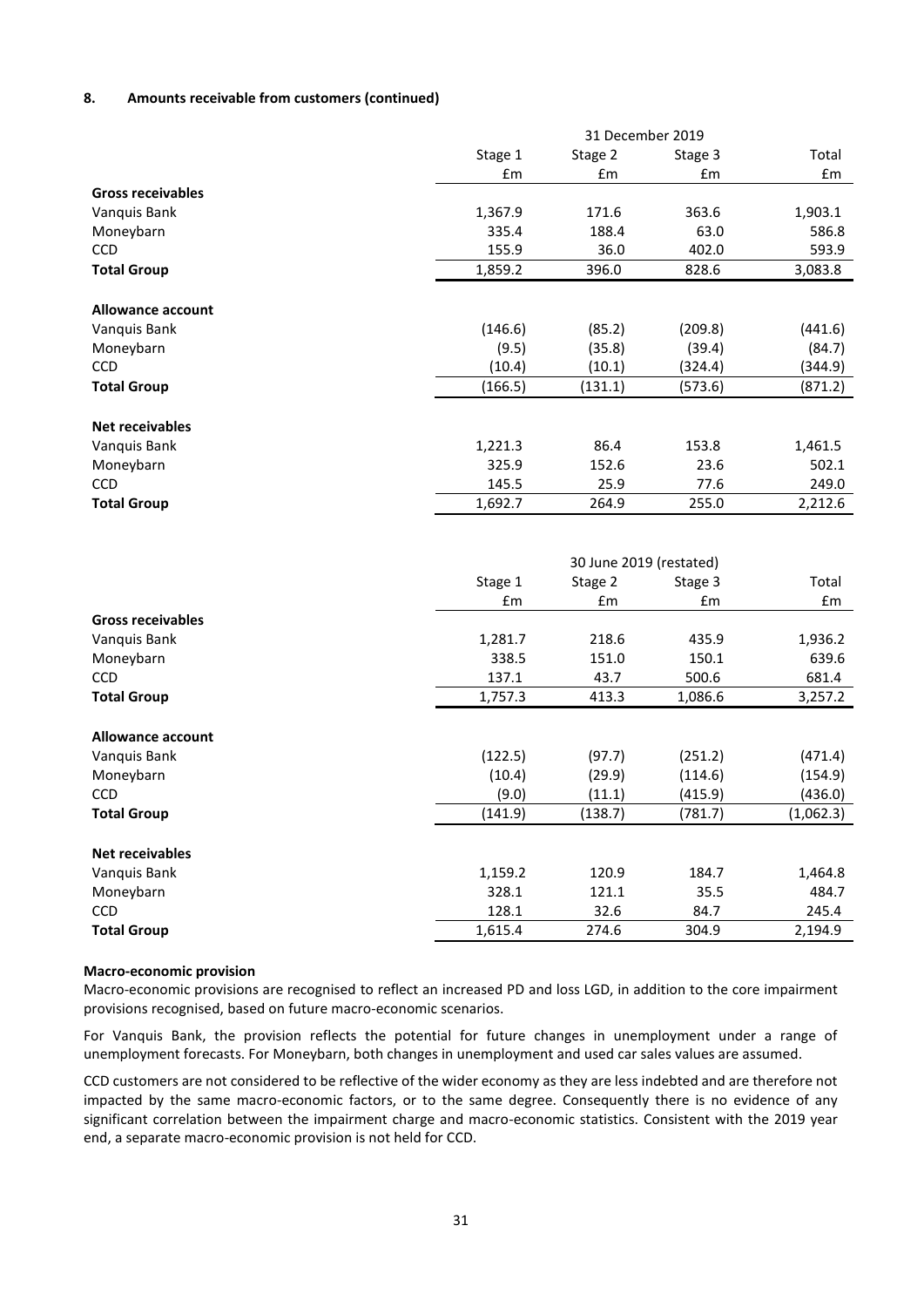# **8. Amounts receivable from customers (continued)**

The impairment charge in respect of amounts receivable from customers can be analysed as follows:

|                    | Six months ended 30 June |
|--------------------|--------------------------|
|                    | 2019<br>2020             |
|                    | (restated)               |
|                    | £m<br>£m                 |
| Vanquis Bank       | 149.9<br>96.6            |
| Moneybarn          | 37.5<br>17.5             |
| <b>CCD</b>         | 52.9<br>51.8             |
| <b>Total Group</b> | 165.9<br>240.3           |
|                    |                          |

## **9. Retirement benefit asset**

The Group operates a defined benefit pension scheme: the Provident Financial Staff Pension Scheme. The scheme is of the funded, defined benefit type and has been substantially closed to new members since 1 January 2003.

All future benefits in the scheme are now provided on a 'cash balance' basis, with a defined amount being made available at retirement, based on a percentage of salary that is revalued up to retirement with reference to increases in price inflation. This retirement account is then used to purchase an annuity on the open market. The scheme provides pension benefits which were accrued in the past on a final salary basis, but which are no longer linked to final salary. The scheme also provides death benefits.

The scheme is a UK registered pension scheme under UK legislation. The scheme is governed by a Trust Deed and Rules, with trustees responsible for the operation and the governance of the scheme. The trustees work closely with the Group on funding and investment strategy decisions. The most recent actuarial valuation of the scheme was carried out as at 1 June 2018. Scheme assets are stated at fair value as at the balance sheet date.

The Group is entitled to a refund of any surplus, subject to tax, if the scheme winds up after all benefits have been paid.

The net retirement benefit asset recognised in the balance sheet of the Group is as follows:

|                                                              | 30 June | 31 December | 30 June |
|--------------------------------------------------------------|---------|-------------|---------|
|                                                              | 2020    | 2019        | 2019    |
|                                                              | £m      | £m          | £m      |
| Fair value of scheme assets                                  | 933.1   | 842.6       | 844.1   |
| Present value of defined benefit obligation                  | (814.7) | (764.6)     | (773.8) |
| Net retirement benefit asset recognised in the balance sheet | 118.4   | 78.0        | 70.3    |

The amounts recognised in the income statement were as follows:

|                                                                                     | Six months ended 30 June |                |
|-------------------------------------------------------------------------------------|--------------------------|----------------|
|                                                                                     | 2020                     | 2019           |
|                                                                                     | £m                       | $\mathbf{f}$ m |
| Current service cost                                                                | (0.8)                    | (1.1)          |
| Interest on scheme liabilities                                                      | (7.6)                    | (9.8)          |
| Interest on scheme assets                                                           | 8.4                      | 11.0           |
| Net credit recognised in the income statement before exceptional curtailment credit |                          | 0.1            |
| Exceptional curtailment credit (note 4)                                             |                          | 0.5            |
| Net credit recognised in the income statement                                       |                          | 0.6            |
|                                                                                     |                          |                |

The net credit recognised in the income statement has been included within administrative and operating costs.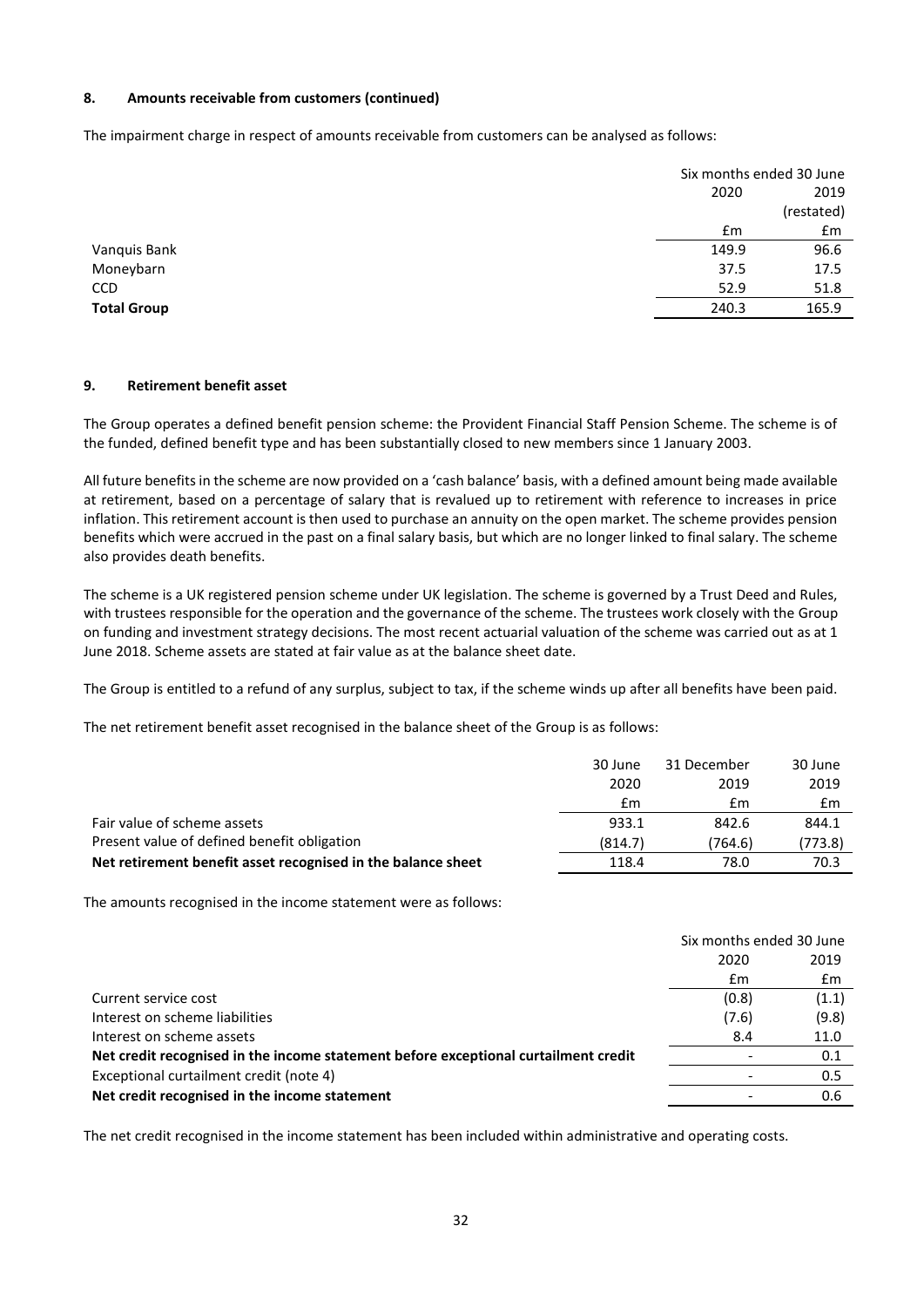# **9. Retirement benefit asset (continued)**

Movements in the fair value of scheme assets were as follows:

|                                          | Six months ended 30 June |        |
|------------------------------------------|--------------------------|--------|
|                                          | 2020                     | 2019   |
|                                          | £m                       | £m     |
| Fair value of scheme assets at 1 January | 842.6                    | 788.3  |
| Interest on scheme assets                | 8.4                      | 11.0   |
| Actuarial movements on scheme assets     | 95.9                     | 63.6   |
| Contributions by the Group               | 2.1                      | 1.5    |
| Net benefits paid out                    | (15.9)                   | (20.3) |
| Fair value of scheme assets at 30 June   | 933.1                    | 844.1  |
|                                          |                          |        |

Movements in the present value of the defined benefit obligation were as follows:

|                                                          | Six months ended 30 June |         |
|----------------------------------------------------------|--------------------------|---------|
|                                                          | 2020                     | 2019    |
|                                                          | £m                       | £m      |
| Present value of defined benefit obligation at 1 January | (764.6)                  | (704.4) |
| Current service cost                                     | (0.8)                    | (1.1)   |
| Interest on scheme liabilities                           | (7.6)                    | (9.8)   |
| Exceptional curtailment credit (note 4)                  |                          | 0.5     |
| Actuarial movements on scheme liabilities                | (57.6)                   | (79.3)  |
| Net benefits paid out                                    | 15.9                     | 20.3    |
| Present value of defined benefit obligation at 30 June   | (814.7)                  | (773.8) |

The principal actuarial assumptions used at the balance sheet date were as follows:

|                                                 | 30 June<br>2020 | 31 December<br>2019 | 30 June<br>2019 |
|-------------------------------------------------|-----------------|---------------------|-----------------|
|                                                 | %               | %                   | %               |
| Price inflation - RPI                           | 2.80            | 2.95                | 3.30            |
| Price inflation - CPI                           | 1.90            | 2.05                | 2.20            |
| Rate of increase to pensions in payment         | 2.60            | 2.70                | 3.00            |
| Inflationary increases to pensions in deferment | 2.00            | 2.10                | 2.20            |
| Discount rate                                   | 1.50            | 2.00                | 2.20            |

A 0.1% change in the discount and inflation rates would change the present value of the defined benefit obligation by approximately £15m (31 December 2019: £14m, 30 June 2019: £13m) and £7m (31 December 2019: £6m, 30 June 2019: £6m) respectively.

The mortality assumptions are based on the self-administered pension scheme (SAPS) series 2 tables (31 December 2019: series 2 tables, 30 June 2019: series 2 tables), with multipliers of 96% (31 December 2019: 96%, 30 June 2019: 96%) and 101% (31 December 2019: 101%, 30 June 2019: 101%) respectively for males and females. The 4% downwards (31 December 2019: 4% downwards, 30 June 2019: 4% downwards) adjustment to mortality rates for males and a 1% upwards (31 December 2019: 1% upwards, 30 June 2019: 1% upwards) adjustment for females reflects higher life expectancies for males and lower life expectancies for females within the scheme compared to average pension schemes following an updated study of the scheme's membership. Future improvements in mortality are based on the latest available Continuous Mortality Investigation (CMI) model with a long-term improvement trend of 1.25% per annum.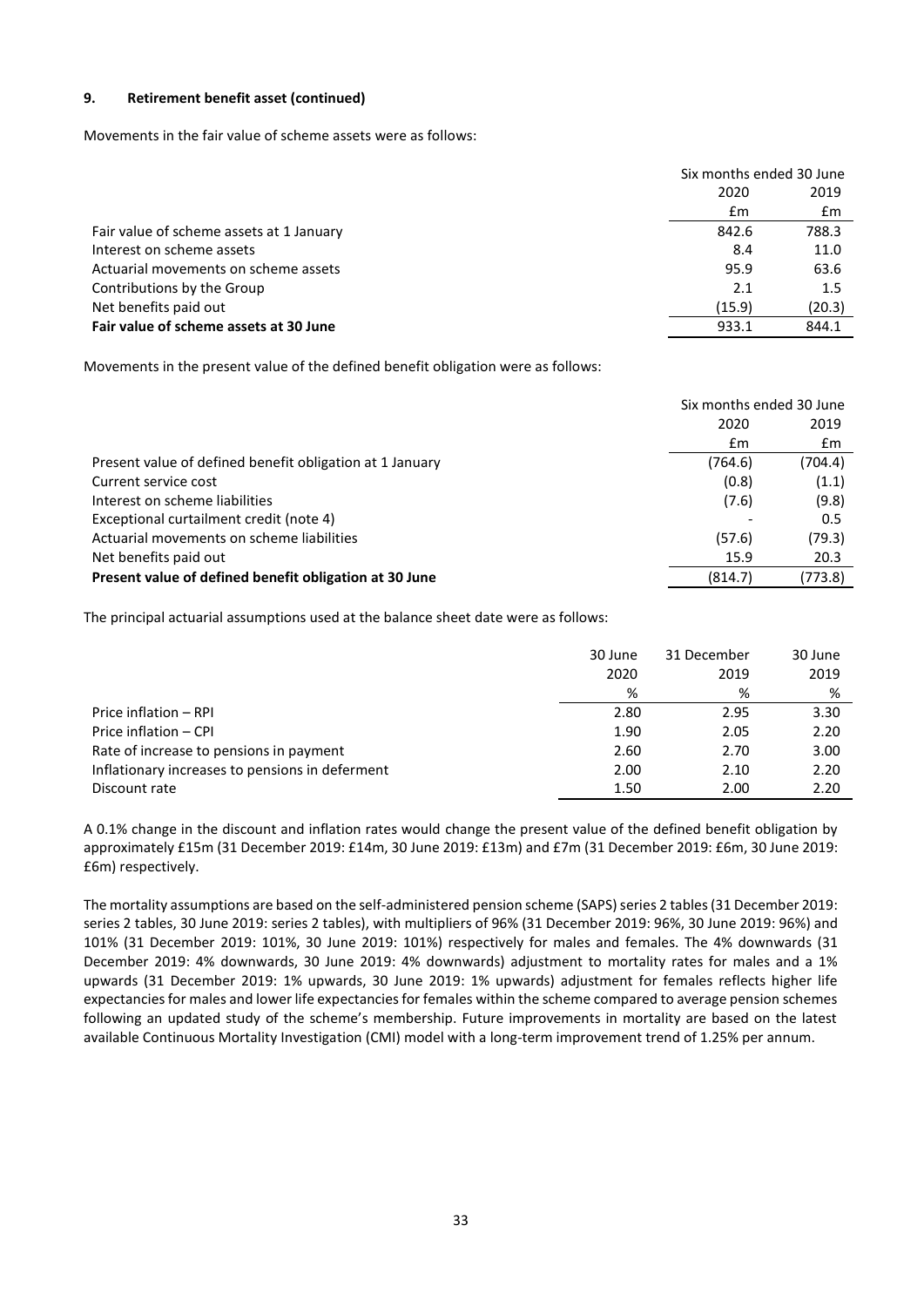# **9. Retirement benefit asset (continued)**

Under these mortality assumptions, the life expectancies of members are as follows:

|                                    | Male                              |       |       | <b>Female</b> |         |             |         |
|------------------------------------|-----------------------------------|-------|-------|---------------|---------|-------------|---------|
|                                    | 31 December<br>30 June<br>30 June |       |       |               | 30 June | 31 December | 30 June |
|                                    | 2020                              | 2019  | 2019  | 2020          | 2019    | 2019        |         |
|                                    | Years                             | Years | Years | Years         | Years   | vears       |         |
| Current pensioner aged 65          | 21.9                              | 21.8  | 22.3  | 23.5          | 23.3    | 23.8        |         |
| Current member aged 45 from age 65 | 23.2                              | 23.1  | 23.7  | 25.0          | 24.8    | 25.4        |         |

If assumed life expectancies were one year greater, the net retirement benefit asset would have been reduced by approximately £41m (31 December 2019: £38m, 30 June 2019: £30m).

An analysis of amounts recognised in the statement of comprehensive income is set out below:

|                                                                                | Six months ended 30 June |        |
|--------------------------------------------------------------------------------|--------------------------|--------|
|                                                                                | 2020                     | 2019   |
|                                                                                | £m                       | £m     |
| Actuarial movements on scheme assets                                           | 95.9                     | 63.6   |
| Actuarial movements on scheme liabilities                                      | (57.6)                   | (79.3) |
| Actuarial movements recognised in the statement of comprehensive income in the |                          |        |
| period                                                                         | 38.3                     | (15.7) |

## **10. Investments**

|                  | 30 June                  | 31 December              | 30 June |
|------------------|--------------------------|--------------------------|---------|
|                  | 2020                     | 2019                     | 2019    |
|                  | £m                       | £m                       | £m      |
| Government gilts | $\overline{\phantom{0}}$ | $\overline{\phantom{a}}$ | 5.1     |
| Visa Inc. shares | 18.0                     | 16.6                     | 16.0    |
|                  | 18.0                     | 16.6                     | 21.1    |

# **Government gilts**

Government gilts at 30 June 2019 comprised UK government gilts which formed part of the liquid assets buffer and other liquid resources held by Vanquis Bank in accordance with the PRA's liquidity regime. Vanquis Bank's total liquid assets buffer and other liquid resources, held in accordance with the PRA's liquidity regime together with an additional operational buffer, amounted to £1,014.4m (31 December 2019: £321.9m, 30 June 2019: £428.4m). This includes £1,014.4m (31 December 2019: £321.9m, 30 June 2019: £423.3m) held in cash and cash equivalents.

#### **Visa Inc. shares**

The Visa shares represents preferred stock in Visa Inc. held by Vanquis Bank following completion of Visa Inc.'s acquisition of Visa Europe Limited on 21 June 2016. In consideration for Vanquis Bank's interest in Visa Europe Limited, Vanquis Bank received cash consideration of €15.9m (£12.2m) on completion, preferred stock with an approximate value of €10.7m and deferred cash consideration of €1.4m which was due and received on the third anniversary of the completion date in June 2019. The preferred stock is convertible into Class A common stock of Visa Inc. at a future date, subject to certain conditions.

The fair value of the preferred stock in Visa Inc. held by Vanquis Bank as at 30 June 2020 of £18.0m (31 December 2019: £16.6m, 30 June 2019: £16.0m) is held at fair value through OCI. The increase in the fair value of the investment during the six month period of £1.4m (2019: £3.9m) in respect of the movement in the Visa Inc. share price and the movement in foreign exchange rates has been recognised in other comprehensive income.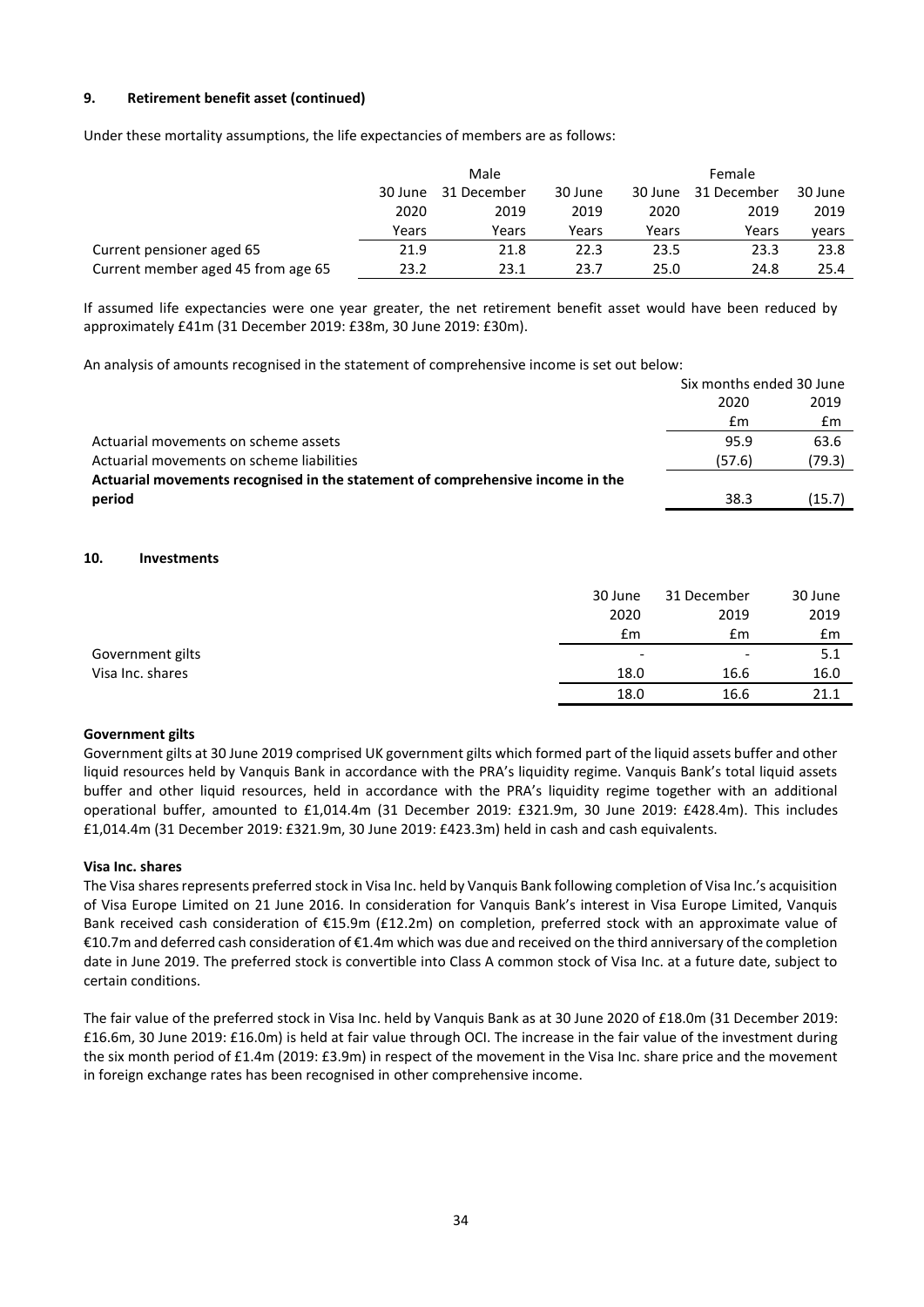## **11. Fair value disclosures**

The Group holds the following financial instruments at fair value:

|                              | 30 June | 31 December              | 30 June                  |
|------------------------------|---------|--------------------------|--------------------------|
|                              | 2020    | 2019                     | 2019                     |
|                              | Em      | £m                       | Em                       |
| <b>Financial assets</b>      |         |                          |                          |
| Government gilts             |         | $\overline{\phantom{0}}$ | 5.1                      |
| Visa Inc. shares             | 18.0    | 16.1                     | 16.0                     |
|                              | 18.0    | 16.1                     | 21.1                     |
| <b>Financial liabilities</b> |         |                          |                          |
| Derivatives                  | (1.2)   | $\overline{\phantom{0}}$ | $\overline{\phantom{a}}$ |

Derivatives of £1.2m (31 December £nil, 30 June 2019: £nil) relate to the balance guaranteed swap entered into as part of the Moneybarn securitisation in January 2020.

Except as detailed in the following table, the directors consider that the carrying value of financial assets and financial liabilities recorded at amortised cost in the financial statements are approximately equal to their fair values:

|                              |            | Carrying value |            |               | Fair value    |               |
|------------------------------|------------|----------------|------------|---------------|---------------|---------------|
|                              | 30 June    | 31 December    | 30 June    | 30 June       | 31 December   | 30 June       |
|                              | 2020       | 2019           | 2019       | 2020          | 2019          | 2019          |
|                              |            |                | (restated) |               |               |               |
|                              | Em         | £m             | £m         | $\mathsf{fm}$ | $\mathsf{fm}$ | $\mathsf{fm}$ |
| <b>Financial assets</b>      |            |                |            |               |               |               |
| Amounts receivable from      |            |                |            |               |               |               |
| customers                    | 1,878.4    | 2,212.6        | 2.194.9    | 2,336.4       | 3,008.3       | 3,233.8       |
| <b>Financial liabilities</b> |            |                |            |               |               |               |
| Retail deposits              | (1, 917.3) | (1,345.1)      | (1, 472.3) | (1,921.9)     | (1,351.6)     | (1,468.3)     |
| Bank and other borrowings    | (476.3)    | (618.4)        | (617.3)    | (463.4)       | (631.3)       | (619.6)       |
| Total                        | (2,393.6)  | (1,963.5)      | (2,089.6)  | (2,385.3)     | (1,982.9)     | (2,087.9)     |

# **12. Provisions**

|                            | 30 June | 31 December | 30 June |
|----------------------------|---------|-------------|---------|
|                            | 2020    | 2019        | 2019    |
|                            | Em      | £m          | Em      |
| At 1 January               | 14.5    | 53.2        | 53.2    |
| Created in the period      | 8.9     |             |         |
| Reclassified in the period | 8.6     |             |         |
| Used during the period     | (14.7)  | (21.9)      | (17.6)  |
| Released in the period     | (8.3)   | (16.8)      |         |
| At the period end          | 9.0     | 14.5        | 35.6    |

In preparing the 2020 interim financial statements, the Group has reassessed both the probability and the reliability of the estimates in settling a number of liabilities previously included within accruals. The level of certainty required to include these amounts as accruals is not evident. Therefore the existing accrual has been reclassified to provisions.

#### **Vanquis Bank**

As previously reported, Vanquis Bank agreed a settlement with the FCA into their investigation into ROP. The total estimated cost of redress settlement amounted to £172.1m and was reflected in the 2017 financial statements.

The ROP refund programme was completed in 2019. As a result, the provision reduced to £11.7m at 31 December 2019. A further review has been performed at 30 June 2020 to determine the level of provision required. This assessment has concluded that £2.9m provision continues to be required, as a result £8.3m has been released as an exceptional gain in the period.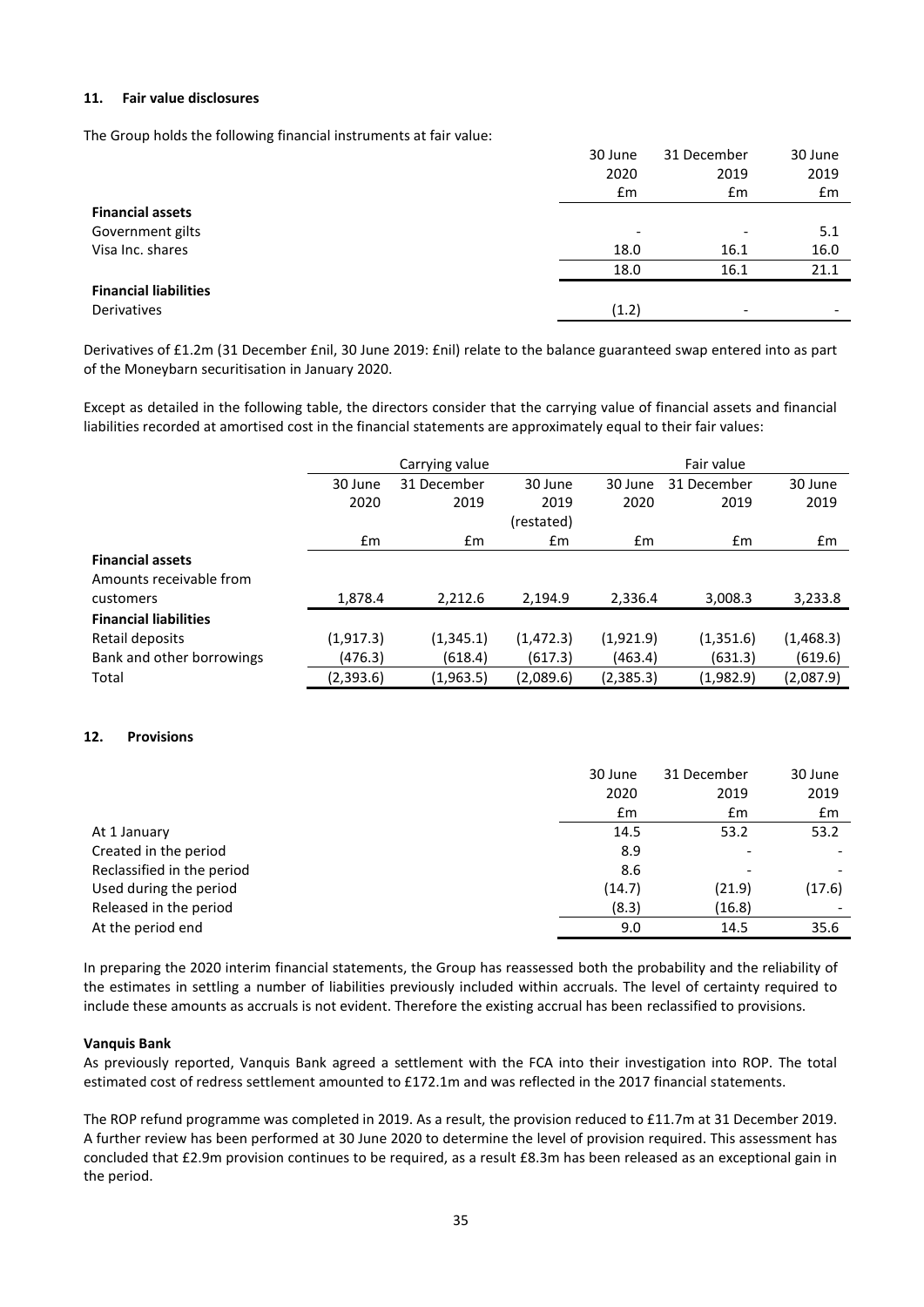# **12. Provisions (continued)**

The remaining ROP provision principally reflects the estimated cost of the forward flow of ROP complaints more generally in respect of which compensation may need to be paid. The provision is calculated using a number of key assumptions:

- customer complaints volumes an estimate of future claims which may be initiated by customers where the volume is anticipated to cease after 31 December 2021;
- average claim redress the expected average payment to customers for upheld claims; and
- customer and FOS complaints upheld rates the number of claims redressed as a percentage of total claims received.

# **Moneybarn**

As previously reported, a provision of £20.0m was reflected in respect of the FCA's investigation into affordability, forbearance and termination options at Moneybarn. The provision comprised a £12.1m balance adjustment to receivables with the remaining £7.9m reflected as a provision in respect of potential cash restitution, administration costs and an FCA fine.

At 31 December 2019, a provision of £2.8m remained, reflecting the estimated fine payable on completion of the investigation. The amount was paid to the FCA on 18 February 2020.

## **Complaints**

Claims raised which could subsequently be referred to the Financial Ombudsman Service (FOS) against CCD. See note 13 below.

## **13. Contingent liabilities**

## **Challenge to self-employed status of UK home credit agents**

It is understood from discussions with HMRC that they have commenced an industry wide review of the self-employed status of agents.

In July 2017, the Group changed its home credit operating model in the UK from a self-employed agent model to an employed workforce to take control of all aspects of the customer relationship.

The Group's discussions with HMRC, which are focusing on the period from when the FCA took over responsibility for the regulation of consumer credit in April 2014 to the change of operating model in July 2017, remain in the initial factfinding stages. The Group is working positively and collaboratively with HMRC and it is expected that the review could continue for at least another year.

Were the Group to be unsuccessful in defending the historic self-employed position of agents, it may be required to pay additional taxes, in particular national insurance contributions, on the commission it paid to agents in the UK for the years concerned. As discussions with HMRC remain in the preliminary stages and the Group does not know the amounts of tax and national insurance contributions paid by agents through self-assessment which are available for offset, it is difficult to calculate an accurate liability should the Group be unsuccessful in defending the position. HMRC has raised protective assessments which have all been appealed but these are purely a procedural matter to ensure that, in the event the review concludes that taxes are payable, HMRC can recover such amounts in respect of the oldest year that would otherwise drop out due to the lapse of statutory time limits.

The Group has worked with HMRC over many years to manage employment status risk and it remains confident based on the advice received that agents were self-employed as a matter of law throughout their engagement by the home credit business.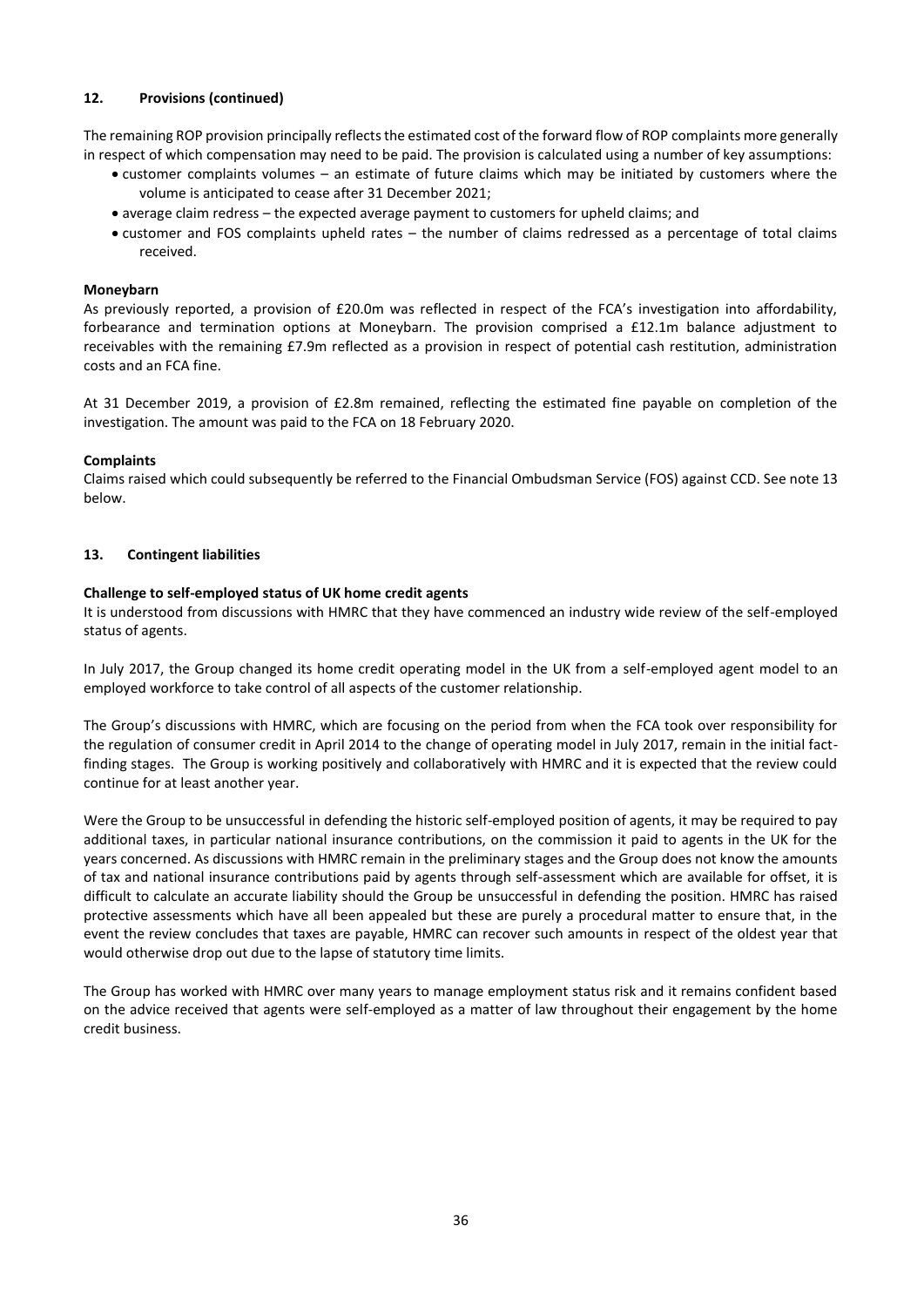# **13. Contingent liabilities (continued)**

# **Irresponsible lending complaints and the Financial Ombudsman Service (FOS)**

There continues to be heightened Claims Management Company (CMC) activity in relation to non-standard lending, particularly in respect of irresponsible lending in high-cost credit and more recently in-home credit. As a result, CCD has seen an increase in the number of such complaints during 2020. An increasing proportion of complaints are being managed internally, reducing referrals to the FOS. CCD continues to robustly defend inappropriate or unsubstantiated claims.

CCD incurs the cost of settling complaints as part of its normal business as usual activity. However, were the Group to be unsuccessful in defending certain irresponsible lending complaints referred to above, it may lead to a material increase in the cost of settling such complaints. It is not possible to calculate the aggregated increased cost of such a scenario.

# **Other legal actions and regulatory matters**

In addition, during the ordinary course of business the Group is subject to other complaints and threatened or actual legal proceedings (including class or Group action claims) brought by or on behalf of current or former employees, agents, customers, investors or other third parties, as well as legal and regulatory reviews, challenges, investigations and enforcement actions, both in the UK and overseas. All such material matters are periodically reassessed, with the assistance of external professional advisers where appropriate, to determine the likelihood of the Group incurring a liability. In those instances where it is concluded that it is more likely than not that a payment will be made, a provision is established to management's best estimate of the amount required at the relevant balance sheet date. In some cases it will not be possible to form a view, for example because the facts are unclear or because further time is needed properly to assess the merits of the case, and no provisions are held in relation to such matters. However, the Group does not currently expect the final outcome of any such case to have a material adverse effect on its financial position, operations or cash flows.

# **14. Capital**

The Group's capital management policy is focused on optimising shareholder value, in a safe and sustainable manner. There is a clear focus on delivering organic growth and ensuring capital resources are sufficient to support planned levels of growth. The Board regularly reviews the capital position. The following table shows the regulatory capital resources as managed by the Group:

| 30 June | 31 December | 30 June |
|---------|-------------|---------|
| 2020    | 2019        | 2019    |
| £m      | £m          | £m      |
| 52.6    | 52.5        | 52.5    |
| 273.2   | 273.2       | 273.2   |
| 422.1   | 414.8       | 352.4   |
| 747.9   | 740.5       | 678.1   |
|         |             |         |
| (95.9)  | (64.7)      | (58.3)  |
| (71.2)  | (71.2)      | (71.2)  |
| (35.1)  | (38.1)      | (44.5)  |
| 159.2   | 183.6       | 156.4   |
| 704.9   | 750.1       | 660.5   |
|         | (40.4)      | (22.8)  |
| 704.9   | 709.7       | 637.7   |
|         |             |         |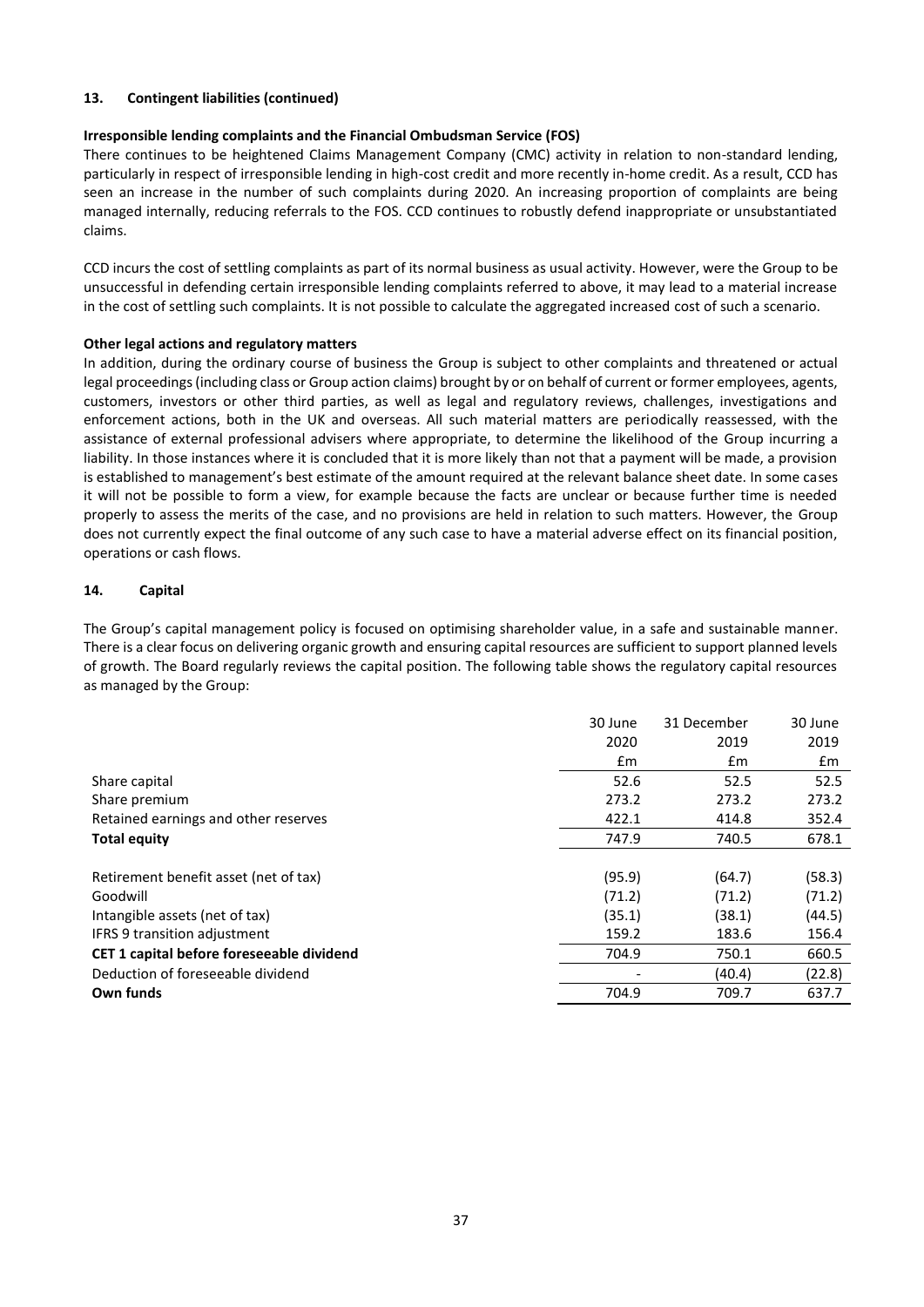# **14. Capital (continued)**

The capital resources shown in the table above include accrued profits for the periods to June 2019 and December 2019, which were automatically eligible for inclusion following the audit of the 2019 financial statements. The losses incurred in the period to June 2020 are automatically deducted from own funds.

The transitional adjustment to capital arises from the Group making an election to phase in the impact of transitioning to IFRS 9 over a five-year period, by applying add back factors of 95%, 85%, 70%, 50% and 25% for years one to five respectively to the initial IFRS 9 transition adjustment plus any subsequent increase in expected credit losses (ECL) in the non-credit-impaired book from transition to the end of the reporting period. The PRA ratified additional capital mitigation proposed by the Basel Committee, in response to Covid-19, with these measures coming into force from 27 June 2020. The new measures allow for the increase in ECL in the non-credit impaired book arising in 2020 and 2021 to be fully added back in those years. This relief is then phased out over the following three years on a straight line basis (2022: 75%, 2023: 50%, 2024: 25%, 2025: 0%). At June 2020, the impacts of these adjustments amounted to the following:

|                                                                       | 30 June | 31 December | 30 June |
|-----------------------------------------------------------------------|---------|-------------|---------|
|                                                                       | 2020    | 2019        | 2019    |
|                                                                       | £m      | £m          | £m      |
| Initial IFRS 9 transition adjustment                                  | 184.0   | 184.0       | 184.0   |
| Increase in ECL in the non-credit impaired book from transition to 31 |         |             |         |
| December 2019                                                         | 22.7    | 32.0        |         |
|                                                                       | 206.7   | 216.0       | 184.0   |
| Percentage add back                                                   | 70%     | 85%         | 85%     |
|                                                                       | 144.7   | 183.6       | 156.4   |
| Increase in ECL on the non performing book during the 6 months ended  |         |             |         |
| 30 June 2020                                                          | 14.5    |             |         |
| Percentage add back                                                   | 100%    |             |         |
|                                                                       | 14.5    |             |         |
| <b>IFRS 9 transition adjustment</b>                                   | 159.2   | 183.6       | 156.4   |
|                                                                       |         |             |         |

# **15. Reconciliation of (Loss)/profit after tax to cash generated from operations**

|                                                                            | Six months ended 30 June |            |
|----------------------------------------------------------------------------|--------------------------|------------|
|                                                                            | 2020                     | 2019       |
|                                                                            |                          | (restated) |
|                                                                            | $\mathbf{f}$ m           | £m         |
| (Loss)/profit after tax                                                    | (23.1)                   | 24.6       |
| Adjusted for:                                                              |                          |            |
| - tax charge                                                               | (4.9)                    | 18.5       |
| - finance costs                                                            | 36.0                     | 36.5       |
| - share-based payment charge                                               | 0.3                      | 2.1        |
| - retirement benefit credit before exceptional curtailment credit (note 9) |                          | (0.1)      |
| - exceptional pension curtailment credit (note 9)                          |                          | (0.5)      |
| - amortisation of intangible assets                                        | 7.3                      | 7.6        |
| - depreciation of property, plant and equipment and right of use assets    | 8.0                      | 8.7        |
| Changes in operating assets and liabilities:                               |                          |            |
| - amounts receivable from customers                                        | 334.2                    | 9.1        |
| - trade and other receivables                                              | (11.3)                   | (20.0)     |
| - trade and other payables                                                 | (9.2)                    |            |
| - contributions into the retirement benefit scheme (note 9)                | (2.1)                    | (1.5)      |
| - derivative financial instruments                                         | 0.3                      |            |
| - provisions (note 12)                                                     | (5.5)                    | (17.6)     |
| Cash generated from operations                                             | 330.0                    | 67.4       |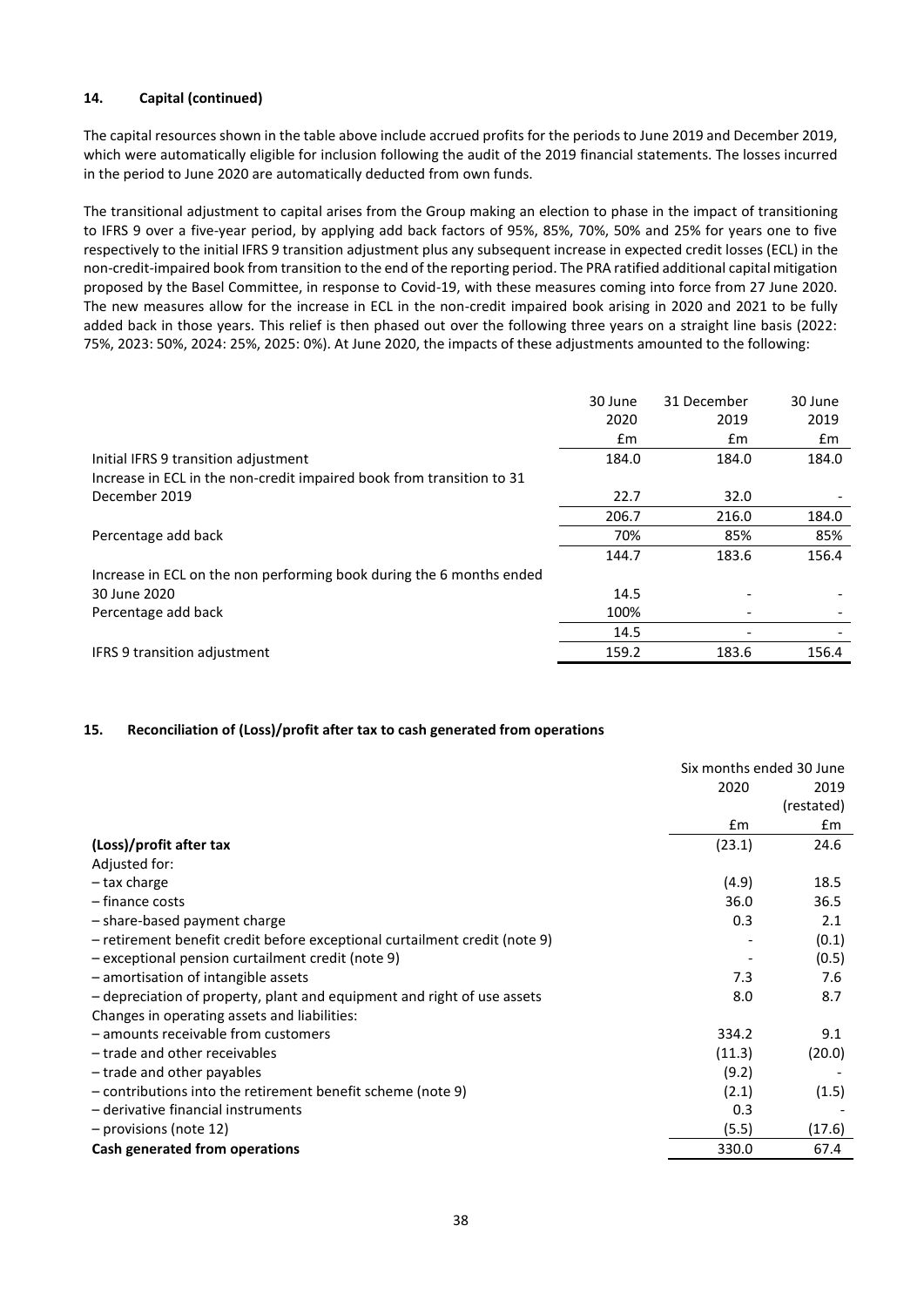# **16. Post balance sheet events**

In August 2020, the Group tendered the £250m 5-year fixed rate bonds carrying a semi-annual coupon of 8¼% and mature in June 2023. £75m of the £250m bonds were tendered and redeemed at a 3.1% discount resulting in an exceptional credit of c.£2m which will be reflected in the full year results. The remaining bonds of £175m will mature on their original maturity date in June 2023.

In August 2020, Provident Financial plc also agreed a £70m intercompany facility with Vanquis Bank to allow upstream funding which facilitated the tender of the 2023 bonds.

|  | <b>Alternative Performance Measures (APMs)</b> |  |  |
|--|------------------------------------------------|--|--|
|--|------------------------------------------------|--|--|

| <b>APM</b>                              | <b>Method of calculation</b>                                                                                                                                                                                            | Relevance                                                                                                                                                                                                                  |
|-----------------------------------------|-------------------------------------------------------------------------------------------------------------------------------------------------------------------------------------------------------------------------|----------------------------------------------------------------------------------------------------------------------------------------------------------------------------------------------------------------------------|
| Adjusted basic earnings per share (EPS) | Profit<br>after<br>excluding<br>tax,<br>the<br>amortisation of acquisition intangibles<br>and exceptional items, divided by the<br>weighted average number of shares in<br>issue.                                       | Group's<br>operational<br>Assesses the<br>performance<br>from<br>continuing<br>operations per ordinary share. It<br>removes the effect of amortisation of<br>acquisition intangibles and exceptional<br>items.             |
| Average receivables                     | Average of month-end receivables for<br>the 6 months ended 30 June.                                                                                                                                                     | Average receivables smooths the<br>seasonality of receivables.                                                                                                                                                             |
| Net interest margin                     | Revenue less funding costs for the<br>period divided by average receivables.                                                                                                                                            | Demonstrates the return generated<br>from the average receivables over the<br>period after adjusting for the cost of<br>funding the receivables book.                                                                      |
| Return on assets (ROA)                  | Adjusted profit before interest after tax<br>as a percentage of average receivables.                                                                                                                                    | Measures the return a company<br>generates from its assets prior to the<br>impact of funding strategy for each<br>division.                                                                                                |
| Return on equity (ROE)                  | profit after tax as a<br>Adjusted<br>percentage of average equity. Equity is<br>stated after deducting the Group's<br>pension asset, net of deferred tax, and<br>the fair value of derivative financial<br>instruments. | ROE shows the return being generated<br>from the shareholders' equity retained<br>in the business.                                                                                                                         |
| Return on required equity               | Adjusted profit after tax as<br>a a<br>percentage<br>of<br>average<br>required<br>regulatory capital equity for the 12<br>months ended 30 June.                                                                         | RORE<br>shows<br>the<br>return<br>being<br>generated<br>from<br>the<br>required<br>regulatory capital held.                                                                                                                |
| Risk-adjusted net interest margin       | Revenue less funding<br>costs<br>and<br>impairment charge for the period<br>divided by average receivables.                                                                                                             | Demonstrates the return generated<br>from the average receivables over the<br>period after adjusting for impairment<br>provisioning and the cost of funding the<br>receivables book.                                       |
| Common equity tier 1 (CET1) ratio       | The ratio of the Group's regulatory<br>capital to the Group's risk-weighted<br>assets measured in accordance with<br>CRD IV.                                                                                            |                                                                                                                                                                                                                            |
| Funding headroom                        | Committed bank and debt facilities less<br>borrowings on those facilities.                                                                                                                                              | This represents the difference between<br>amount of committed<br>total<br>the<br>contractual debt facilities provided by<br>banks, bond holders and other lenders<br>and the amount of funds drawn on<br>those facilities. |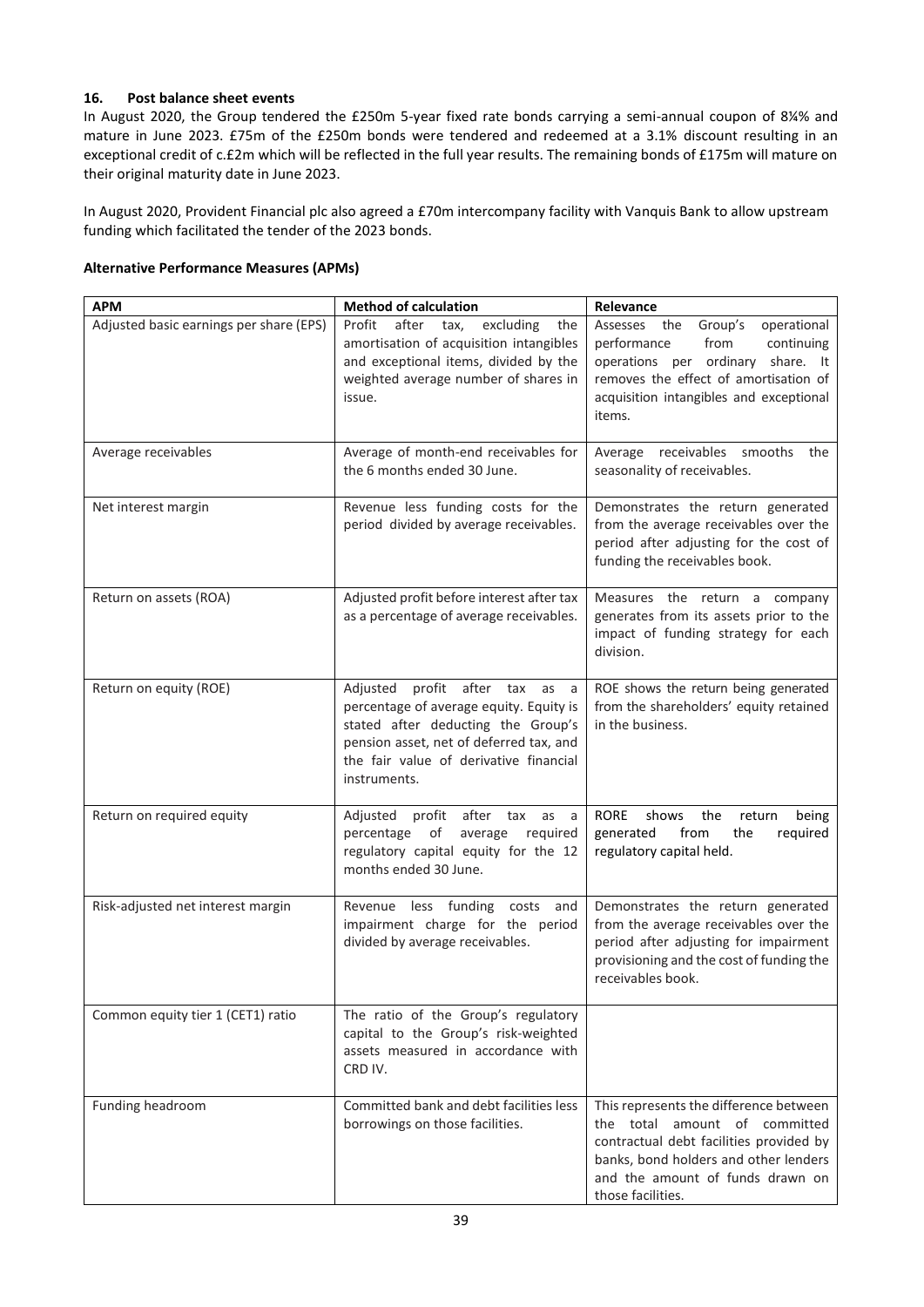## **Statement of directors' responsibilities**

The directors confirm that, to the best of their knowledge, the unaudited condensed interim financial statements have been prepared in accordance with IAS 34 as adopted by the European Union, and that the interim report includes a fair review of the information required by DTR 4.2.7R and DTR 4.2.8R, namely:

- An indication of important events that have occurred during the first six months of the financial year and their impact on the unaudited condensed interim financial statements, and a description of the principal risks and uncertainties for the remaining six months of the financial year; and
- Material related party transactions that have occurred in the first six months of the financial year and any material changes in the related party transactions described in the last annual report and financial statements.

A list of current directors is maintained on the Provident Financial website: [www.providentfinancial.com.](http://www.providentfinancial.com/) Simon Thomas resigned on 31 March 2020 and Neeraj Kapur was appointed to the Board on 1 April 2020. In addition, Margot James was appointed to the Board on 27 July 2020. There have been no other changes in directors during the six months ended 30 June 2020.

The maintenance and integrity of the Provident Financial website is the responsibility of the directors. The work carried out by the auditor does not involve consideration of these matters and, accordingly, the auditor accept no responsibility for any changes that may have occurred to the unaudited condensed interim financial statements since they were initially presented on the website.

Legislation in the United Kingdom governing the preparation and dissemination of unaudited condensed interim financial statements may differ from legislation in other jurisdictions.

By order of the board

Malcolm Le May – Chief Executive Officer Neeraj Kapur – Chief Financial Officer 26 August 2020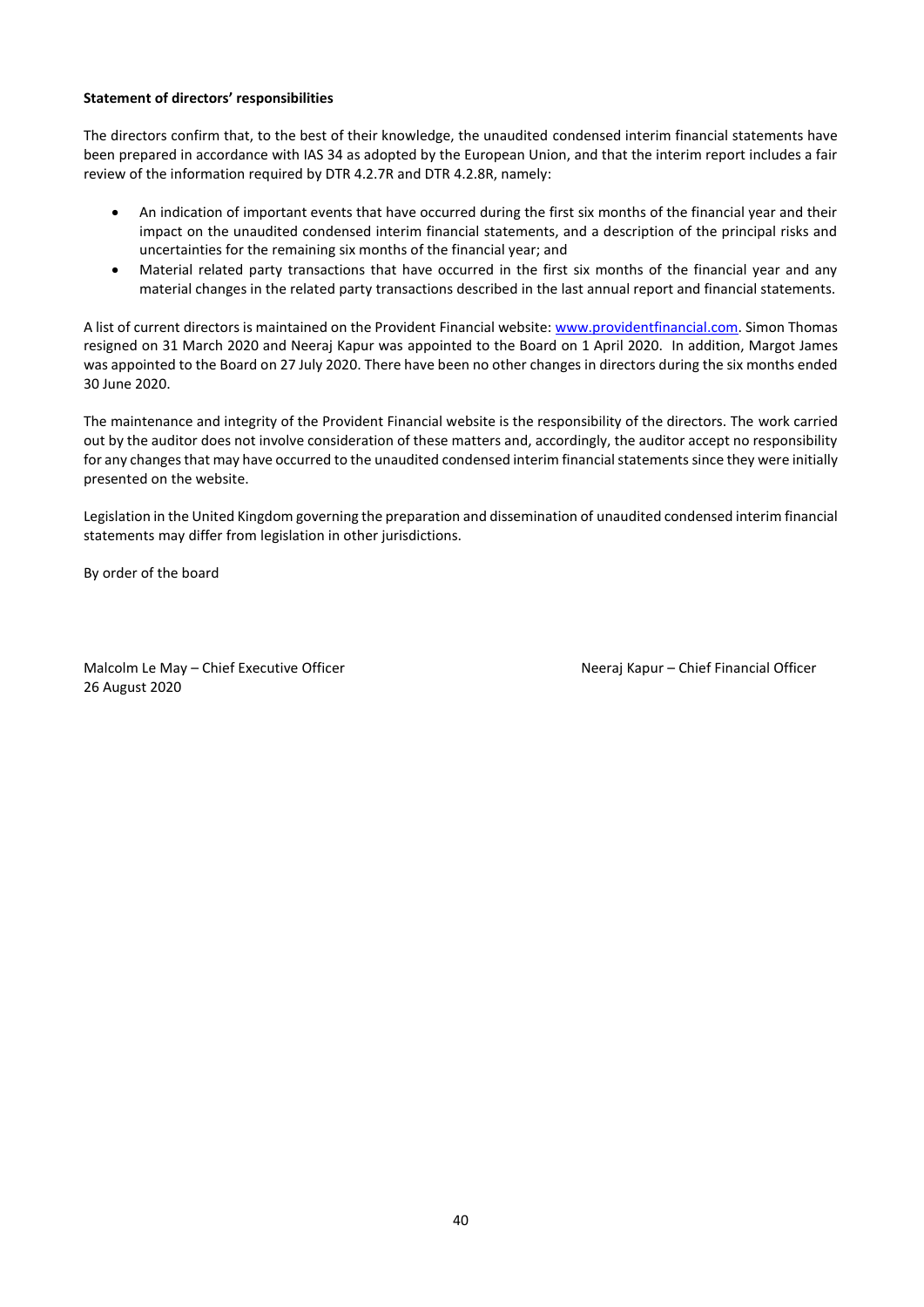## **INDEPENDENT REVIEW REPORT TO PROVIDENT FINANCIAL PLC**

We have been engaged by the company to review the condensed interim financial statements in the interim report for the six months ended 30 June 2020 which comprise the consolidated income statement, the consolidated statement of comprehensive income, the consolidated balance sheet, the consolidated statement of changes in shareholders' equity, the consolidated statement of cash flows and related notes 1 to 16. We have read the other information contained in the interim report and considered whether it contains any apparent misstatements or material inconsistencies with the information in the condensed interim financial statements.

## **Directors' responsibilities**

The interim report is the responsibility of, and has been approved by, the directors. The directors are responsible for preparing the interim report in accordance with the Disclosure Guidance and Transparency Rules of the United Kingdom's Financial Conduct Authority.

As disclosed in note 2, the annual financial statements of the Group are prepared in accordance with IFRSs as adopted by the European Union. The condensed interim financial statements included in this interim report have been prepared in accordance with International Accounting Standard 34 "Interim Financial Reporting" as adopted by the European Union.

## **Our responsibility**

Our responsibility is to express to the company a conclusion on the condensed interim financial statements in the interim report based on our review.

## **Scope of review**

We conducted our review in accordance with International Standard on Review Engagements (UK and Ireland) 2410 "Review of Interim Financial Information Performed by the Independent Auditor of the Entity" issued by the Financial Reporting Council for use in the United Kingdom. A review of interim financial information consists of making inquiries, primarily of persons responsible for financial and accounting matters, and applying analytical and other review procedures. A review is substantially less in scope than an audit conducted in accordance with International Standards on Auditing (UK) and consequently does not enable us to obtain assurance that we would become aware of all significant matters that might be identified in an audit. Accordingly, we do not express an audit opinion.

#### **Conclusion**

Based on our review, nothing has come to our attention that causes us to believe that the condensed interim financial statements in the interim report for the six months ended 30 June 2020 are not prepared, in all material respects, in accordance with International Accounting Standard 34 as adopted by the European Union and the Disclosure Guidance and Transparency Rules of the United Kingdom's Financial Conduct Authority.

#### **Use of our report**

This report is made solely to the company in accordance with International Standard on Review Engagements (UK and Ireland) 2410 "Review of Interim Financial Information Performed by the Independent Auditor of the Entity" issued by the Financial Reporting Council. Our work has been undertaken so that we might state to the company those matters we are required to state to it in an independent review report and for no other purpose. To the fullest extent permitted by law, we do not accept or assume responsibility to anyone other than the company, for our review work, for this report, or for the conclusions we have formed.

**Deloitte LLP** Statutory Auditor Birmingham, United Kingdom 26 August 2020